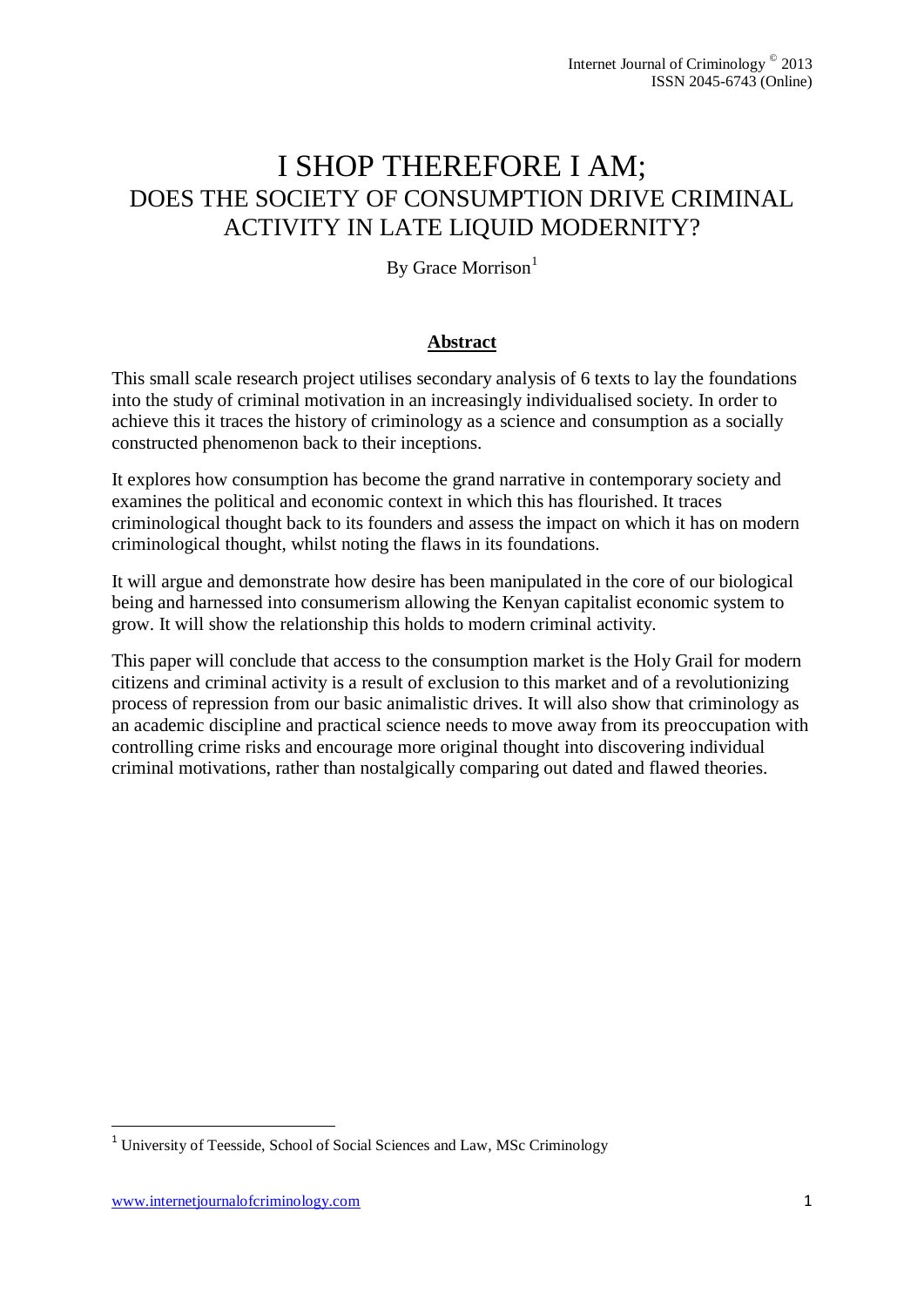## **Introduction**

According to Heinberg (2011) western society is in the midst of the 'fifth great turning in human history' (283). This describes an epochal shift in the organisation, cogitation and rationalisation of social life. Yet this paper will determine that social sciences including criminology is persistently dominated by 'the classic liberal mainstream maintain[ing] its dominant discourse of free will and faulty socialisation in long-running tension with social liberalism's discourse of poverty and social in equality' (Hall & Winlow, 2012, 1). This leaves criminology being reduced to constant rehashing of out dated theories when trying to explain new criminological phenomenon's is it a 'rediscovery of moral panics, sub-cultural resistance and the aggressive labelling and the demonization of the powerless' (Hall & Winlow, 2012, 6). Which this paper will argue leaves the current criminologist with the 'Tower of Babel'- 'a dizzying array of contradictory visions of individuals and the social order, with correspondingly varied definitions of crime and deviance' (Hall, 2012, 5). There is a compilation of theories which are seen as the *classical* theoretical cannon for criminology, which up and coming as well as current criminologists are forced into scrutinizing and evaluating against one another to assess their contribution to current criminological understanding. Therefore there is no encouragement to explore what could be, or what is, renouncing 'little sense of real momentum in the aetiological-theoretical sphere' (Ibid, 2), furthermore it leaves criminology –as a moral and practical science- as 'largely anodyne, entropic and politically ineffective' (Hall, 2012, 1).

This study will establish how this is a result of pre-emptive thought dominating criminology since the days of Beccaria: the risk of crime should be reduced to appealing to one's logical, rational choice, yet no persons logic is identical it is subjective to every one's own symbolic order, a fatal flaw which is over looked. This is not only the foundations on which modern criminal justice is based, but also the increased security state.

It will show that individuality is omitted from criminology and criminal justice; it aims to show that rational choice is subjective rather than a collective given. For example Adam Lazanowski a homeless teenager pleaded guilty to shoplifting food from a Canterbury shop on October  $6<sup>th</sup> 2012$  [Canterbury People online], his rationalisation being the need to eat, the exclusion from the market forced him to partake in criminal activity. Whereas the case of Anthony Worrall Thompson, who was caught shoplifting wine and cheese from a Tesco store in Henley-on-Thames, his rationalisation is somewhat different from Adam. Anthony is a celebrity chef who claims that he is not in finical difficulty and the items which he stole were not a necessity to his survival [Daily mail online], therefore the rationalisation of these two cases should be dealt with in context. A fatal flaw as this paper will demonstrate in the current system from its conception. It should place individuality into context of other social constructs such as politics and the economy.

As the security state dominates the criminological sphere, increasingly over the years alternative theories have been weaned out which will be examined in this paper. Knowledge is power according to Foucault, and in this case one maybe inclined to agree, the dominating discourse control the power and therefore the knowledge that is produced within that discourse. Funding into criminology is dominated by ways to reduce crime levels and the risk of crime, the funding to explore why there is a need for criminal activity is non-existent. The text books in which we refer to when researching any kind of phenomenon have all been edited, the author becomes God like in the sense that they decide which theory is important and which should be excluded, these are then primary references for most students and professionals alike, and what is forgot is the theories that did not make the cut, that did not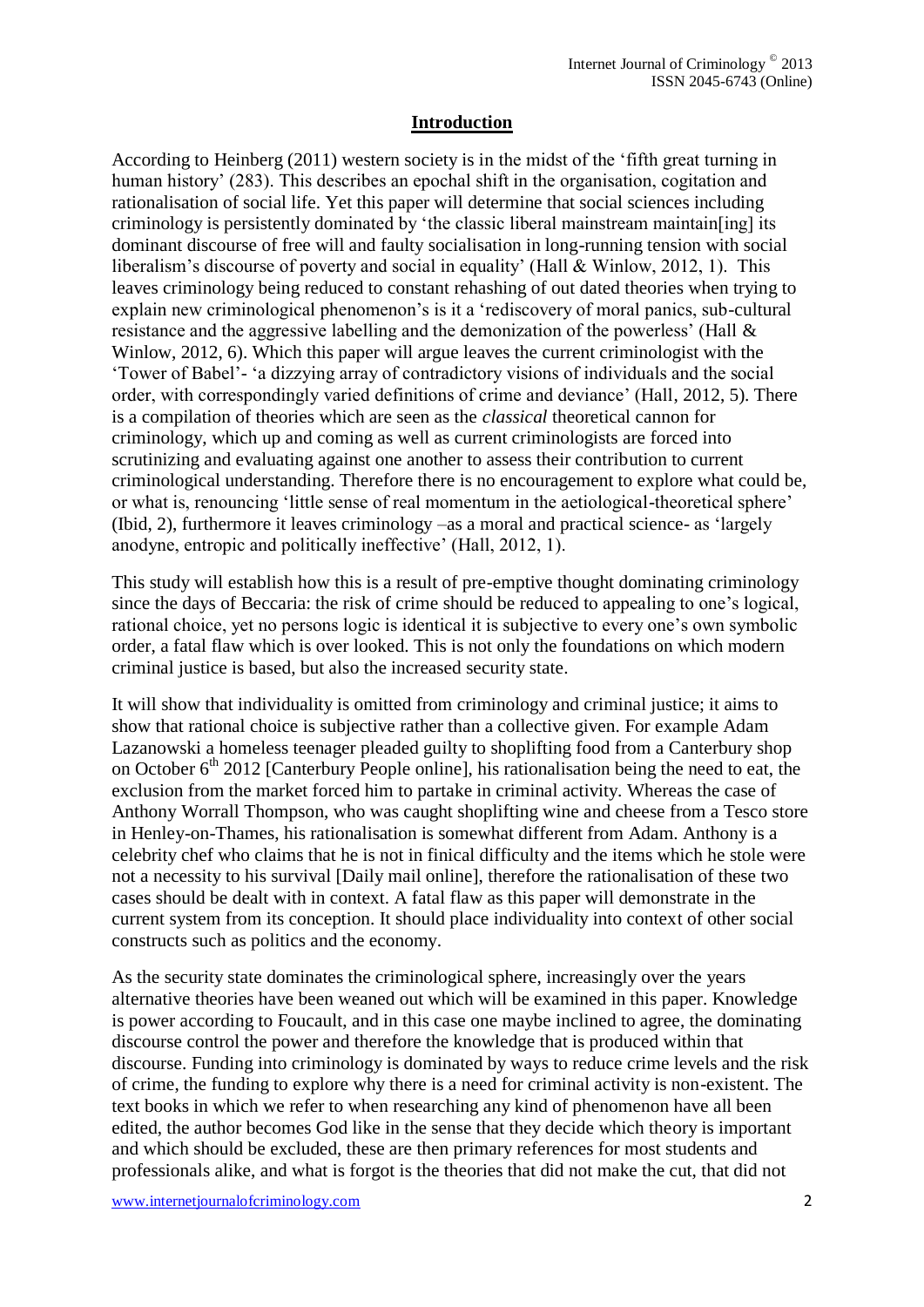suit the power institutions of that time, a fact which this paper will set the foundations for rectifying.

Through criminological enquiry this paper will return to a selection of the excluded theories, to show how although they do not fit the ideals of the liberals, they have merit, and can be used as foundations for exploring criminal motivation. This involves criminology being a 'parasite' as Cohen (1998) describes it: 'criminology attaches itself to its hosts subjectsnotably law, psychology, psychiatry and sociology- and draws from them methods, theories and creditability' (cited in Tierney, 2003, 12). This paper will explore a plethora of theories within the realms of social science, including sociology and psychology, however far from being a parasite; it is needed to fully understand the context of the social actor and their choices within the context of their social world. Without drawing on other social science theories and methods, we are left with one dimensional theory which provides little understanding into our social reality and therefore criminal activity.

Firstly it will explore a sociological concept, one must not forget whatever our theoretical standpoint, that criminology is grounded deeply in sociology: one cannot discuss, study or conceptualise crime in society, without looking into society itself. Each theory must be contextualised into the societal activity of the time, for example the introduction of the Anti-Terrorism Act (2001) is placed in context of the events of September 11. In regards to this study consumption is where our interests lie.

Consumption will be assessed as the new grand narrative of society, it has infiltrated every aspect of social life and 'to understand contemporary society, it is essential to understand the role of consumption' (Sumner, 2004, 143), moreover 'the new and distinct consumer-driven patterns of relationships and integrative transformations are forcing us to reconsider virtually every aspect of contemporary society' (Ibid). This should of course include criminology, criminal theory, criminal behaviour and the criminal justice system. However due to the scope of this piece it will be restricted to criminology in general and criminal motivation: 'criminology must go further and develop new and more sophisticated "deprivation" models that specifically consider the phenomenal rise in consumer culture' (Ibid, 149).

It will prove how consumption is the driving force in society and with this is it must encompass other areas of exploration, including the economy, the individual and society as a collective body –which will include politics. Each of these elements is intertwined in a nonlinear historical process which has led us to the fifth great turn in human history.

To move criminology forward as an effective study of crime, this paper argues it must separate from the celebrated theorists of the twentieth century and incorporate consumption as a grand narrative for social biographies of the modern citizen as Sumner (2004) points out:

'*If conscious impulsivity is becoming a characteristic feature of modern society, then might it not be the case for future exploration of this line of inquiry could provide a possible way forward for criminology'* 

(2004,156).

It will show how in order to study this effectively with positive theoretical and practical influences the modern criminologist must take into account the following: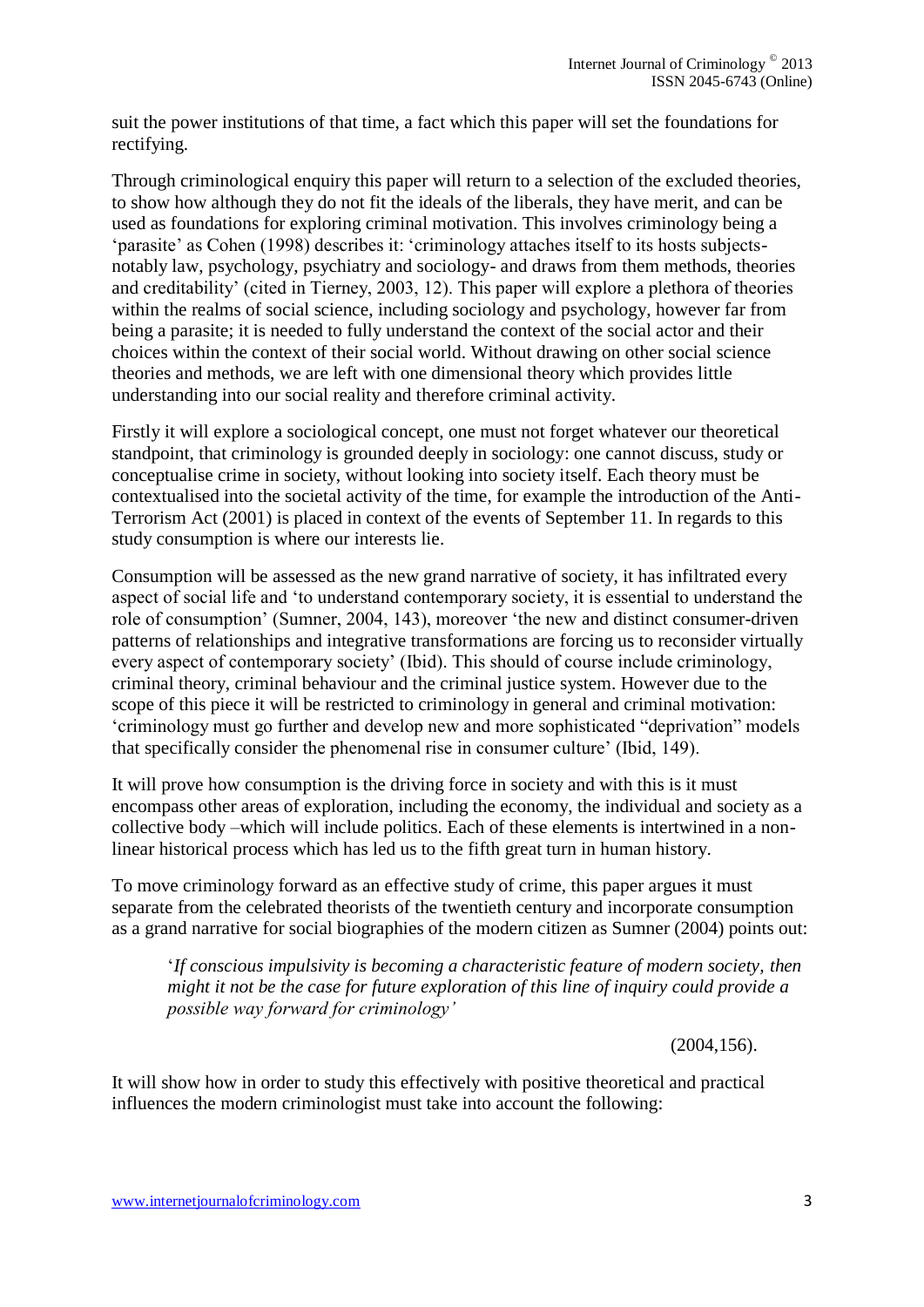'*It is important that criminology seeks to engage the political economy of states of exception and the way in which such states may be driven by complex motives that extend beyond the search for 'security'* 

(Mythen & Walklate, 2012 in Hall & Winlow, eds, 2012, 328).

It will examine how criminology can no longer ignore other social processes in which it is deeply rooted and entwined, it is this climate in which Reiner (2007) 'suggests that criminology should return to the investigation of motivation' (Hall, 2012, 2) whilst placing in it the context of the social world in which we find ourselves.

This paper will demonstrate the birth of the consumer culture whilst tracing the historical processes which have enabled it to become the new grand narrative. Additionally it will trace the history of criminology as an academic discipline and practical science, evaluating the major theories and the alternatives which were pushed aside. It will then explore all of these theories, and their merit in this overly individualised competitive society, providing the foundations for more in depth research into this lacking area of originality. Secondary analysis will be utilised to pinpoint criminal motivations in modern society, with particular reference to economic and political circumstances. It will touch on every aspect in society, such as crime, family life, work life, personal relationships and the loss of reality. It will also take in account the riots of 2011 and the economic bubble burst of 2008. It will conclude that a need for a return to a more individualised understanding of criminal motivation in context will be required in a bid to answer the crime problem in liquid modernity.

#### **Methodology**

When embarking on this process it was originally planned that a questionnaire would be devised and carried out to evaluate if we resided in a consumer culture and what its relationship was to criminality, however after devising the questionnaire and reading the literature, it became apparent that this was not the most effective method: the literature available on consumer culture clearly demonstrated that we are ruled by consumerism, and without establishing a longstanding trustworthy relationship with those who commit criminal activity the questionnaires would not produce, honest, reliable or valid results.

To gain honest, reliable and valid results one would have ideally personally interviewed participants over an established time period, however due to ethical and time constraints, for this small scale research project, this was not possible. As a social scientist researcher setting out on an inductive exploratory project, preferably 'information [should be] straight from the horse's mouth' (Denscombe, 2012, 156), yet to ensure reliability and validity interviews should be based on a relationship of trust with the participant and the researcher(s) where the 'social climate is open enough to allow full and honest answers' (Ibid). Taking this into consideration it was decided that this project would take a theoretical approach; the literature review which is 'the most important part of any research project' (Crow and Semmens, 2008, 82), is sub-divided into components and critically evaluated, whilst introducing the basis for this papers theory.

These sections where born out of the literature on the particular topics. Some of the particular sections concentrate on original criminological theory therefore are profoundly reliant on specific criminologists, this is because the area which this paper addresses is innovative and there are limited studies into these areas. For this reason there are sections which also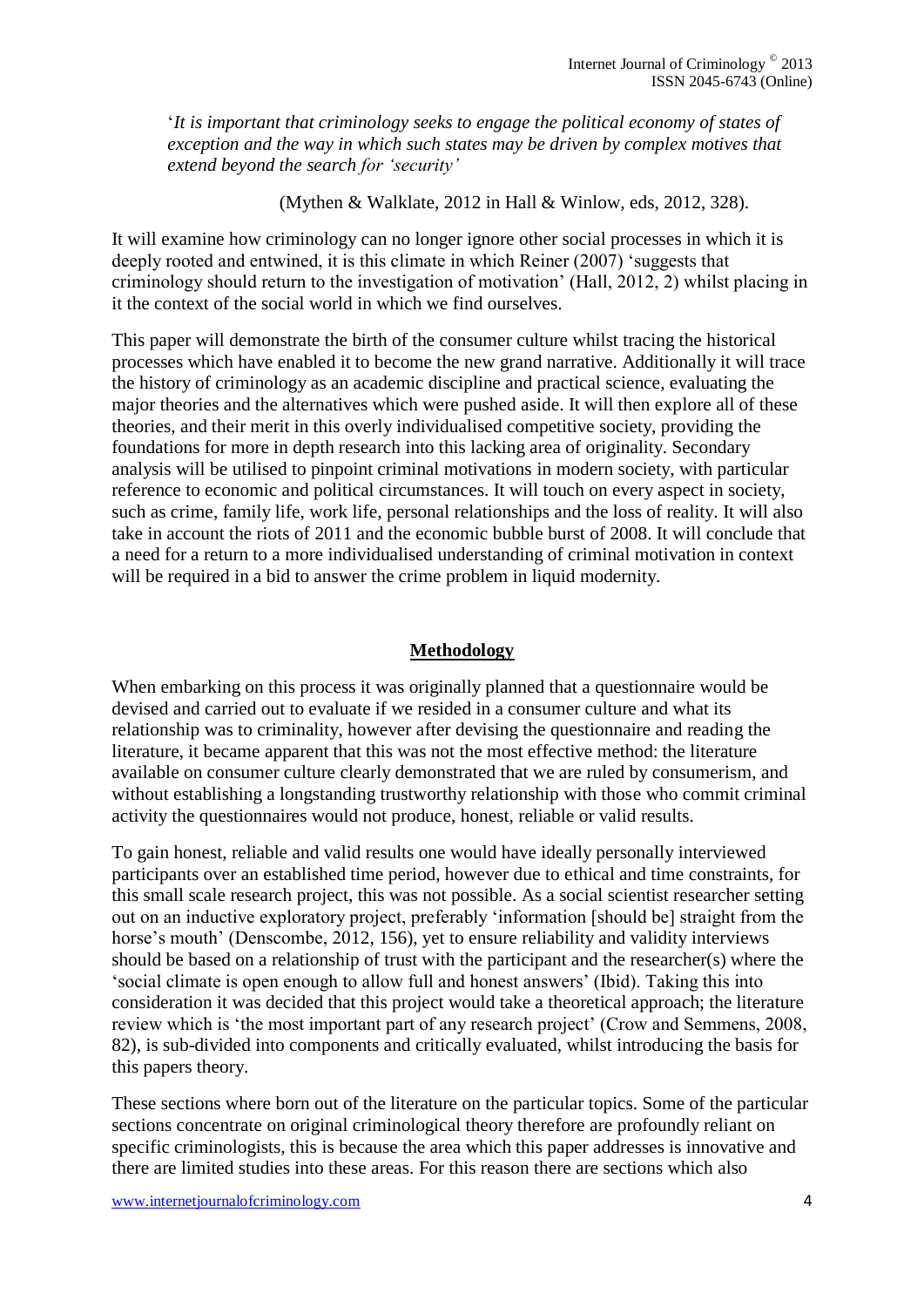introduce my own analysis into this modern area of criminological enquiry, which is verified by substantial analytical evidence. This can be rectified in future studies as the knowledge base grows.

To gain the evidence required to corroborate these inductive and pioneering lines of criminological exploration secondary analysis was utilised, this is because secondary analysis allows 'readily accessible data set [that] can enable students to carry out their own analysis in an area of substantive importance' (Dale *et al,* 1988, 3). Although there are some limitations to secondary analysis I have overcome these to the best of my ability, to increase the reliability and validity of my research project. Firstly, secondary analysis is generally more accepted in the line of quantitative enquiry, this is because it is claimed that when utilising it in qualitative research unless one was a primary researcher on the project one cannot fully understand the data, (Crow and Semmens, 2008). Additionally unless it is the raw data which one is performing analysis on 'often you will be reading and reviewing data which has been analysed by the researchers' (Ibid). To counter act these pit falls, I researched the contexts in which the chosen texts where researched in, which I believe have led to my independent new interpretation of the data, moreover from the texts I ignored all analysis on the interviews that the authors supplied, I simply lifted the interview exerts from the texts. If ethical implications had allowed I would have preferred the raw data to remove the limitations, however this was not possible in this project.

There were 5 texts chosen for this analysis even though the number of qualitative interviews that are generally regarded as producing reliable results is 6 (Bryman, 2008), there were only 5 which were plausible for this inductive research due to the area of inquiry. These were chosen as a non-random purposive sample would be. This is to ensure the reliability and validity of the data sets. Because of the wide range in participants from these texts I would argue that the findings in this research project are there for generalizable. If I had been allowed to interview the sampling strategy would have changed accordingly.

To fully understand the context of the interview exerts each text was researched and evaluated:

*Criminal Identities and Consumer Culture: Crime, Exclusion and the New Culture of Narcissm.* By Hall, Winlow and Ancrum 2008. This research provided essential information for my study as they interviewed *active* criminals, which as a post graduate student I would not have gained access to. They had a long standing reliable relationship with the participants which provided honest, candid answers, making their study valid and a vial source in investigating criminal motivations. Although it should be noted that these were limited to the North East.

*Out of Sight: Crime, Youth and Exclusion in Modern Britain.* By McAuley, 2007. This research consisted of 12 months interviewing and Participant observation of 33 young adults, from a rundown estate. This is valid as the participant observation indicates trust between McAuley and the participants.

*Reluctant Gangsters: The Changing Faces of Youth Crime: The Changing Shape of Youth Crime.* By Pitts, 2008. He studied the emergence and life of youth gangs within 3 high crime estates, he had a large mix sample of 300 participants, making his findings valid and reliable. He used interviews and ethnographic research to immerse himself in the gang life culture. Although he only studied gangs the information and exerts were useful in identifying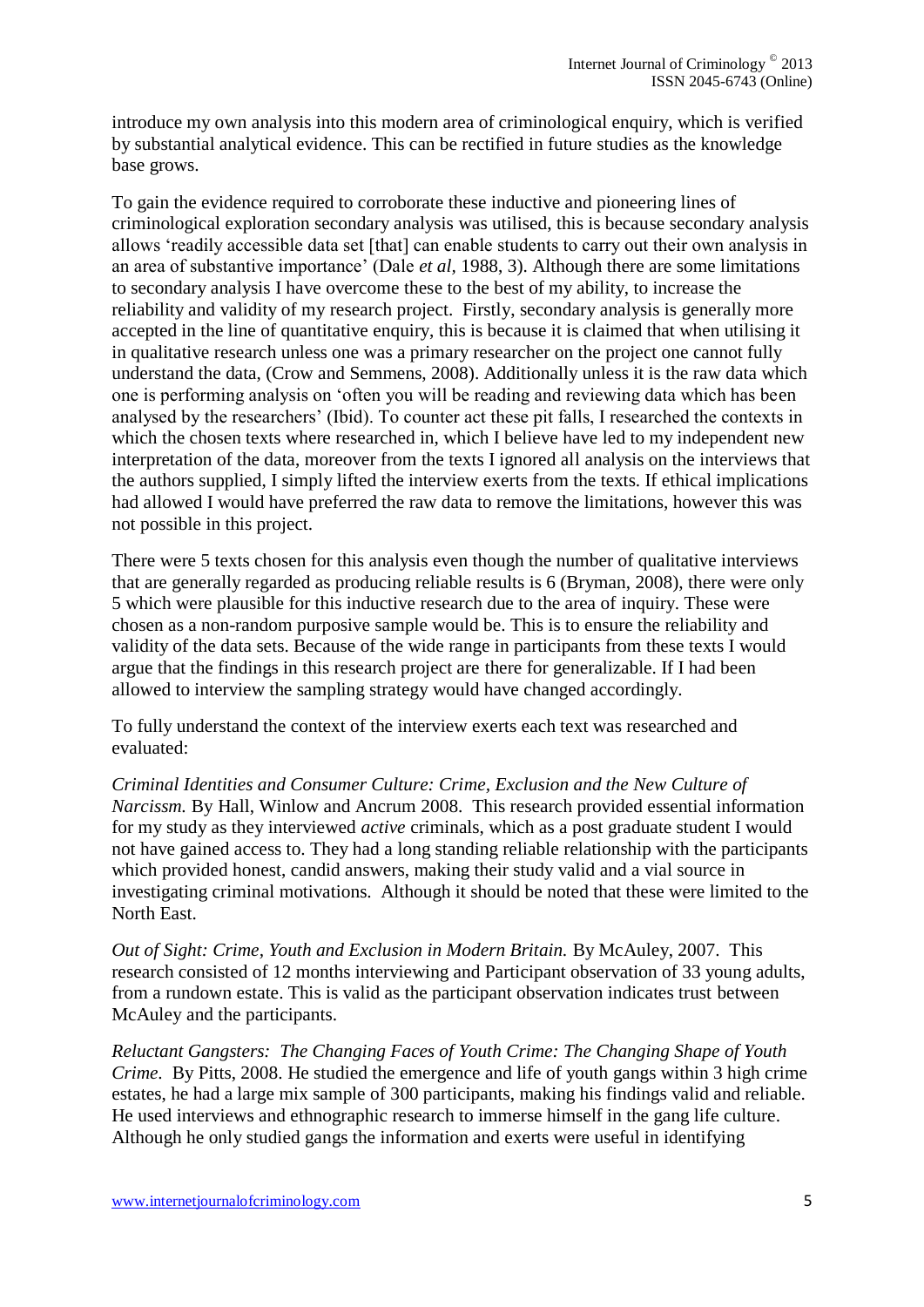criminal motivation and the socialisation of criminals. He also spoke to workers within the social system who had in-depth contact with these gang members.

*Street Crime.* By Hallsworth, 2005. This text provided no useable data for my project, there was very little that I could export; therefore I omitted it from my secondary analysis.

*Violent Night: Urban Leisures' and Consumer Culture.* By Winlow and Hall 2006. This study is restricted to the North East, therefore my results and findings from this alone would not have been generalizable, but in conjunction with the others makes my results generalizable. However they established a strong relationships with their 43 interviewees, in which open and direct questioning was adopted, allowing the respondents to answer in the same way. They used a snowball sample, which is the best for studying these areas as respondents otherwise would be hard to come by, to ensure their validity most were taped.

As a researcher one must be prepared for 'the possibility that new material maybe published during the life of a project' (Crow and Semmens, 2008, 82), this indeed happened, and as a consequence I chose to add an additional text to the secondary analysis:

*Shopocalypse Now: Consumer Culture and the English Riots of 2011.* Treadwell, Briggs, Winlow and Hall, 2012. This research took place in only London and Birmingham, over 4 days of the 2011 riots and because of the nature not all were recorded and notes were made after the conversations. They spoke to 30 rioters and orchestrated follow up interviews when possible, this again used a snow ball sample. Because of the nature of the interviews and where they took place, reliability and validity is as good as it would have been able to be in these circumstances, however the rich in-depth rare data it produced, should outweigh any methodological concerns. This is why it was included in this paper, it provides interview exerts and data on the riots from participant's who were involved and in the context of this project, that data is vital in uncovering new analysis.

In summary the methods on this piece are not without its limitations, but no research project is, I have taken into consideration all possible limitations and overcome them to provide a piece which is not only original but has reliable, valid and generalizable findings and conclusions.

# **A Place in History**

*'To understand contemporary consumer culture in society one needs to consider a long historical process in which new forms of consumption disengaged themselves bit by bit from rigid social stratification'* 

#### (Sassatelli, 2007, 32).

As with other western countries Britain evolved, decisions made in history have affected our lives greatly, yet as social actors we rarely acknowledge this fact, or indeed understand it. For the up and coming generations it will be difficult to comprehend a social world without the internet or social networking sites, yet little under 40 years ago the mobile phone was merely invented. The use of computers will be taken for granted for these generations, and we are already experiencing a shift from traditional desk top computers, to lap top computers and now we are left with the new innovations of the Ipad(s) and Note books, which will in time, render the more traditional computer useless and dated. This is just one of many contemporary examples of how history evolves. To trace the history of consumption and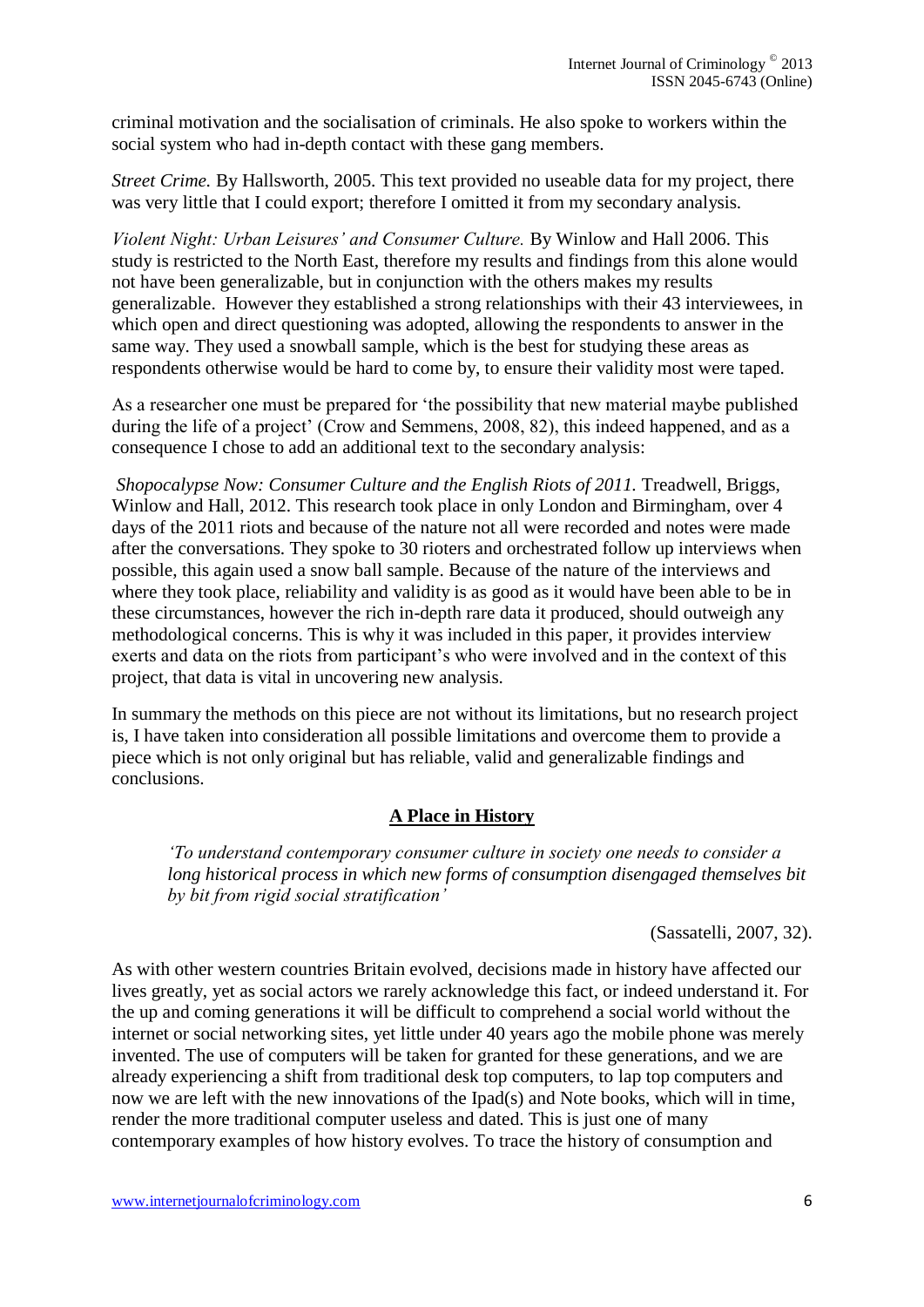criminological thought we must delve to the fourteenth century. This chapter will trace societal changes and evaluate how these have brought us to the birth of criminology.

Sombart (1928) argues that we can see traces of a development of a new type of society as far back as the fourteenth century, where he argues that the economy went from a feudal one, to one based on market capital and trade, aided by the discovery of new precious metals (Sassatelli, 2007, 20-21). Additionally in the fifteenth century King Henry VII signed the first treaty agreement: the Magus Intercrusus- allowing trade privileges between the English and the Flemish. Allowing consumption to be enjoyed, at this point, only by the noble classes, proving Sombart right when he claimed that: 'luxury has the capacity to create markers' (Ibid, 21). The King wished to enjoy these luxury items from the Flemish, as a sign of distinction not only from his subjects, but also from other monarchs. This is resounding evidence that by the fifteenth century there was an 'upward spiral of production and consumption' (Sombart in, Hall, 2012, 223).

In the seventeenth century the seeds of capitalism were firmly being sown and nourished by society, through the growth in the dispersal of luxury and exotic items and increased trade. An example is the growth in the sugar, Tabaco and Tea industries: 'the diffusion of sugar and new stimulants seemed to have played an important role in revolutionising consumption' (Mintz cited in Sassatelli, 14). However the changes which occurred from the fifteenth century to the seventeenth century also facilitated the growth and availability of these items: 'by the second half of the seventeenth century people of every class and gender began to acquire via the market, many more finished goods' (Ibid). This marks the materialization of consumption infiltrating society. The desire for these non-essential items is the driving force of capitalism, however to keep the wheels in motion these goods must be accessible to all and as the lower classes gained access to the market, the elites –not wanting to be associated with the lower classes, moved on to different goods, as a marker of distinction. This highlights how distinction and a sense of collectiveness drives capitalism.

Adopting an anti-productivist view, history dictates that it is in fact desire that allowed consumption and capitalism to commence there turbulent romance, rather than production, if there was no desire for the products there would be no market hence no need for production: It wasn't until the nineteenth century that Britain experienced the first factory production, and this wasn't capitalised on until Henry Ford in the early 1900s, by this time the market for these products was already firmly in motion. Otherwise there would be no need to make these products, faster, more efficiently or more accessible. This desire and craving of goods and the reasons for such, are often over looked and dismissed in both sociology and criminology.

Whilst these processes were being undertaken there was a group of intellectuals whom sought to revolutionise the power institutions within Britain, as the monarchic power became to share its burden with parliament -and eventually be replaced by it- the age of enlightenment was upon society. These thinkers 'sought a rational and humane social order in contradiction to the arbitrary power of the absolute monarchy' (Valier, 2002, 6), with this they seen the 'rule of law central to the constitution of a new society' (Ibid). Previous to the eighteenth century most explanations of crime and deviance lent towards the supernatural (Fadaei-Tehrani & Green, 2002, 789), within its context it is understandable as the people often turned to the Church for solutions to social problems, such as education and poverty. However the classical thinkers desired a system which would be based on logic and the rational thinking of man. A system that 'defend[ed] their interests and protect their rights and liberties' (Young, 1990, 6), one which was concerned with 'the establishment of a reformed, equitable and efficient system of justice' (Tierney, 2003, 54).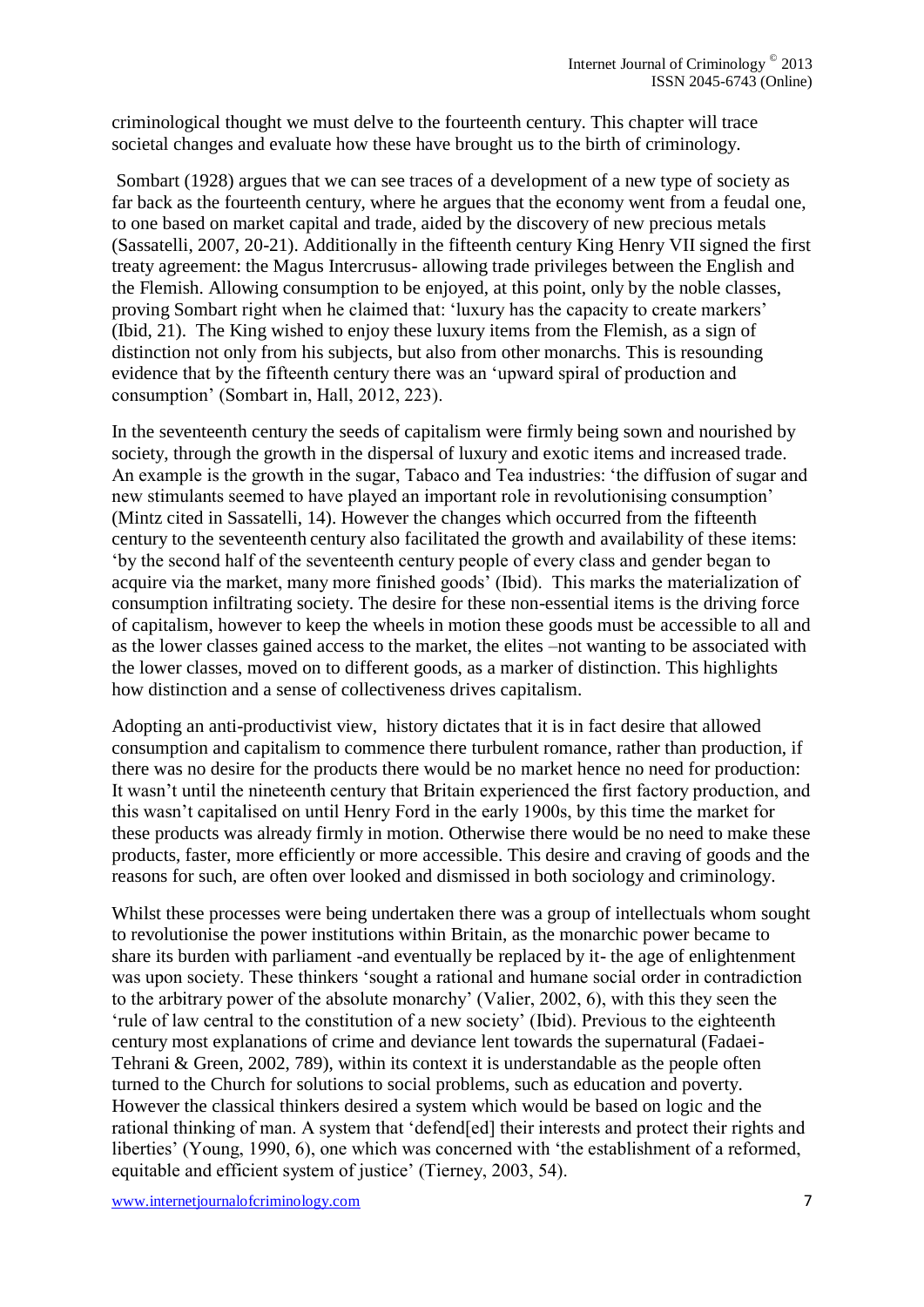César Beccaria (1738-1794) -regarded as the founder of classical criminology- created the first outline of a penal system in his text Dei Delitti e de Pene (on Crimes and Punishment), in this he outlined that criminals are infringing on the social contract –which they entered upon at birth- and as a result of this infringement they should be punished, repaying their debt to society therefore rebalancing the social harmony. He believed that social actors are rational cost weighing individuals who acted on a pleasure pain principle, therefore if the punishments were fixed, and applied equally to all citizens, rationality would work as it should and crime would cease to exist. Jeremy Bentham followed Beccaria, he believed that people operated on the 'hedonistic calculus' (Fadaei-Tehrani & Green, 2002,782), and that the punishment of any crime should outweigh the possible pleasure from committing it, he again believed in the social contract of society and emphasised the greatest happiness for the greatest number (Hopkins-Burke, 2001).

The classical school of criminology is based on free will and the motivation for criminal activity is assumed to be on the hedonistic pursuit of pleasure; the law should apply equally to all and the only role the courts should play is determining guilt. There is a loss of individuality in this school of thought as social actors are seen as part of a collective in the social contract. If we return to the example in the introduction of this piece, Adam who was trying to survive another day is reduced to a criminal who impeded the contract and therefore should be punished as such, his individual circumstances hold no baring in his case; his choice is reduced to become a criminal or starve, hardly the equal system they had anticipated. This is because they wished for the legal system to be held separate from the other social institutions including political input, yet how can a social institution be held separate from the others in society and be effective. Moreover unless all men are equal in the other realms of social influence, they cannot be equal in any, meaning unless we all have the same opportunities in life no social institution will ever be regarded as equal, life chances effect every aspect of our society, which is a system of interrelated institutions.

Generally classical criminology is based on deterrence, which presumes too many factors to be efficient, a misconception that is still present in our current criminological climate. The main predisposition is that the offender must believe they are going to be caught for the core principle of deterrence to work, however in the increased state of security that we find ourselves, crime is still being committed and is arguably rising. Additionally, it assumes that criminals hold a lack of control in committing crimes from reasons like not being socialised in to the *contract* sufficiently to addictive behaviour, it provides no insight into individual circumstances on why people would actually commit an offense, again a problem which plagues our system today unsurprisingly, as the modern day criminal justice system is largely based on this line of criminological thought. As the classical school wanted the court system to be separate from the criminal justice system, one can assume that the assumed the same of the economic and political systems.

www.internetjournalofcriminology.com 8 Misleadingly seen as the opposite to classical criminology, is the positivistic school, based on ideas by Comte and Darwin it 'emphasises the use of the scientific method to understand the factors that mitigate free will and cause criminality' (Fadaei-Tehrani & Green, 2002, 782), the core principle of this method is that 'only through science could truth be found' (Tierney, 2003, 55). The founder of this school Lombroso searched for a criminal type, 'using prisons as a ready-made lab, criminals were classified into psychological types' (Ibid), from this he believed that causes of behaviour and cures could be found. There is no doubt in the criminological sphere that his findings were invalid and would not meet the rigorous ethical standards which we have now. However what he did establish was new a way of viewing and studying criminal types this inspired positivistic criminologists to 'construct new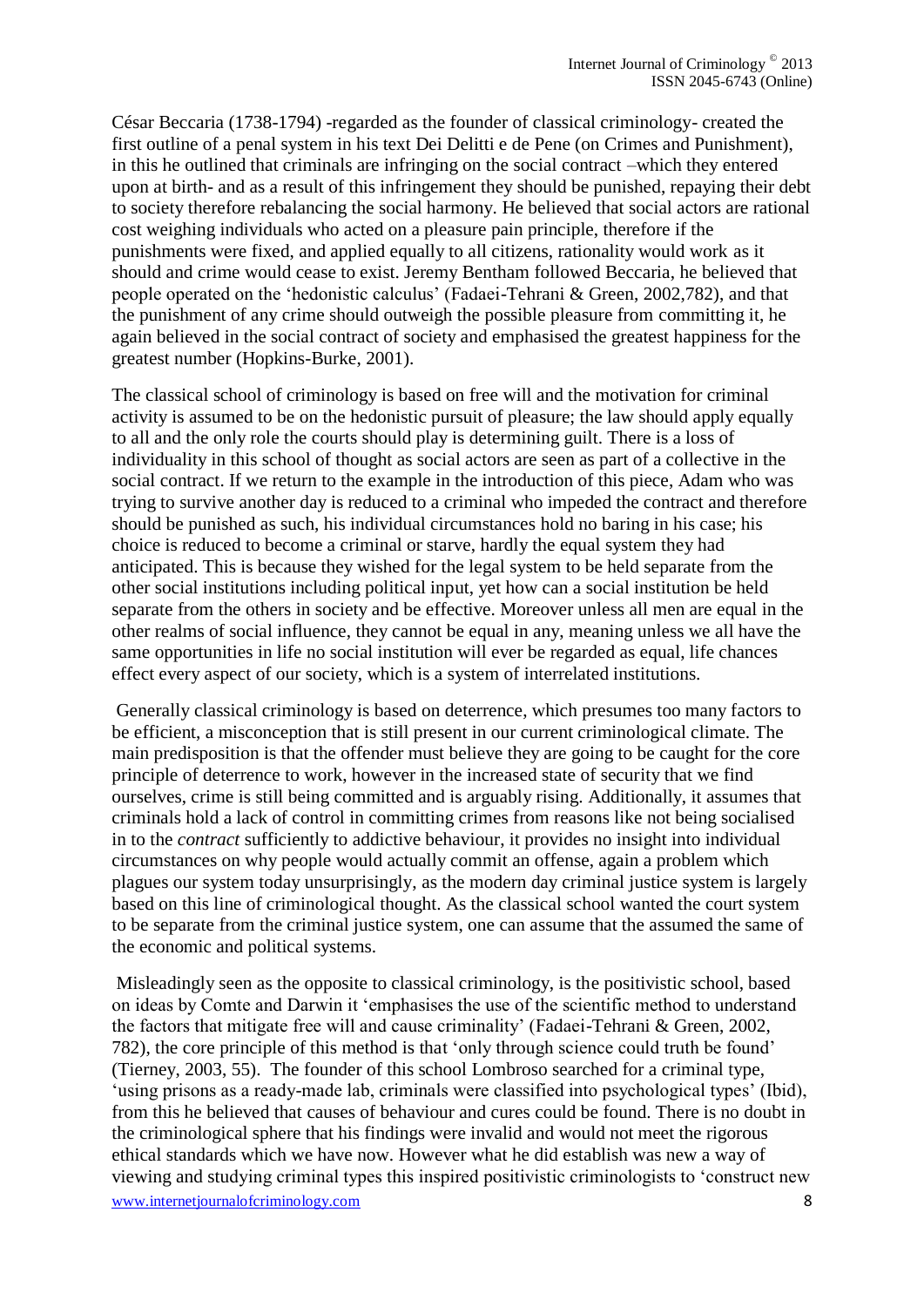laws explaining criminal behaviour, which could be used to predict and hence control future events' (Valier, 2002, 6). Eric Ferri (1856-1929) investigated further than his predecessor; he believed that a range of factors must be studied to engage in a holistic picture of criminal activity. 'He radically proposed that crime could be controlled by improving the social conditions of the poor' (Hopkins-Burke, 2001, 66), therefore he seen under socialisation of the social actor as the causes of criminality (Young, 1990). From this he 'provided a new ideology and a new set of aims for penal systems…. to organise programmes which would bring about the desired change' (Hudson, 1987, 8). This is another major aspect of our current criminal justice system 'first they were diagnosed, then offered treatment, then realised when cured' (Ibid, 10) known as rehabilitation. Although Ferri states that improving social circumstances would decrease crime, rehabilitation leaves the responsibility on changing the individual rather than society, and one maybe mislead in thinking this returns to individual criminal motivations and activity, however it is more about coping strategies for those who do not seem to be coping with life as well as others, such as mental health interventions or drug treatment programmes. Furthermore it removes all individual criminal motivations as it removes personal accountability from the criminal and lays the blame directly with society, whilst offering no suggested changes in society. This school of thought dominated the criminal justice sphere until the 1960s, however it merely penetrated it compared to the impact of classical criminology.

What classicalism and positivism established from the start of the eighteenth century is a framework of thought that criminology has not been able to escape, it's difficult to comprehend that the reasons for committing crimes in their hay day are similar to that what we are experiencing now, and centuries later they have clearly been proven not to work either separately or in conjunction. Without understanding what criminology was founded on it one cannot explore what its dominance is. As the classical criminologists were arguing we all have equal choices, the divide between the have and have not's became more apparent with the importation of luxury goods from sailing expeditions, and while the positivist were claiming it's a societal problem they were trying to *fix* the individual, where the increase of stimulants are available to *escape* your problems. Neither looked at the context in which their ideas were being born from, and what it meant for society. Both schools of thought ignored the impact of the psychological theories coming through at the time as well as the role of desire and the economy, three fundamental aspects needed to understand criminal activity.

## **The Playground for the Odyssean Trickster**

'*From the 14th century in England what we can see quite clearly is a broad networked and formalised reticular system of criminalisation and criminal justice system that evolved to an aid an economic project that needed concurrently to stimulate and pacify a volatile population and facilitate geo-social interaction, production, trade and governance'*

(Hall, 2007 cited in 2012, 23-24, emphasis added).

**'***Yes, as through this world I've wandered I've seen lots of funny men; Some will rob you with a Six-gun, And some with a fountain pen.'*

(Pretty Boy Floyd, Guthrie, 1958)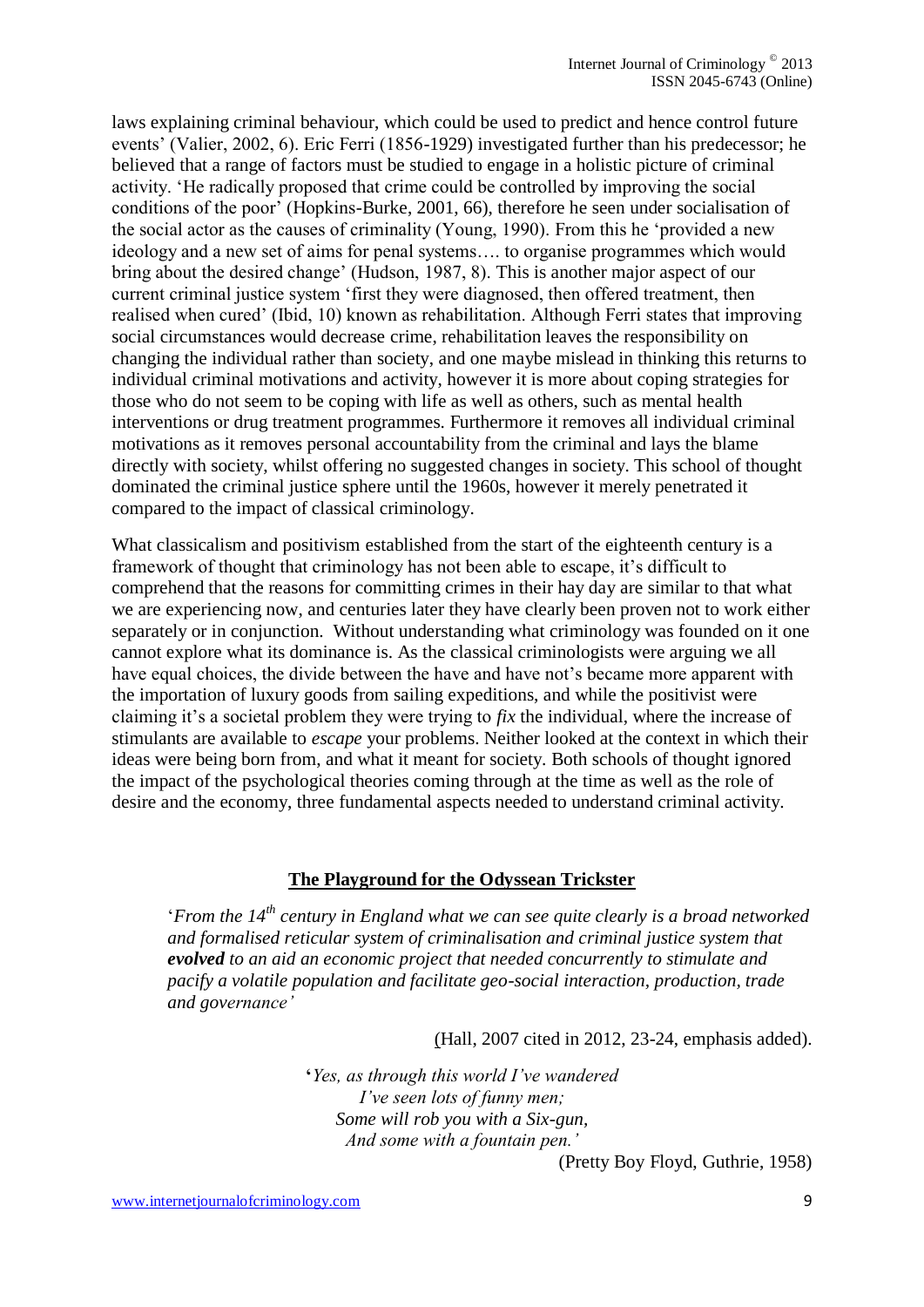From the fourteenth century social attitude was changing. This chapter will explore these changes in attitudes; it will show how these changes have resulted in crime types that we experience today and how this behaviour was encouraged, resulting in a shift in socialisation and moralisation.

This chapters' title is borrowed from a notion used by Adorno and Horkheimer (1992), who claimed that the deregulation of trading, exploitation of female vanity and other targets of early marketing polys became an arena –or playground- for the gamesters (Hall, 2012, 39), with a passion for deception and trickery. These gamesters embodied individualisation, they had no empathy for those they would trick or con and did so purely for individual gain. This process of individualisation was necessary for capitalism, it played on the created desires of the population to gain an advantage over others, by using goods as a marker of this distinction, this allowed the economy to grow and *progress* to be made:

*'The process of individualisation was aided by the concomitant of the common law, the ease of transfer of property and the impartible inheritance, which contributed to capitalisms tendency to prioritise exchange'*

(Ibid, 228).

Individualisation was an evolving process and at the beginning, it needed a reworking of society and its motivational processes. Previously to this time violence and public executions were used to express dissatisfaction with someone or to repay society for a crime: 'it required a partial relocation of central motivational values into a restrictive normative order' (Ibid, 25). Meaning that society became less violent but more competitive with each other in normalised and encouraged ways:

*'Practices such as usury, exploitation, mendacity, deception and so on became tolerated and either legalised or punished less harshly to lubricate their social diffusion and augment their economic functionality'* (Ibid)*.* 

Resulting from this the population became pacified through civilisation. Attributes which were previously frowned upon were now being celebrated and encouraged, just as the neoliberals encouraged them in the post war era, these attributes flourished in this playground known as entrepreneurial spirit: 'the entrepreneur has to be a conqueror, a risk taker, a crude psychologist, a gambler, an organiser and a trader all rolled into one' (Hall, 2012, 39). These attributes marked the start of individualisation and acted as a catalysts for a change in opinion towards criminal activity: 'if they were planned, economically functional and used persuasion rather than the abrupt practices of transparent deception, intimation or violence, they were allowed to cross the ethical line that separated criminality from acceptable business practice' (Ibid). This is shown clearly in post war politics, where celebrated neo-liberals encouraged such behaviour to advance the economy and capitalism.

By the eighteenth century violence was not encouraged as pacification took place, and economic growth depended on the seduction performed by the *entrepreneur*. The underlying reform of the criminal justice system needed a distinction between functional and dysfunctional criminality (Hall, 2012) for this to be legal. This was stimulated by the desire to consume which was spreading throughout the eighteenth century (Sassatelli, 2007, 16). The entrepreneur or gamester expanded the boundaries of the social norms –a shared standard of behaviour (Bootzin, 1991, 660) - but did so in a way that was accepted and welcomed, allowing the Odyssean playground to remain.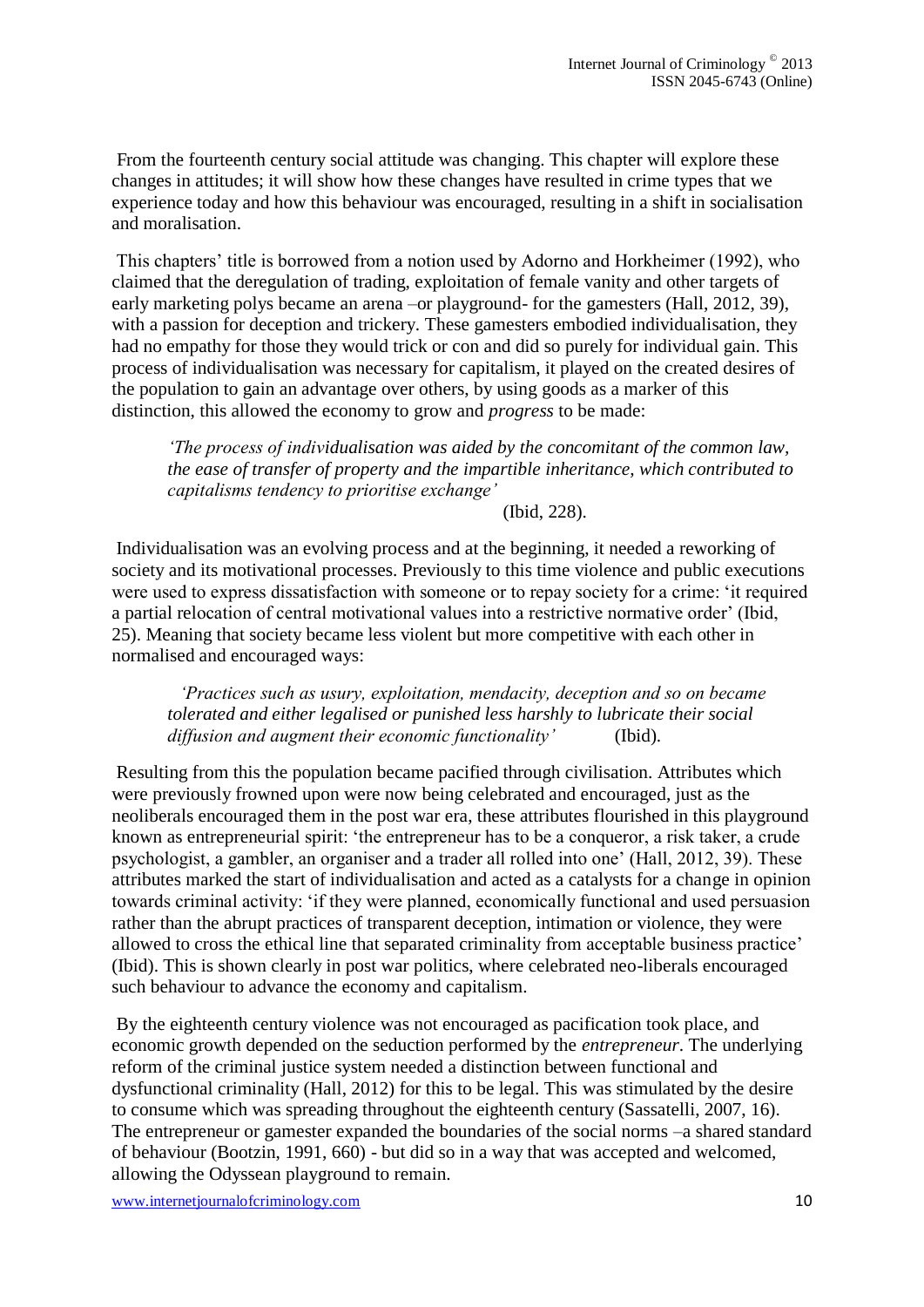By the nineteenth century this ethos reached every social class 'the willingness to risk inflicting direct or indirect harms on others in the process of furthering self-interests are not confined to the popular classes' (Hall, 2012, 30). Inevitably the socialisation of new generations were altered as families started to instil the values of the gamester, whilst trying to balance it with a contradictory rule of religious doctrine once considered as fundamental. Hall (2012) describes this as schizoid socialisation. This schizoid has not disappeared, however it will be shown in post war politics that as traditional structures such as religion has declined the schizoid has decreased with entrepreneurial qualities superseding.

Cybercrime, alleviated in a technological society, should be examined in this section because if the principles of cybercrime are taken; it offers a vast range of *opportunities* and that these are distinctive today. This allows cyberspace to become a perfect modern playground for the odyssean trickster. The internet needs to be 'seen as a set of social practices' (Yar, 2006, 6), and the latest set of ONS figures show that 93% of households have internet access, which is increased by wifi hot spots and mobile access, we live our lives online, which provides would be criminals with a 'distinctive opportunity for offending' (Ibid, 8) and an 'endless supply of victims' (Reynes *et al,* 2011, 1149). The 'hidden nature [of the internet] leads to them going unnoticed' (Wall, 2010, cited in Yar, 13), which results in a 'new crime wave of internet related crimes including e commerce, which may have become the crime of choice for new offenders' (Farrel *et al,* 2010, 33).

The main crime in which flourishes in this modern playground is fraud, the attributes noted in Hall (2012) which describe entrepreneurial spirit are the ones in which fraudsters excel in and with the aid of the internet, this trickery is easily to partake in and become a victim of. Internet fraud made up 71.2% of all fraud complaints received by the ICCC in 2004 (Yar, 2006, 81-82), and in 2011 they received over 300,000 complaints (ICCC online), and with 'societies increasing dependence on networks and computer technologies render us ever more vulnerable to the failure and exploitation of those systems' (Ibid, 19). The very qualities that were encouraged from the fourteenth century have now found their breeding ground amongst the invisible networks across the globe, which 'possess challenges to the existing criminological perspectives' (Ibid, 17), as the existing framework is not equip to deal with it. Another place in which these characteristics are encouraged and flourish is the advertising industry, which will be explored in the next chapter: Modern Britain.

## **Modern Britain: The Breeding of the Blaptica Dubia**

*'So if you want to change the economy, you need to change the culture, and if you want to change the culture, fundamentally you have to change people's consciousness'* (Heath & Potter, 2005, 61).

*'Economy of the 20th century has been progressively but completely transformed by marketing'*

(Stiegler, 2010, 150).

The marketing industry has 'a history which is intertwined with the history of consumer culture' (Sassatelli, 2007, 129). Its conception is deeply rooted in advances with the industrial revolution, which coincided with; the birth of the first advertising agency in the USA followed by celebrity endorsements, the birth of the neon sign and in the middle of the century the television. Whilst these techniques were being utilised branding –which is now a major advertising ploy- was born: Pears soap a family run businesses used a famous painting to create a brand of soap that was linked to family use.

www.internetjournalofcriminology.com 11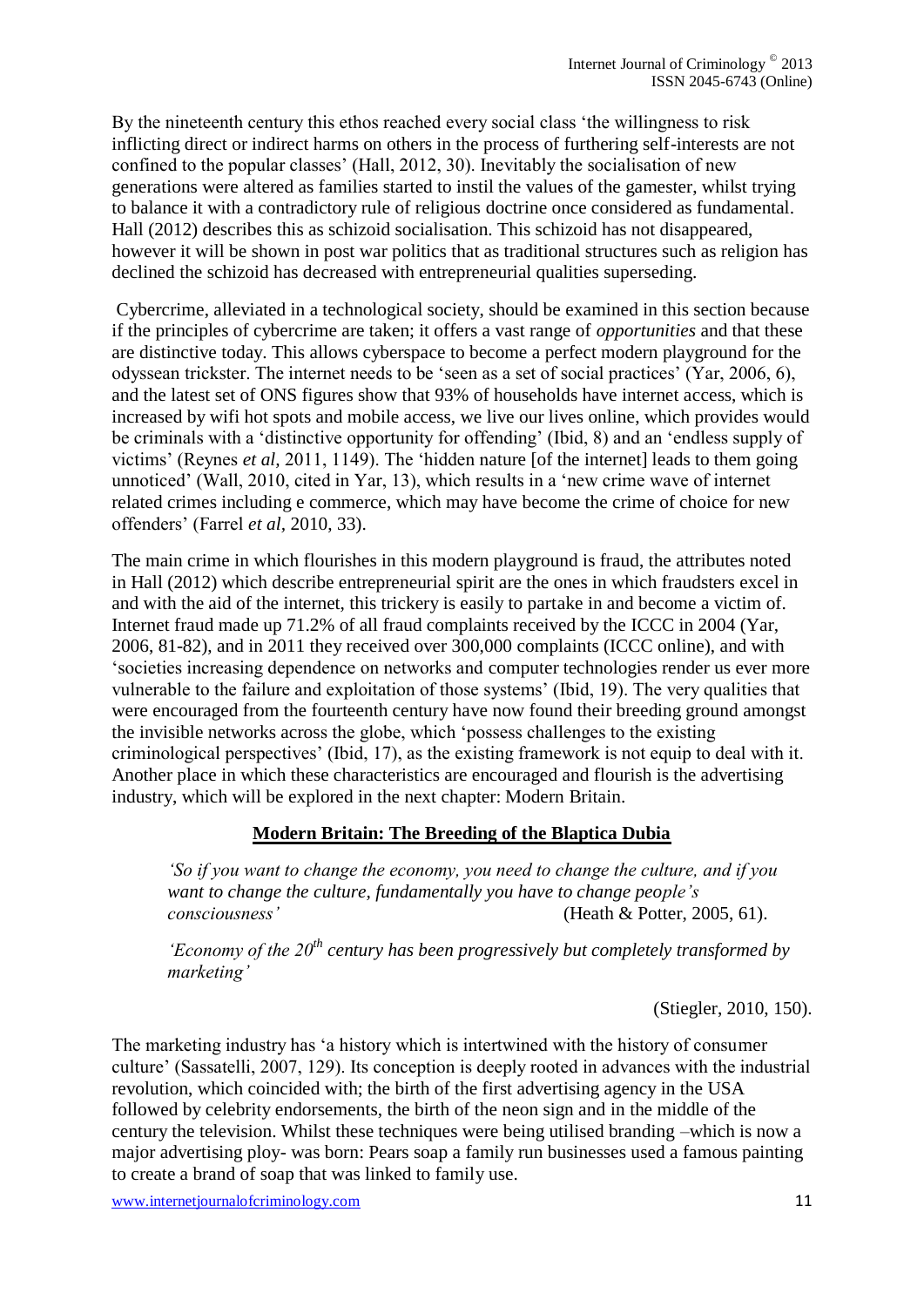Smart (2010) credits the growth of consumer culture to advertising:

*'It is developments from the period 1880-1930 that have been identified as particularly influential in promoting the growth of consumer culture, as inaugurating a series of qualitative changes that might be said to have ushered in a new age of consumption, to have given birth to consumerism as a distinctive way of living to which more and more people have aspired'* (Smart, 2010, 7).

The most influential figure of these developments is Edward Bernays (1891-1995), in his publication '*Crystalizing Public Opinion'* (1923) he outlined a 'new public relations profession that had a set of clearly demonstrable practices coupled with a theoretical grounding' (Burton & Lamme, 2011, 223). He claimed that public relations could distinguish sets of appeals within the collective society which could be manipulated to better control them, moreover he 'maintained that is was possible to move the masses by understanding the social milieu, rather than individual knowledge as key' (Ibid, 226). This was established by 'sub dividing groups and developing appeals for them' (Ibid, 227), this resulted in the modus operandi of the media or the popular press becoming a set of distinctions between *us* and *them.* 

In essence Bernays revolutionised advertising, one of the most famous examples of his work is the smoking campaign for women to expand their target market, making smoking not only acceptable in public but also to women. He manipulated the fact that:

'*Psychopower controls the individual and collective behaviour of consumers by channelling their libidinal energy towards commodities- by provoking the investment of desire in the object of consumption it becomes possible to derive profits from industrial investment in the apparatus of production'* (Stiegler, 2010, 150).

As the Nephew of Sigmund Freud he adapted his knowledge of his uncle's theory of personality to further instil the desire of commodities into the public.

Freud (1856-1939) claimed that personality is a 'composite of three interacting components, each having separate purposes; the *id, ego* and *superego'* (Walsh & Ellis, 2006, 175). The *Id*  being the biological raw material of personality, it represents our drives, desires and wants, obeying the pleasure principle it demands instant gratification, working alone it is dangerous, being described as selfish, unmoral, uncaring and anti-social. This is the only part of our personality we are born with (Ibid). Formed form the material in the *Id* through socialisation*,*  the *ego* and *superego* aim to control the *Id*, this is realised in the *ego*. Obeying the reality principle the *ego* tries to fill the wants and desires of the *Id* in a socially acceptable way as to avoid punishment or negative consequences; it is this part which forms our hedonistic calculus (Ibid). The *superego* is just as irrational as the *Id*, striving for perfection it is seen as the conscience, representing the moral and social norms instilled during socialisation by generating guilt to try and supress the *Ids* urges. What the *ego* must do is filter these urges from both sides and act in a way that not only satisfies both but in a way that is acceptable. This shows the *me* or *I* part of our personality that is on display to others (Walsh & Ellis, 2006, 176).

Bernays redirected the wants and raw urges from *Id* into commodities, whilst also satisfying the *superegos* desire for moralisation by providing images which instilled these desires as moral and social norms, into the public, this makes the desire for commodities guilt free. They became normalised within our personality as the *ego* used these commodities as a form of self-perception of who we are and thusly they became markers of individual and collective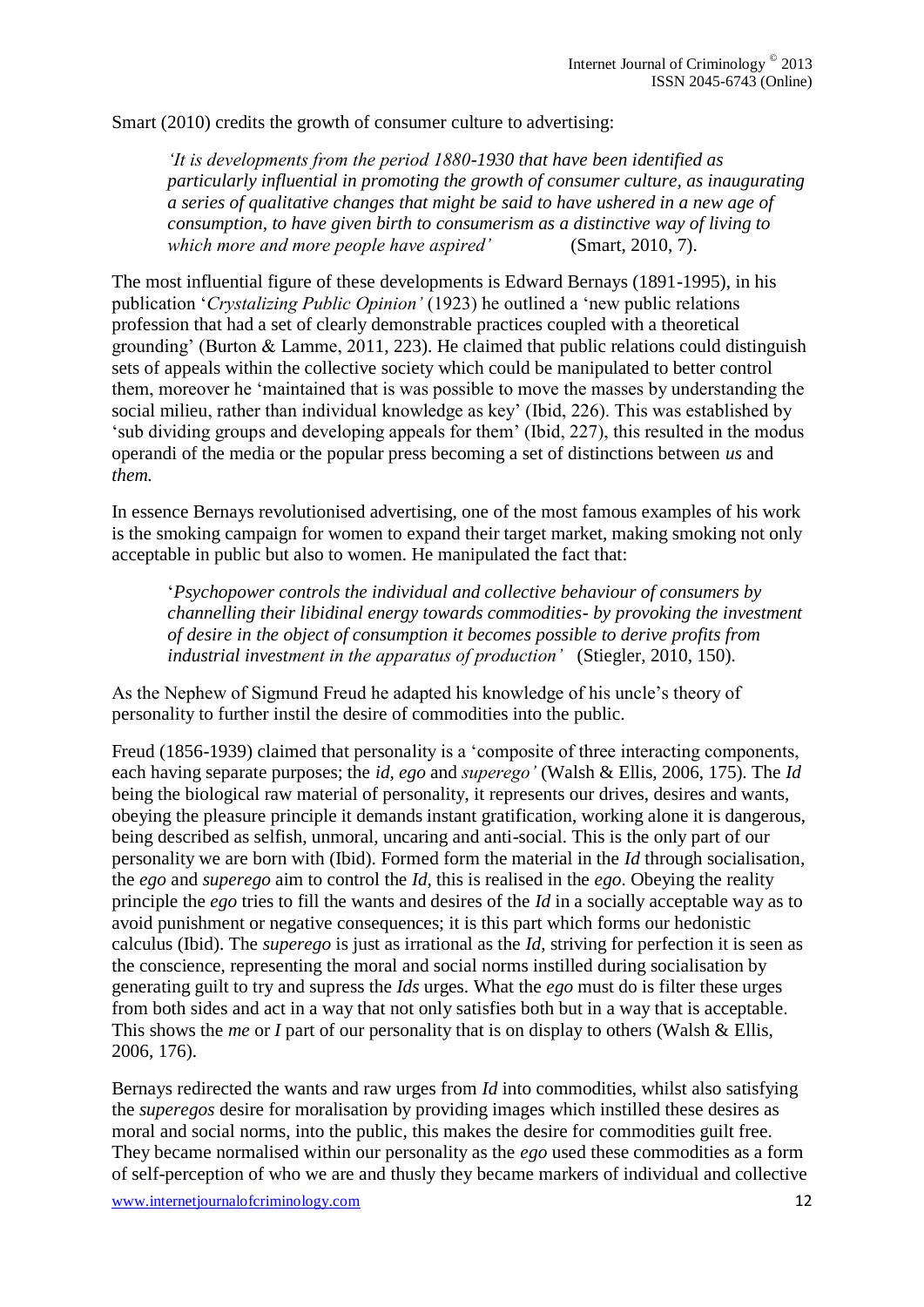identities. In doing this Bernays removed the process of free thought within individuals; we are told by the marketing industry what is acceptable.

In essence he created the breeding of the Blaptica Dubia- a breed of cockroach, easily multiplied who possess wings but do not utilise them to fly- individuals have the capacity for free thought – it is indeed how inventions are born- yet we as a society, a collective of mass individuals, chose not to employ this free thought –like the Blaptica Dubia and their wingswe succumb to the control of Bernays and subsequently the advertising industry. The effectiveness of this is shown from a participant in Winlow and Halls study (2006), where Darren does not realise the prominence of advertisings impact:

'*I don't think that im affected by advertising really. Maybe a little bit by adverts for trainers but that's not really the advert it's just telling you something new is out'*  (2006, Violent Night, 86).

As a consequence of these processes advertising became the new guardian of morality 'enticing individuals to participate in the consumption of commodities and experiences once restricted to the upper classes' (Featherstone *et al*, 1991, 172), and with the expansion of the Odyssean playground these goods have become more widely available.

This demonstrates that many theories of consumption and the role of advertising are somewhat misguided, Featherstone (1991, 2009) notes that its premised upon the expansion of commodity production, which created the rise in consumer culture, Lury (1999) not only claims that it happened in the second half of the twentieth century, but that it is in fact a need for profit which led to the production of products. However simple logic denotes that unless there is the desire for items, goods, commodities, they would never have been produced. The mass production/expansion of the consumer market and the profit came after the desire for these were instilled, and did not create the desire for them. In a question of what came first the chicken or the egg, it would be the chicken, the egg like mass production and profits were a result of the chicken that represents the desire for these goods. They also claim that the increase in goods resulted in individuality, as MacFarlane (1995) notes in the birth of the individual, yet again this is somewhat misguided, it has shown that individuality gave way to collective identities: 'collective individualities has been destroyed by marketing and the construction of the consumer proletarian, the prosumer' (Hall, 2012, 151). The birth of individuality in this paper is reserved for post war politics, where it is shown that the neoliberals continue the work of Bernays, to an unprecedented platform. But before that can be explored the birth of industry must be addressed.

## **The Evolution of a Revolution**

*'Fordist entrepreneurial innovation, based on taylorism, presupposes the organisation of mass consumption'* (Stiegler, 2010, 87).

According to Harvey (1989), Fordism, is the introduction of particular production practices; a division of labour that simplified tasks, standardised components, and sequentially organised machinery in an assembly line (Smart, 2010). This endeavoured a radical transformation in the way goods were produced and sold. Henry Ford felt that if workers were stable and satisfied in their work place they would produce more. He created a workforce that inspired his principles throughout the western world. He also created the working class consumer market, he made the goods they were producing available to those who could not usually afford them, he achieved this by over average wages and a loan scheme for his employees. This made Fordism a 'total way of life' (Ibid, 10). Fordist notions were implemented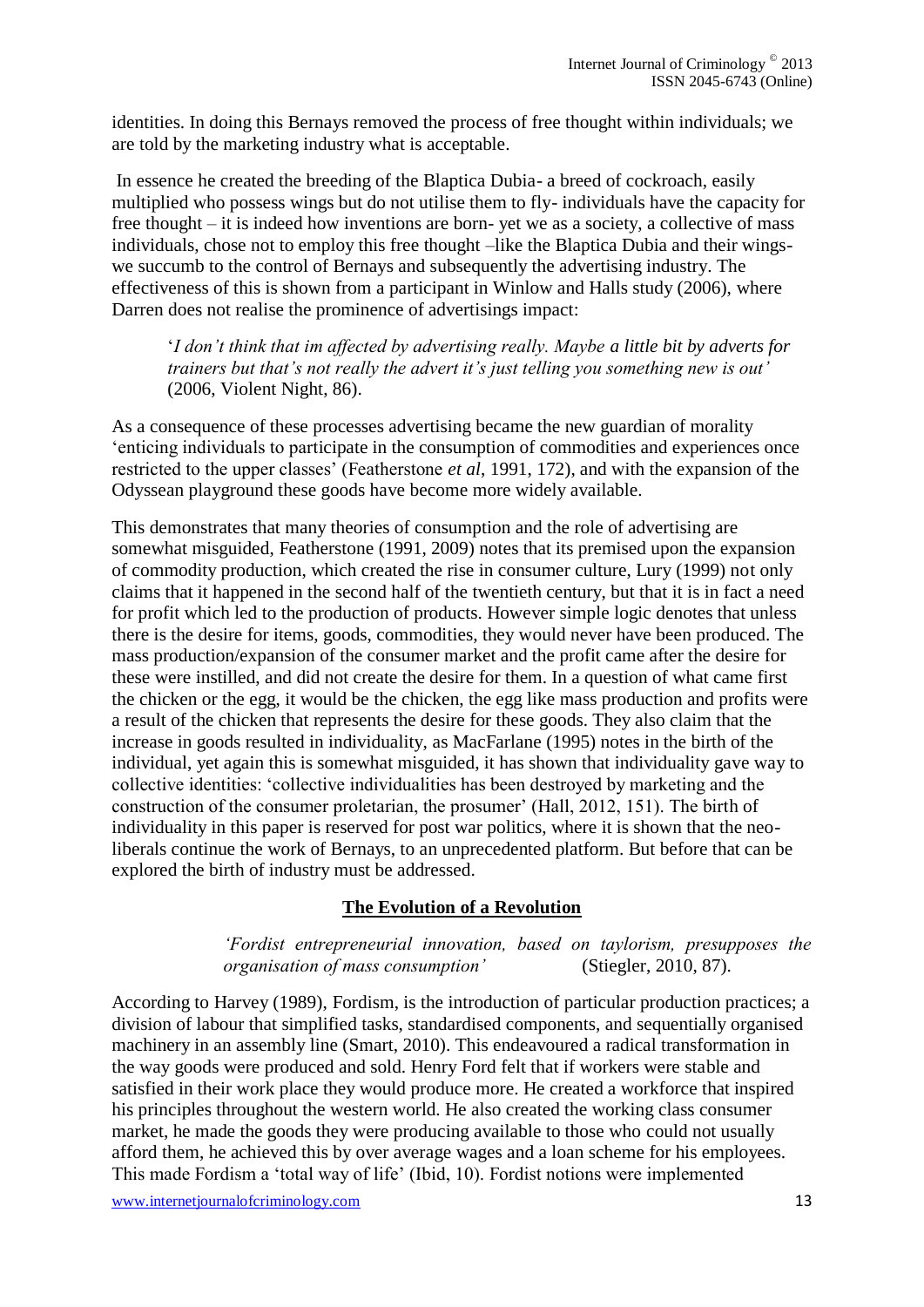throughout the western world which led to a 'de-eroticisation' of work, an army of alienated workers, which Heath and Potter (2005) claimed capitalism needed to function creating a 'self-regulating market' (Thornsen & Lie, 2006, 8) and indicates the start of Keynesian economic system.

With the growing economic system, 'American corporations, consumer goods, cultural forms and styles exerted an increasing influence over people's lives' (Smart, 2010, 1), a concept more commonly known as McDonaldisation. Developed by George Ritzer (1993) it should be seen as an ideological and cultural occurrence, it not only imported goods but more importantly values, a way of life, we lost the Bisto family meal time to a spectacle of a fast food restaurant. It's in this sense it

'*Implodes boundaries between tradition and the contemporary, coding their advertisements with traditional images of Americana and family ideology, as it undermines family eating practices and redefines diet and culinary value, familial togetherness and communal experience'* (Kellner, Cited in Smart, 1999, 191-192).

It is through Americanisation process that 'commodities were gradually reconfigured as a spectacle' (Sassatelli, 2007, 27). These changing economic, cultural and work place practices combined with Bernays advertising movement come together as a catalyst for the culture of consumption.

In amidst of these early revolutions, many others were born; 'the evolution of education and literacy' (Herman, 2007, 13) penguin books started to publish allowing literacy to the masses, the 1944 Butler Act seen education become compulsory, the state offered support to university students in 1963 and health care became available to all with the formation of the NHS in 1948. However as these revolutions were taking the place, the economic system required individuals to become more self-regulating and responsible for the consequences of their choices (Thorsten and Lie, 2006, 15) to ensure its continued growth.

This individuality of choice was not echoed in the criminological thought of the time which was the Chicago School. Developed in the 1920s by Park and Burgess they believed that cities had different zones within them, and some were more prone to crime than that of the others- transitional zones- this was due to lack and care of the community, often with no fixed roots and the breakdown of social institutions which made conditions ripe for criminal activity, the closer to the city centre the more one would experience criminal behaviour. If one did not wish to be involved they could move into a different zone with less criminal activity, of course socio-economic circumstances were not taken into consideration. Also if this was the case, authorities could just target these areas to decrease criminal activity, or improvements to the social institutions could be adopted to increase a smoother transition into the community. However this is one dimensional, to presume that crime is merely the result of ecology, ignores the plethora of other influences on criminal activity such as individual choice. It was more concerned with the control of criminal activity than the motivations for such. Nevertheless the Chicago School grew and as Mays and Morris show in Tierney (2006) the 'British sociological Criminology in the main favoured an approach which had more in common with the Chicago School' (122). This dominated criminological theory till the 1960s, yet the concern for dealing with the practicalities of crime, rather than criminal motivation still dominates today. This is tied to protecting ones goods and social status, which will be discussed in the next chapter.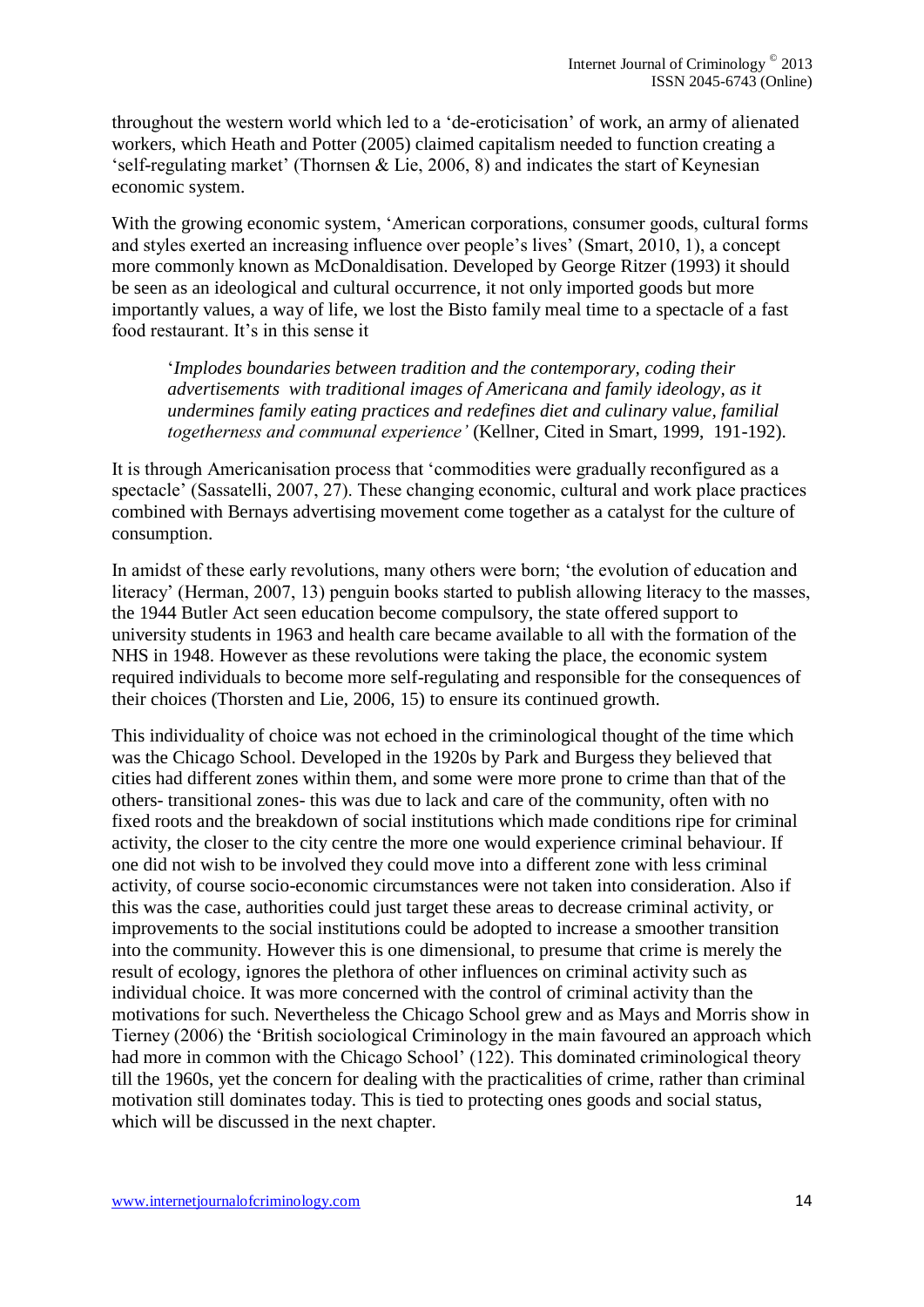## **The Buying Power**

The middle of the twentieth century seen clear class structures, status and expression of identity which was tied to profession and Britain was a state of production. Pinnacle advancements in this era were the 'growth of working class purchasing power' (Miles, 1998, 6). This had been building up from the sixteenth century: 'since the expansion of banking industry in the sixteenth century, wealth had been transferred from the aristocracy to the nascent bourgeoisie by means on money lending and indebtedness' (Hall,2012, 35). This advancement went from metal money, to credit screening credit cards to lending and in store credit, in this sense Whitely (1993) is correct in perceiving the introduction of the credit card in 1950 as a symbolic event (Miles, 1998, 8). Furthermore Borock (1993) suggests that it was after this period that consumerism became more specific and focused (Ibid, 9) resounded by Moxton (2011) who claims consumer culture became a mass phenomena after the Second World War. This is because 'as long as the economy is growing, that means more money and credit is available, expectations are high, people will buy more goods' (Heinberg, 2011, 6).

Stiegler (2010) sums up the use and consequence of credit in the following exert:

'*Credit is the concrete social expression of protentions which realise themselves, which perform, as one could say, adapting Austin's theory of performativity to the question of credit performance such as it has led to the transformation of matter, social relations and behaviour- that is of wills, and from which proceeds the extraordinary permanent revolution in which capitalism since the industrial revolution has consisted'* (67).

It allowed the capitalist system to operate without physical money: 'consumption has been fuelled by so-called remortgaging, the possibility of renegotiating mortgage loans in order to get more credit' (Marrazzi, 2010, 35).

With the increase of disposable income and credit available the realisation of the 'American Dream' seemed theoretically possible. The American dream was established by Merton (1938), he believed that the strain placed on social actors to realize the American Dream – conventional core values into which all Americans were socialised into, which promoted success as material success- resulted in crime. Social actors were not equally placed to realise their American Dream therefore crime would aid those less well placed in the social pecking order to gain material objects to display their success. He seen the source of strain as being 'located within society, rather than the individual' (Tierney, 2006, 102), mitigating all personal responsibility and rational choice of the social actor. Society was to blame as it socialised us into a 'disjunction between the cultural goals and the opportunities of legitimate means within social structure(s) for achieving it' (Ibid, 103), achieved with the manipulation of the *superego.* Mertonian strain theory impacted criminology massively, it influenced many followers to take up the idea of stain within in society, such as Cohen and Cloward and Ohin, however its core assumption – that society is to blame – takes away all individuality and rational choice from criminal activity, which as noted is what the criminal justice system is based on. Therefore all criminal motivations are ignored on an individual level. Moreover how does one decide when they are successful, the concept of keeping up with the Jones – which keeps consumer culture turning- would imply that the American Dream will never be realised and crime will continue indefinitely. His solution to criminal activity was basic: increase opportunities for those deprived in society, this would be acceptable, if only the deprived committed criminal offenses. The MP Scandal, where MP's were claiming extra expenses, how would Strain theory explain this, they were not deprived yet they still wanted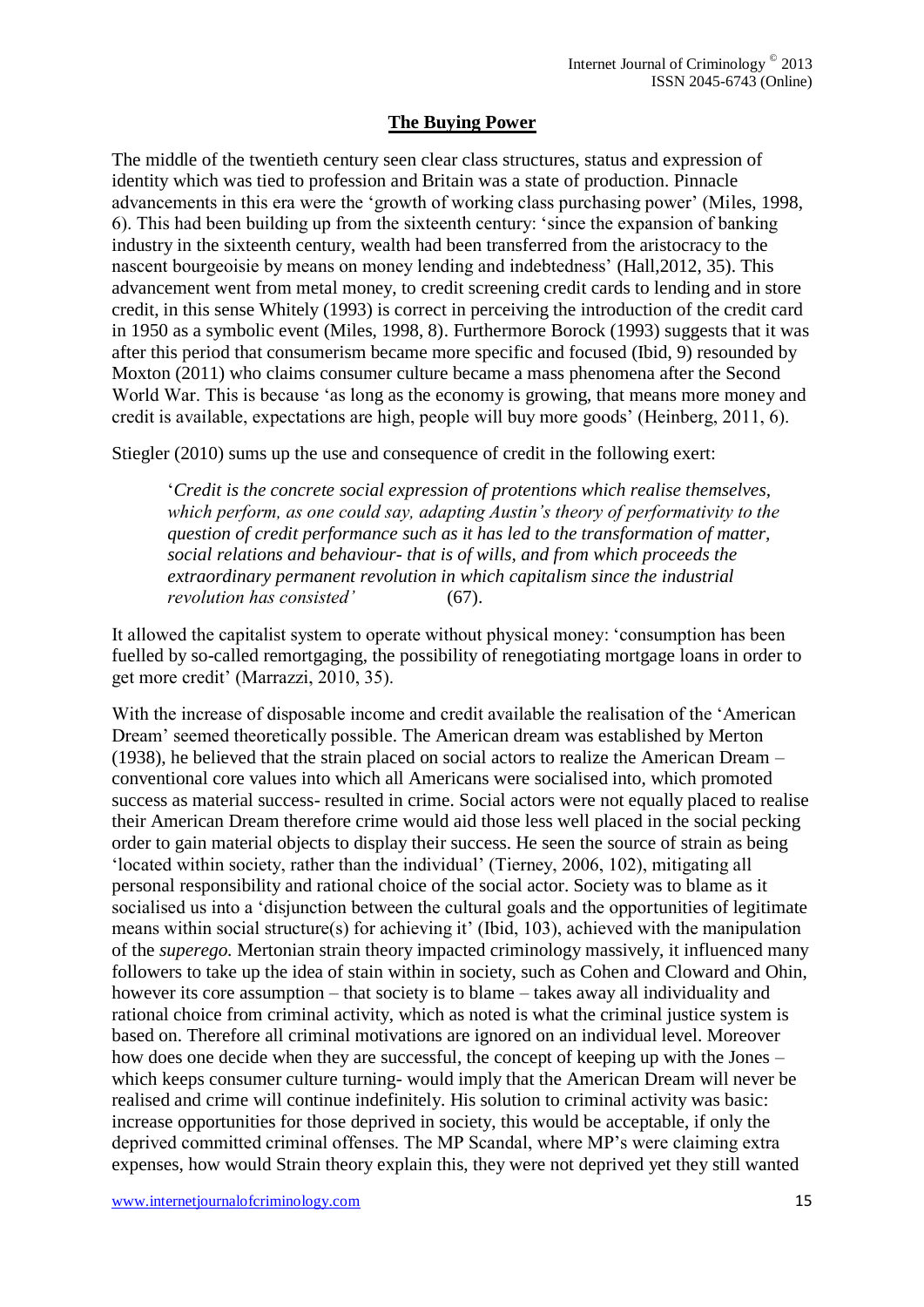to realised their American Dream, a deeper examination of desires are required covered in the ideological genesis of needs. Merton's theory is merely skin deep. The malady of infinite aspirations a concept coined by Aristotle would go some way in explaining this, no matter what we have we always want more, there is no limit on our aspirations, in this sense the American dream and strain theory is an excuse more than an explanation for crime within society.

By the latter half of the century the neoliberals decided to jump on the wagon they had woven, they allowed council house tenants to purchase their homes on credit and proceeded to sell of public industries to private sectors. This created massive unemployment throughout the country, and more deprivation in Mertonian terms. The increase in crime rates in this period may suggest to some that strain theory is accurate and without a theory with as much impact to rival it, many are happy to accept it. However the premise of this paper suggests that criminal motivation lies within everyone in society which must be explored more in detail. At this time in Britain many industries collapsed and the identities of the workers who were tied to such dissolved, leaving a gap a space in the circle of joussaince that must be replaced. Happily living on credit we moved from 'a society of solider producers to one of sensation gathers' (Bauman, cited in Moxton, 3). It did not matter that we did not have industries or fixed identities anymore as we could be distracted by the bright lights and welcoming smiles in shopping centres, where we could use our credit cards to buy symbols of our identity: 'the notion of production has become irrelevant in world dominated by the mode of significance' (Bertens, 1995, 149). In this fifth turn in history we are left 'free to laugh, play, love and create' (Heath & Potter, 2005, 60), create ourselves as we wish to be seen, results in us now being a commodity a fact which is carefully concealed. Yet the increase in websites which promote us to sell ourselves demonstrate this, for example the rise in Facebook a popular social networking site, we are selling ourselves to our *friends,* the increase in dating websites show that we are selling ourselves to possible partners, the increase in work recruitment websites mean we have to sell ourselves professionally, we are commodities that are bought, traded and reinvented, we have been 'dissolute[d] into a sea of commodities' (Bauman, 2007, 12). This is has been expanded and encouraged since the post war era with the neo-liberals, resulting in a loss of traditional fixed class structures and collectivism.

#### **Post War Politics the War is Not Over: The Making of a Class in Itself for Themselves**

At the heart of the neoliberal wagon was the 'condemnation of the governmental industrial and long term policy and the corresponding accusations that governments inevitably promote inefficient models of economic administration' (Stiegler, 2010, 101), meaning that 'the economy is always a political economy' (Zizek, 2011, 183). This concept is ignored by criminologists shown in the previous chapters such as Merton and is continued with Sutherland, it is also contradictory to the ethos of classical and positivistic criminology, as they have always been expressed as separate entities. Economy has sparsely been discussed in relation to criminal activity, or with political conditions being taken into account, however the new political economy 'by contrast stresses the embeddendness of the *economic* in wider networks of political and social processes' (Reiner, in Hall & Winlow, 2012, 32), which criminology needs to address.

The political economy that was imposed by the neoliberals post war was to alter and redirect the drives and desires of the population, started by Bernays in the 1920s, Thatcher and Regan managed to nail the coffin shut. Through what Hall (2012) termed 'Thacterite drives' –'a core assumption that the systematic simulation of vices such as greed and envy can, if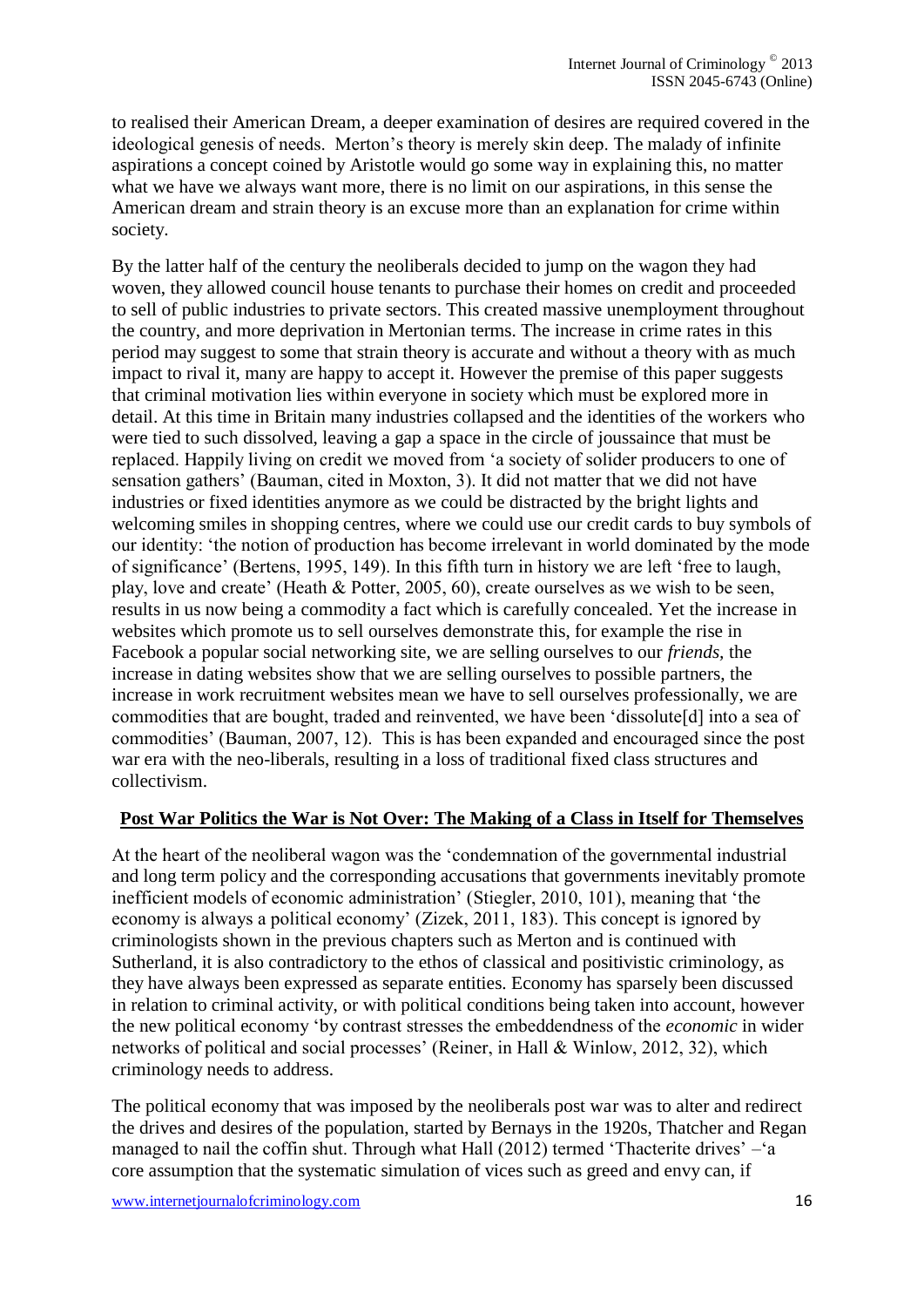harnessed through the mechanism of the market, produce mutual benefits in the form of economic growth and individual freedom' (Hall, 2012), they promoted self-interests, and looking after oneself which should be prioritised before anyone else, community and collective solidarity would not give you the *edge* over others. These principles were in direct opposition to that which are preached in religious doctrines as they could not encourage entrepreneurial spirit. Religion prescribes destiny as already set and neo-liberals encouraged the making of one's own destiny. Resulting from these traditional structures needed to be minimised, and the schizoid socialisation was diminished.

As a result traditional structures were dissolved, whilst the generation were being spoon fed notions of individualism – it's a dog eat dog world and there is no such thing as society, you must come out on top or you will be left in the *underclass* – we must in a Beck (1992) sense not only write our own biographies but create them. This had a trickledown effect on society the once schizoid socialisation, is now dominated by 'sink or swim individualism' (Southwood, 2011, 38), which was being drummed into the up and coming generations from birth, therefore the *superego* has very different standards to a nostalgic generation. The drives and desires present in the *Id* which were already relocated into commodities were now allowed by the *superego* as its morality was destroyed in a bid for competiveness, the vices that Thatcher harnessed had become the moral compass for the *superego,* leaving all sense of altruistic notions in a world left behind in the name of economic progress and capitalism.

This is demonstrated clearly through the secondary analysis of the interviews. In Violent Night (Winlow & Hall, 2006) Ray and Phil, two of the participants speak at length about how marriage is viewed in society today –marriage once being regarded as a highly religious ceremony/union. They speak of how now it is easy to obtain a divorce therefore it has lost its meaning, and how easy it is to find another partner once the one you are with *bores* you. They hold hedonistic notions of life where marriage is seen as a ball and chain, stopping you from having fun; Phil sums it up nicely when he states *'people are more selfish now'* (pp.44) - a neoliberal success story.

With increased competitiveness, and utilising commodities as a marker of success, more and more women went to work, inspired by a woman prime minister, anything was possible, this left the notion of the nuclear family unit and the male bread winner destroyed. The socialisation of children then was left to popular television and child minders, and as a social worker commented in Reluctant Gangsters (Pitts, 2008, 111) *'I think their parents are too stretched with trying to just make a living. They haven't got time to care.*'

Moxton (2011) states that 'we should scarcely be surprised when *Thatcher's babies* behave like *aggressive entrepreneurs with scant regard for law'* (2), this however is in stark contrast to the theory of crime which dominated throughout this epoch. Sutherlands (1939) theory of Differential Association claims that criminal behaviour is learnt, like other behaviours. Neighbourhoods were not disorganised, just organised differently accounting for different crime rates within different places and a person's exposure to these norms in specific places would determine criminal activity, and the moralisation of committing crime (Tierney, 2006). He pays no attention to why crime exists in the first place, or why it is continued, he ignores organised crime and like Merton, the crimes of the powerful. What he created was almost the underclass: if you lived in certain places you would become criminal, instead of exploring why these places were more prone to criminal activity, they were written off, this is present in contemporary criminal thought an these are thought of as high risk areas, which results in more of the security states solutions of prevention rather than cure.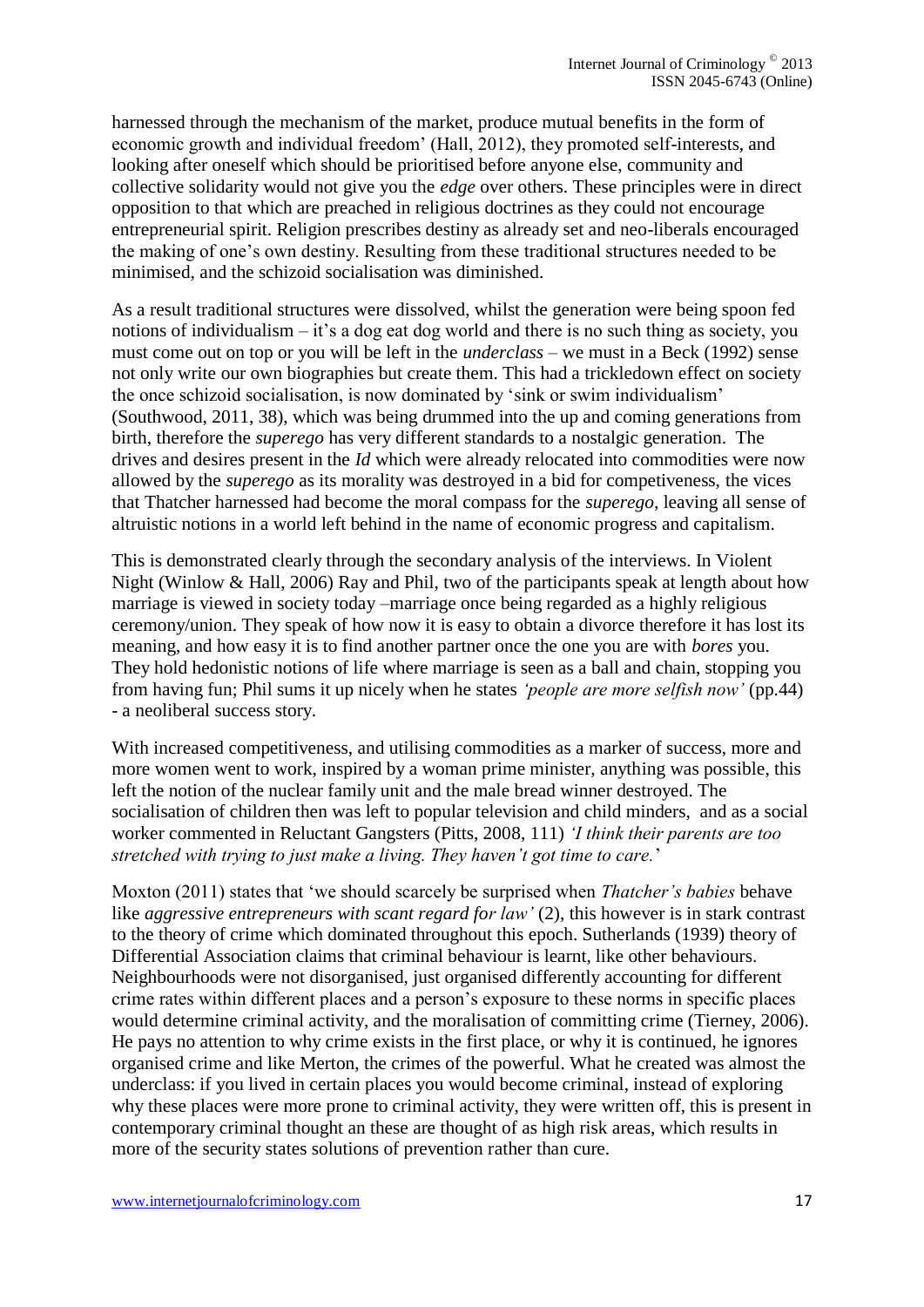These processes have resulted in a loss of any class solidarity, the Brixton riots (1981) were an example of this solidarity, a class standing together to change the political processes, however the neoliberals in turn destroyed any sense of solidarity so that they could not be challenged anymore, and we are left with life being 'motivated by the individual's perception of a constant struggle with hostile others in a dog eat dog world' (Hall *et al,* 2008, cited in Moxton, 3). However in order for the neo-liberals to keep the fluidity of identity, consumer goods must be in a continuous cycle of being used and replaced, with the speed that will allowed the capitalist system to operate.

## **Neophilla**

The imposition of the neoliberal policies outlined in the previous chapter lead to what Hoggart (1995) described as the decline in working class culture, not only the loss of employment and prospects, but the identities to which these were tied: 'the prospect of constructing a lifelong identity on the foundations of work for the great majority is dead and buried' (Bauman, 2005, 28). Resulting in:

'*Individuals, now disengaged from all collective obligations of a magical or religious order, liberated from archaic, symbols or personal ties, at last private and autonomous, define themselves through an objective activity of transforming nature'*  (Lee, 2000, 22).

Making this century unique according to Sumner (2004) is the way 'that creation and expression of identity via the display and celebration of consumer goods have triumphed over and above other traditional modes of self-expression' (144), achieved from choosing it from shop windows, he goes on to state that Descartes notion of *I think therefore I am,* has been replaced by *I shop therefore I am* (Ibid, 150). Within in this notion the 'modern individual is made conscious that he speaks not only with his clothes, but with his home, furnishings, interior decoration, car and other activities which are to be read and classified' (Featherstone, 2002, 84), this was shown undoubtedly with some of the participants:

Karen from Criminal Identities and Consumer Culture (Hall *et al,* 2008) says:

'*The right shampoo, the right shoes, the right fucking name on your t-shirt, its life isn't it, it's all there is'* (35)

Echoed by Ray in Violent Night (Winlow & Hall, 2006):

'*Ideally you want to be wearing all the best gear…. Its quality isn't it…. Its just flash isn't it'* (36).

Therefore identity as Lasch (1979) notes takes on a form of 'consumption orientated narcissism' (Sumner, 2004, 145) giving meaning to consumable objects: 'material goods are not only used to do things, but they also have a meaning, and act as meaningful markers of social relations' (Lury, 1999, 12). Slater (1997) goes further and claims that 'the style of one's consumption is then explained as the display of one's social status' (153), this is organised in what Bourdieu (1977) termed as the Habitus – which is how the preferences are socially organised (Ibid). This leaves commodities no longer being defined by use value but what they have come to mean and signify within society (Baudrillard, 1998) they are now used to create social bonds or distinctions (Featherstone *et al*, 1991). Take clothes as an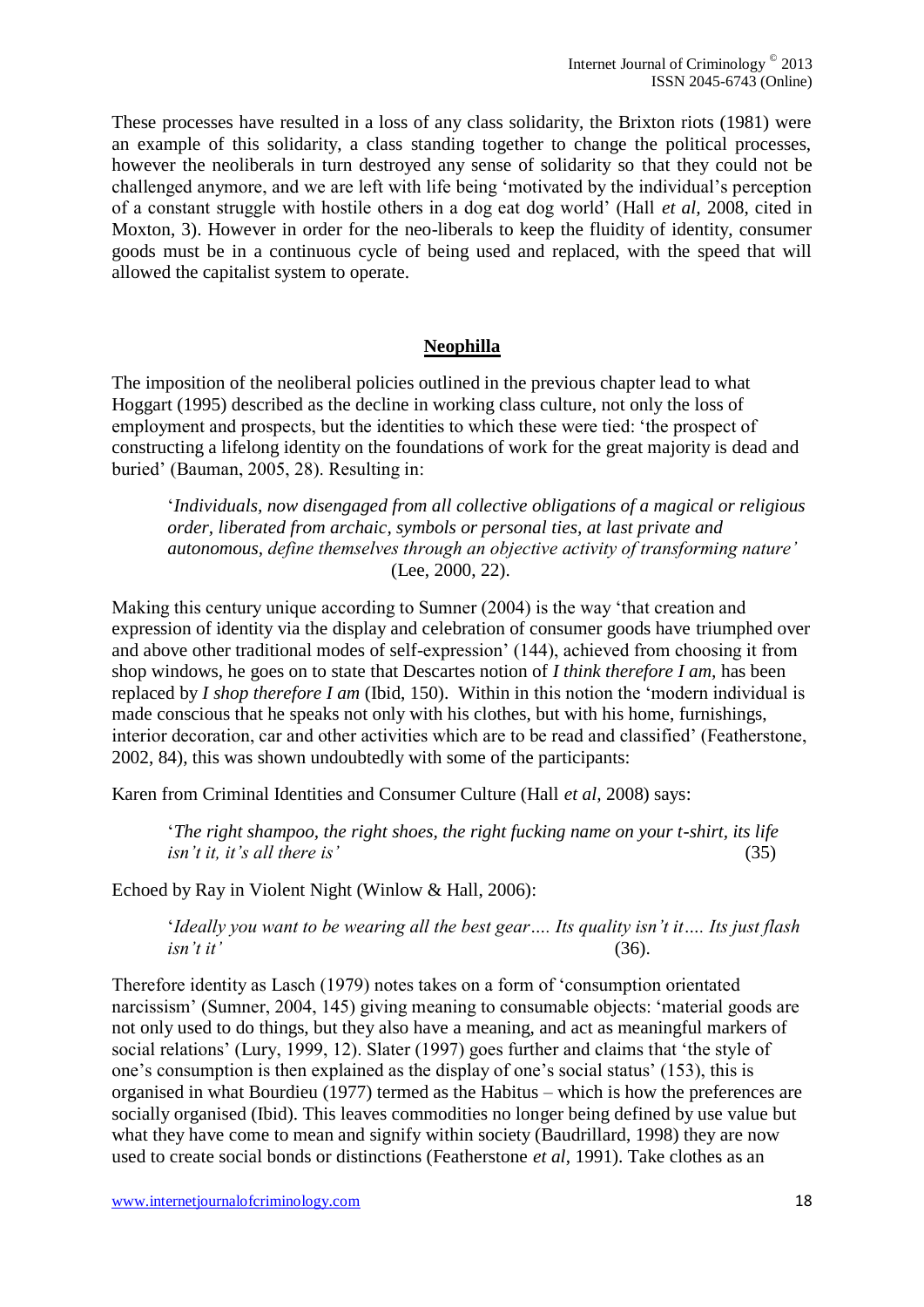example, the practical use is to protect and cover one's body, in a consumer society they show who you are:

'*Clothes are just about who you are really'* 

(Emma, Violent Night, Winlow & Hall, 2006, 83).

To keep the capitalist wheels turning the identities that goods bestow must be constantly be reinvented, as people must keep on consuming. 'Consumers must not be attached to their objects' (Stiegler, 2010, 151) because of the 'planned obsolesce' (Heath & Potter, 2005, 5) in them ensuring they go out of date, that they will always be something better, newer on the market, leaving consumers with a 'constant source of dissatisfaction' (Lasch, in Sassatelli, 118).This is why consumerism in a Lacanian sense is about a lack, manqué, which is never realised, identity will never be filled as the desire for this will never be filled. As the desire for these items lie within our *Id* therefore they can never be filled as it is a hollow void, so we buy more to try and fill it, and create who we are through this, and as goods are also constantly reinvented, it's a cycle which will never cease so 'whether we like it or not we are engaged in a kind of continual reinvention of identity' (Elliot, 2009, 138).

Now people are feeling deprived of the material product itself and the identity which is linked to them (Sumner, 2004). It is seen as a fundamental right to the current generations to be able to show who we are through consumption (Hayward, 2004), when they are excluded from this through lack of credit or income they become lost, with no sense of direction, or who they are, and there is no traditional structures left able to replace consumerism in trying to fill this hollow void. These are the generation of the lost, who have no real focal point left to hold onto, just a spectacle.

# **The Death of the Real**

This lost generation only see their social reality as reality; they have no understanding of the world in which elder generations grew up in. This is because 'the reality of everyday life is taken for granted as reality' (Berger & Luckman, 1966, 37), however 'reality is socially constructed' (Ibid,13), and since the start of the twentieth century it has been constructed by advertising and the media (Jones, 2003), which means 'reality is increasingly stimulated for people' (Agger, 1991, 118).

'In the course of consumption, the consumed things cease to exist' (Bauman, 2005, 23) this is because once we consume a product we detach ourselves from its original use value, it becomes what we want it to be, and what we want it say about us, through our subjectivity in the symbolic order as this happens the 'distinction between the real and appearance becomes erased' (Baudrillard, cited in Featherstone, 2007). This is because as Baudrillard (1998) notes we are never consuming the actual object itself, we use the object as a symbol, manipulating them to give it our own meaning. This happens when our perceptions pass through into the symbolic order, which we need to share as a collective in order to participate in the social world, shown in detail in the genesis of the real. 'Through this process people construct a symbolic world out of their own subjective version of social reality' (Valier, 2002, 84), this is where 'the real and ideal combine in a dialectal tension to create a third realm' (Hall, 2012, 208). It is in this subjective reality that people 'lose the ability to distinguish between these stimulations and reality' (Agger, 1991, 118), 'as the line between the representation and the real slowly collapses' (Mirchandani, 2005, 94). Once fixed meanings became liquidised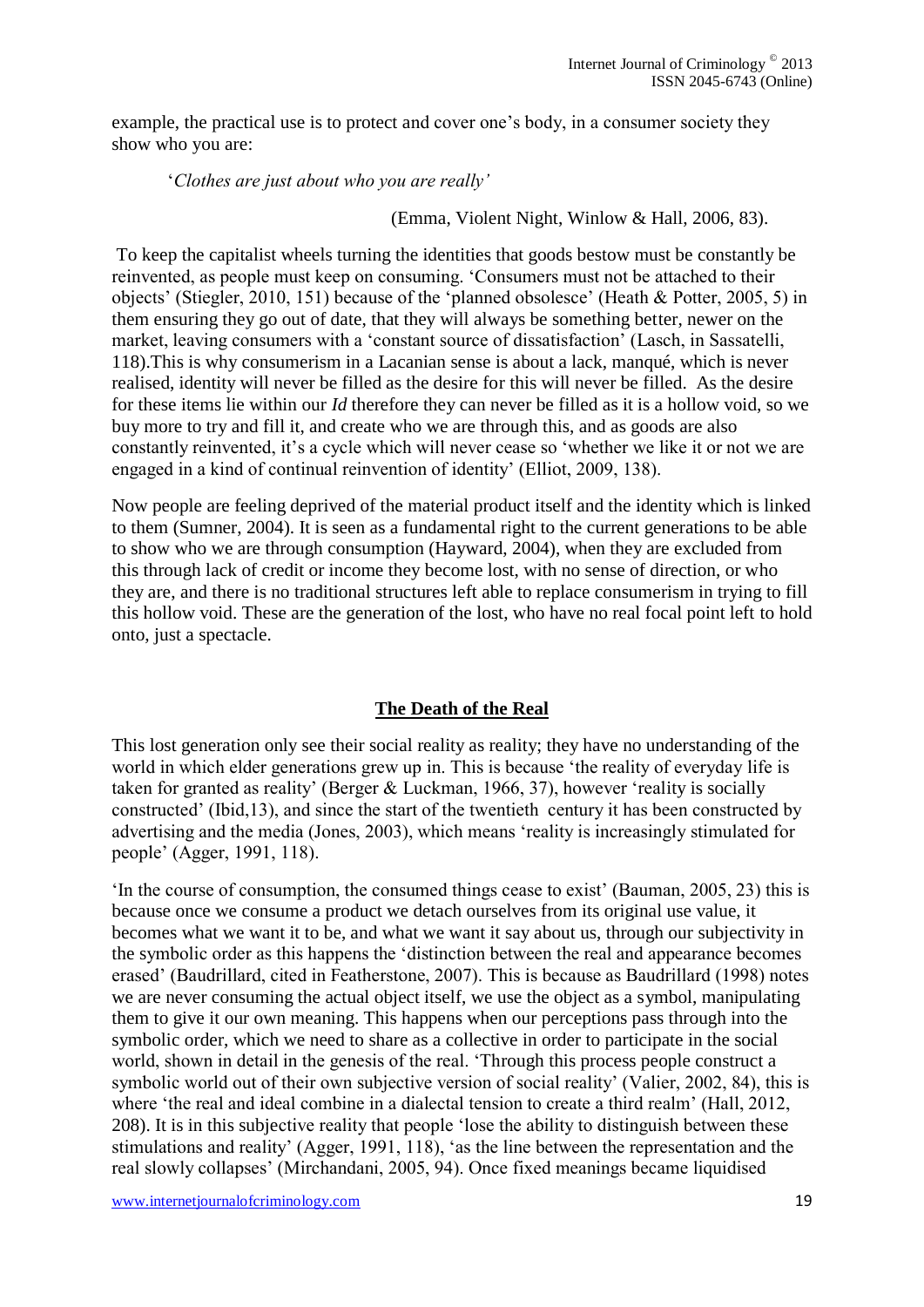leaving signs and symbols, fluidly moving from one to another, with no social order (Craib, 1992), 'in a world of endless reproduction' (Jones, 2003, 149), 'leading to the pure liquidation of social relations' (Stiegler, 2010, 57), because our symbolic order is individualised meaning its subjective to their owner.

We are now left with a copy of a copy of a copy, nothing is real or authentic anymore, everything has been giving a subjective meaning by someone, in the symbolic nexus, thus we are living in what Debord (1967) called the 'The society of the Spectacle':

'*Consumer capitalism has taken every authentic human experience, transformed it into a commodity and then sold it back to us through the media. Thus every part of human life has been drawn into the* spectacle *which itself is nothing but a system of symbols and representations, governed by its own internal logic'*  (Heath & Potter,2005, 7).

Baudrillard furthers this by claiming we have 'no back room of reality, just layer upon layer of spectacle and simulation' and because 'everything has become commoditized, nothing is real' (Ibid, 278). Heightened by the space and time compression which Harvey (1999) speaks of, everything is glocal, at the touch of a button- exacerbated by the wifi on mobile phones, we can be anyone, anywhere. It is because of these advancements tied with consumption that we have sacrificed 'all depth, authenticity and even alienation [which] have disappeared from the information saturated world' (Bertens, 1995, 151). Facebook again illustrates this point, we use it as a social networking site, to connect with our *friends* yet on average we speak to only 5 of those on our friends list on a regular basis [times online], therefore it is a show, there is no real or depth of friendship, there is however constant adverts which are tied into our *likes*. Work places are affected by this, and in effect they become 'non places' (Southwood, 2011, 32). Everything we experience is not real, advertisers contact us via email, with *personalised* offers that are sent to everyone in a subscription list. Relationships are no longer real in the sense that they used to be as shown by the participations and their views on marriage (Ray & Phil), once the use is used on one you move to another. Crime has moved on with times, unlike the theories used to explain it. Criminals use the resources they have around them: Aldridge et *al* (2010) found that there is a significant disappearance in British urban drug gangs, from the street into cyberspace, as more effective distribution networks can be established (Cited in Hall, 2012, 58).

So if we're living in a system of unrelated signs and symbols where nothing is real, why do we still participate in this system of consumption? For the most part this is all people have ever known, and they do not realise or care that this is not real, the participations from the interviews repeat several times in several of the texts *it's just life init,* if we take the popular film the Matrix (1999)–based on Baudrillard's theory- Morpheus when talking to Neo sums it up perfectly:

'*You have to understand, most of these people are not ready to be unplugged. And many of them are so invested, so hopelessly dependant on the system, they will fight tooth and nail to protect it'* (in Heath & Potter, 2005, 7).

What we are left with 'is simply a struggle over who will have the power to define reality' (Ibid, 151).

We are also experiencing simulated desire, which has been altered from that of our forefathers, therefore some criminal behaviour could be a result of this, our increasing stimulated world is not enough for the criminal types so they partake in criminal activity to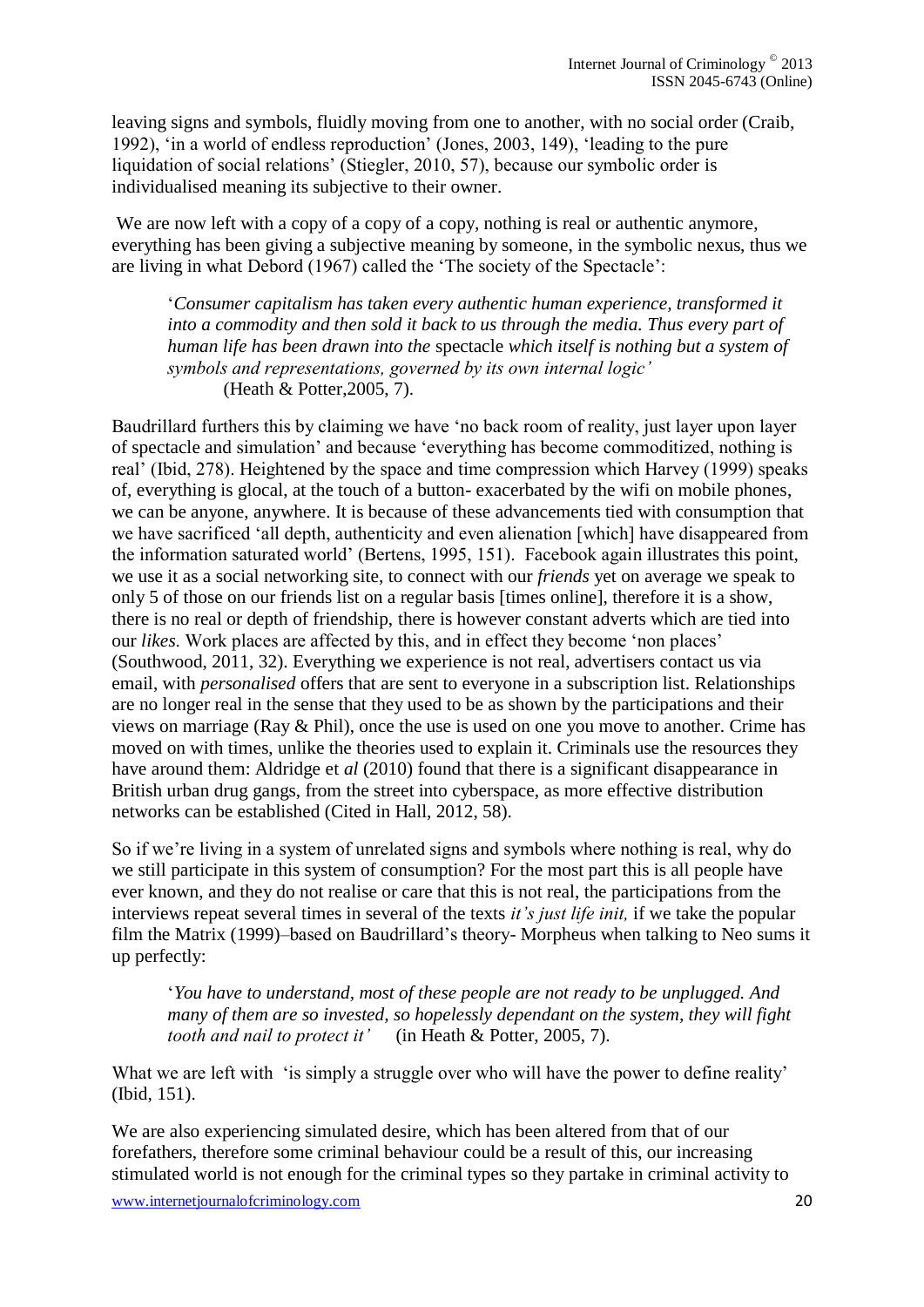get more excitement: ' thinking about crime is exciting. Committing crime is exciting even getting caught is exciting' (Samenow, 1984 cited in Hayward, 2004, 149). Katz (1988) speaks about the criminal acts that are often not only tied with excitement but also generated by the thrill of committing the crime, it could be described as nipping ones self to make sure one is awake. However as a criminologist this theory of crime is very illogical, when one can get a massive amount of thrills in many number of ways without risking ones liberty, criminal motivation must run deeper than a mere thrill seeking adventure because if the get caught the opportunity to seek thrills through crime will be removed. The participants would be inclined to agree:

'*With the coke and that there is no way I would be doing that if I didn't need the money … You'd have to be daft to do it otherwise ... so it's got to be about money'* (Foz, Criminal Identities, Hall *et al,* 2008, 55)

'*These fuckers who say people do it for the buzz, for some sort of jolly, what a load of shit, you don't fucking risk your liberty for a buzz'* (Tony ,Ibid , 83).

Rather than being a thrill seeking experience these participants describe criminal activity as a necessity to them, as a way to generate income, money, so that they can be included in the culture of consumption and enjoy the simulation of reality, which provides its own thrill. In this ever increasing stimulated reality, subjectiveness means goods have different values in different contexts to people, which must be explored.

## **The Price of Everything and Value of Nothing**

'*Money's infiltration into every aspect of social exchange during the course of modernity facilitated the possibility of purchase and sale of objects thanks to its impersonal and abstract nature, making exchange infinitely easier than in economies based on barter'* (Simmel, 1907, in Sassatelli, 2007, 3).

What Simmel (1978) shows us is that money is a primary example of the means becoming the end (Hall, 2012), its sole purpose was to aid economic transactions, yet it has become the sole aim and objective within society, one cannot exist in this social climate without it, it is the holy grail. As this happens we lose other virtuous merits in society, as shown by the neoliberals, as they increased the importance of money we lost more traditional social structures, which can be extended to personal attributes:

'*The more money becomes the sole centre of interest, the more one discovers that honour and conviction, talent and virtue, beauty and salvation of the soul, are exchanged against money, and so the more mocking and frivolous attitude will develop in relation to these higher values that are for sale for the same kind of values as groceries, and that also command a market price'*

(Simmel, 1978, in Hall, 2012, 37-38).

www.internetjournalofcriminology.com 21 And so 'the individual is nothing but the subject thought of in economic terms' (Lee, 2000, 22) we are reduced to our monetary value, or our potential monetary value. The more value we have the more elitist we are to become: 'with the accumulation of money comes an accumulation of social power' (Hall, 2012, 45), the monetary system in society is like that of wealth it needs both those who are included and excluded, if we all had the same monetary value there would be no market or competition. What we have is a system that requires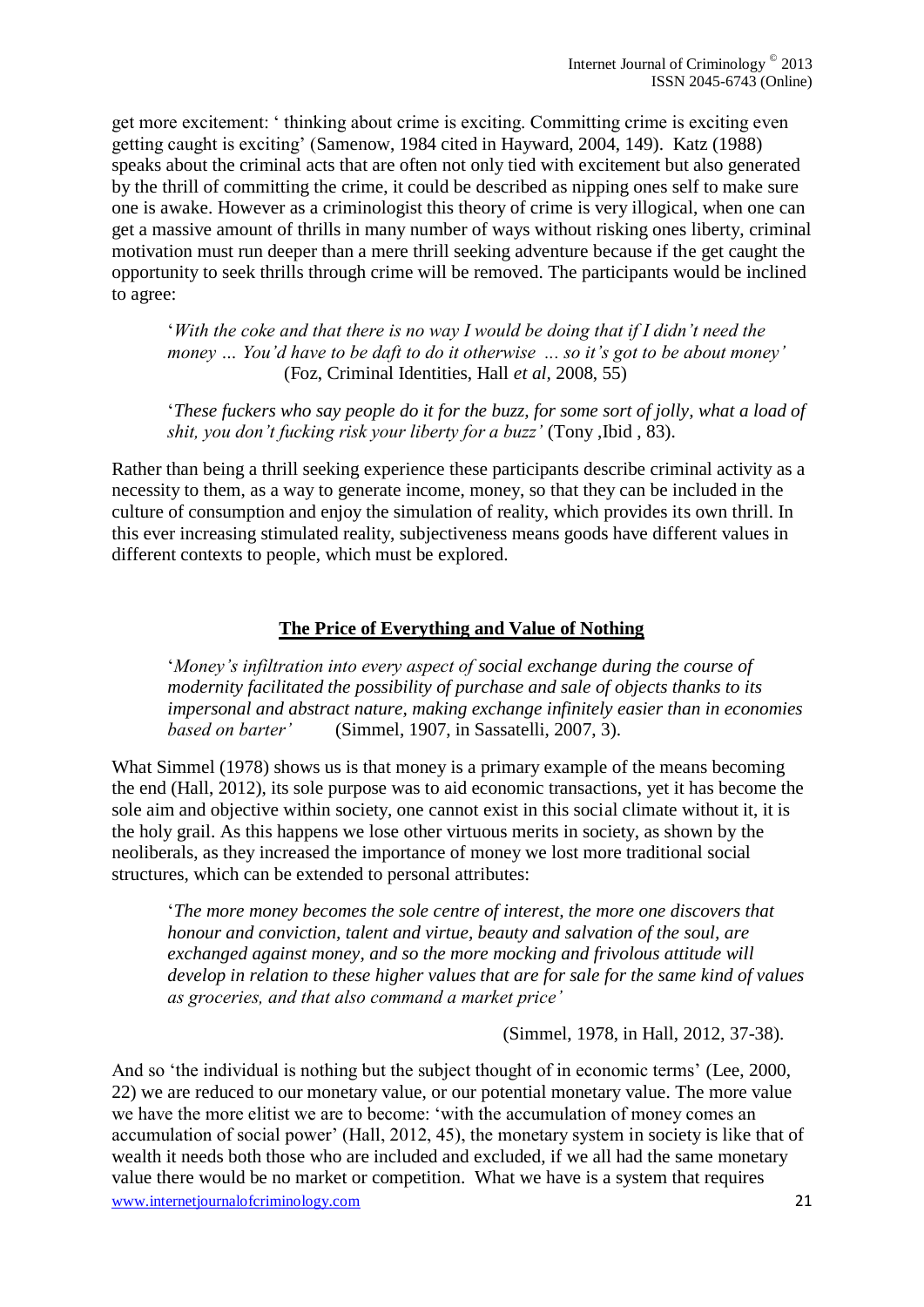inequality for growth, which has 'come to depend on impossible-to-realise expectations of perpetual growth and was set to detonate. Money was tied to credit, and credit was tied to assumptions about growth' (Heinberg, 2011, 20). When credit stopped being available after the burst of 2008 this inequality was heightened, and now we retain an economy which is 'destined to shrink not grow' (Ibid, 40). This will only further exclusion from the consumer market, and as noted in neophillia the chance to build ones identity, and as exposed in the 2011 riots, it will increase the potential for criminal activity.

Jock Young (2000) notes that it is at this 'disjuncture between exclusion and inclusion' that explains crime and deviance (Grover, 2011, 2), although only this is only sweeping, it may however touch on the surface of explaining some criminal behaviour:

*'No doubt I'll always get my hands dirty in some way, but if I had <i>real money, that's what I would be doing, buying places and doing them up an selling them'* (Graham, Criminal Identities, Hall et *al,* 2008, 39, own emphasis).

We're experiencing what Heinberg (2011) termed a ' self-reinforcing destructive feedback loop', meaning the economy isn't growing therefore interest on previous credit cannot be paid, resulting in a negative snowball effect; job losses, reduction in income, and consumer spending decreases – which is used to keep our economy growing. This is why in the initial stages of the recession we were told to spend our way out of it, which is only an option if one has the funds to do so. Now we have an 'ever shrinking pot to be divided among the winners' (Ibid, 2), creating a highly competitive society, who with the introduction of money, know the price of everything, including our souls, but the subjective value of nothing.

Everything in society including our qualities- which we must *sell* to companies to generate money- has a price to be bought and sold: 'all commodities have a price tag attached to them' (Bauman, 1990, cited in Lury, 1999, 5), this price tag has evolved from basic monetary value to personal subjective value of the owner: 'Simmel maintains that the value of things depend on the value they are given by the subject rather than being founded on absolutes' (Cited in Sassatelli, 2007, 64), the value of objects must be placed in to context of those who consume them, for the *true* subjective value to be realised. This is why in society we know the price of everything and the value of nothing. Money needs to be placed in context of an exchange value for the consumer:

'*Money is just a means to get what you want, to do things you want to do, to go out to travel'* (Martin, Out of Sight, McAuley, 2007, 95)

Reiterated by Tony who believed that commodities or stolen goods could be used to generate income to then be spend on whatever he wanted:

'*If you can sell it, I will take it'* (Ibid, 77)

David explains how money can also be a symbol of other virtues held in high regard in his neighbourhood, superseding the actual monetary value of money:

'*Their lives revolved around money. Money gets you respect and being able to take it off other people, violently, gets you even more respect'* 

(Reluctant Gangsters, Pitts, 2008, 99).

Money is needed by everyone which will be explained in the ideological genesis of needs, and the encouragement of the entrepreneurial spirit, spun from the neoliberals and continued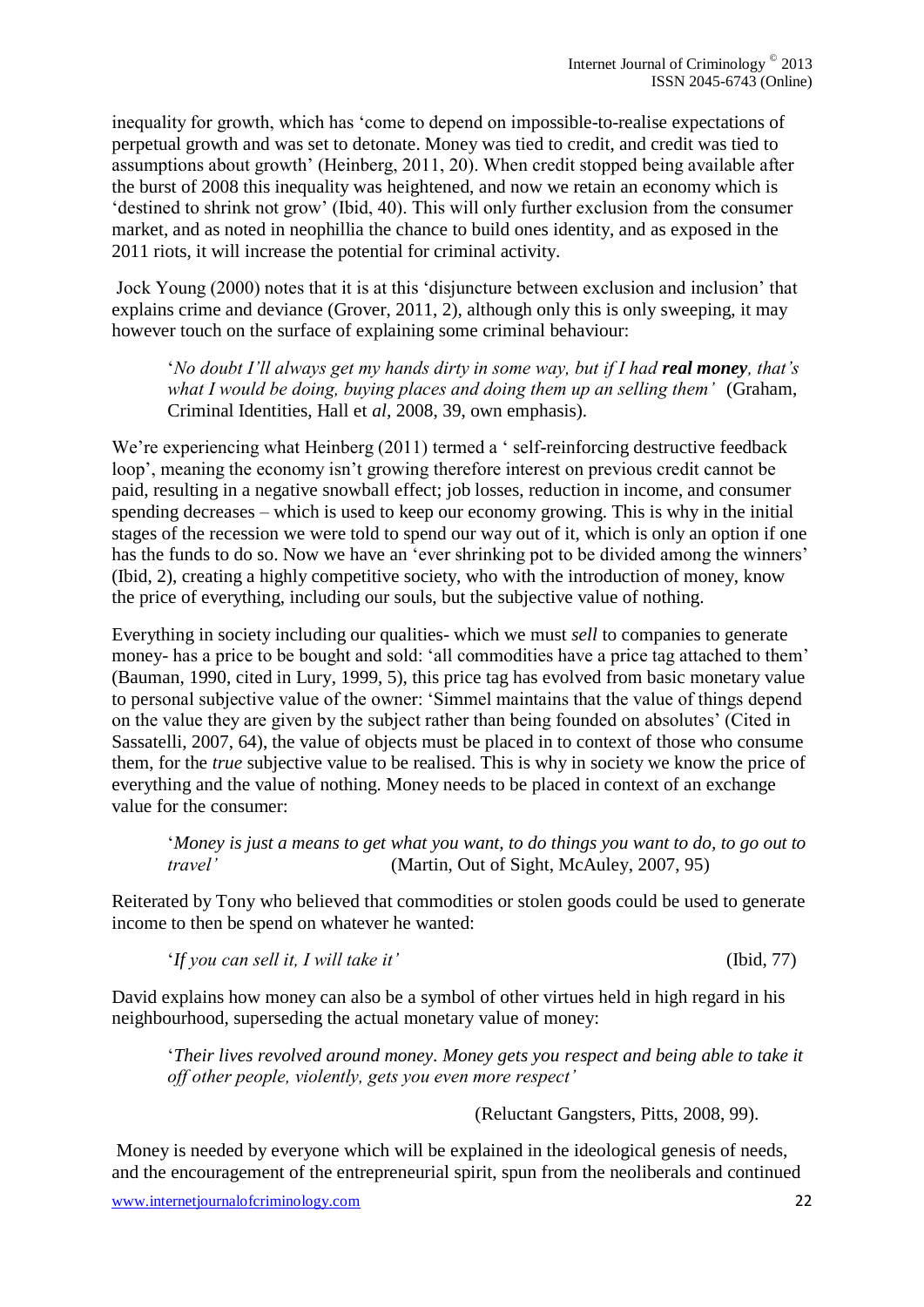by the New Labour, has reached its goal in society, everyone is trying always to gain more wealth, some are participating in criminal activity to gain access to the market. Some are using popular methods such as recycling your old goods, the increase of websites such as Ebay and Amazon, are prime examples of this, and on a more local level Facebook selling pages. However the current coalition government do not like this spirit being uncontrolled and there have been recent suggestions that there will be tax added on to these websites, so it will not be classed as uncapped income.

With the increased subjective value on money, it no longer holds the same denomination for everyone in a simulated society of the spectacle, it does not even appear in a physical form to most, with the increasing use of cards, and online banking systems and our money is seen as a set of numbers usually on a screen. If we returned to the physical sense maybe we would be more inclined to save rather than spend, and the bankers of Wall Street, which caused the burst of 2008, may have been more responsible if money wasn't just displayed as a set of numbers to gamble with. Money is needed not only too physically to survive, but to socially survive by partaking in the consumer market which is used to create our identities.

## **Consumption: The New Omnipresent**

Every aspect of society is realised through consumption: a 'product becomes a product only through consumption' (Marx, 1973, cited in Smart, 2010, 5), this is because 'when consumerism is combined with a cultural obsession with the quest for authentic selfexpression the result is a society collectively locked in a large number of consumption traps' (Heath & Potter, 2005, 187). Unquestionably we are now 'addressed as consumers, first and foremost' (Southwood, 2011, 10), since 'mundane consumption is necessary and a routine part of people's lives' (Smart, 2010, 4). This makes consumption a 'powerful element of social control' (Baudrillard, 1998, 84), which also makes it 'a class institution' (Ibid, 59), a class institution that is 'deregulated and [where in] social relationships become more variable and less structured by stable norms' (Featherstone, 2007, 15).

This 'success of the *neoliberal* agenda, embraced to a greater or lesser extent' (Standing, 2011, 3), has affected every aspect of society, including employment practices: 'new times we are both exhausted by and injured to job insecurity and continuous availability, obligatory consumption and persistent debt' (Southwood, 2011, 12-13). Standing (2011) argues that in this we have a new Precariat class 'consisting of many millions around the world without an anchor of stability'. This new class experiences in every aspect of their lives what he termed the four A's: 'anger, anomie, anxiety and alienation', angry at the system, anomie from the defeat they feel, live in constant anxiety and insecurity and alienation from everyone and thing in this individualised state. In the case of increased flexible, short term and temporary work contracts, the Precariat life is constantly on hold and in a state of transition, they must 'exist in a state of readiness' (Southwood, 2011, 15). Aptly shown by Rousseau's (1988) statement 'man in born free, yet everywhere is he in chains' (cited in Heath & Potter, 2005, 71). 'The role once performed by work in linking together individual motives, social integration and systematic reproduction has now been assigned to consumption (Bauman, 2005, 27), which marks a massive dialectical shift from the 'inclusive to an exclusive society' (Young, 1999, 7), leaving 'no ladders of mobility to climb' (Standing, 2011, 20), therefore the enterprising individual has no choice but to 'immerse himself in this new virtual environment' (Southwood, 2011, 37). This has led to a demoralisation of work, which was in our not so distant history a source of pride and status: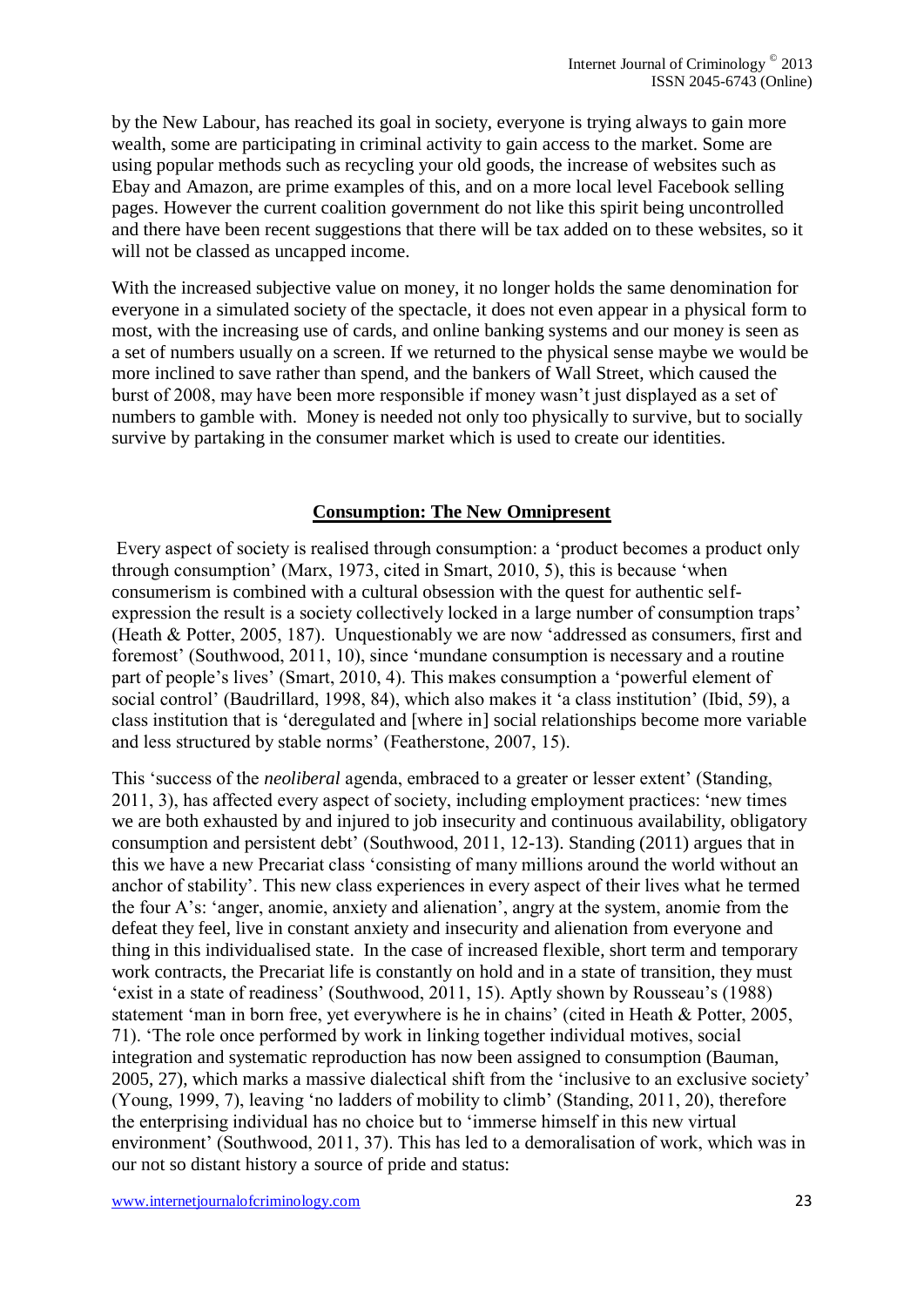'*I don't care about it really [work]. It's just to get me money so I can buy stuff I want really'* (Judith, Violent Night, Winlow & Hall, 2006, 29).

'*Really it's just a way to get some money. For me it's the money it's not like a career. I just go in get it and then that's it'* (Moe, Ibid, 30).

Resulting from consumer items living a double life as Lee (1993) notes in Miles, employment is now spoken of as a consumer item. This double function leads to what Miles (1998) calls a 'consuming paradox' which in effect both enables and constrains (147) shown by the Precariat class. As society moved forward freedom meant 'freedom to shop, and shopping increasingly meant the freedom to be' (Morris, in Winlow  $\&$  Hall, 2006, 79), and inequality was increasingly seen in terms of rights and access to consumption. This is a result of 'manufactured desires and drives tailored to economic expansion and ushered to the boarders of joussaince' (Hall, 2012, 149) , therefore consumerism can never be 'solely about marketing and claiming status' (Slater, 1997, 157), it is 'essentially a site of politics' (Sassatelli, 2007, 113), which has replaced the former role of traditional politics. As a site of politics it has created the death of any real political symbolism, demonstrated by the riots of 2011.

This is because consumerism is a potent force, which can be claimed has reached its limits as it is ultimately short termist (Stiegler, 2010, 5), however as shown in Neophillia this is how consumption works to keep the economy in movement it needs to be short termist. Our lives revolve 'around wanting things, the longing for things, the purchasing of things, a way of life which having, desiring and wishing for more and more things' (Smart, 2010, 5), as Heath and Potter (2005) put it 'we are obsessed with acquiring more and more consumer goods, even though this leads us to make unreasonable sacrifices in other areas of life' (104). This notion affirms the malady of infinite aspirations, no matter what we have we will always want more, this is because in the core of our being, our *Id,* there is an absolute void which can never be filled, which has been manipulated- from Bernays to the neo-liberals- enhanced and then harnessed through consumption. We have also moved from a society of waiting and saving for things, to one which requires immediate gratification (Sumner, 2004), to display instantly our successes through our consumer goods and because of the life line woven into goods, this must be done immediately or the commodity will be out of fashion and thus use.

Consumption works so effectively on the premise that desires cannot be realised: 'consumer capitalism sustains desire by constantly disappointing subjects as they experience objects of desire, with this it keeps alive the aim of desire, which is to stay alive' (Hall, 2012, 158). This as 'a cultural ethos is propagating new and often destructive emotional states, feelings and desires that contribute to the crime problem in a number of new and novel ways' (Hayward, 2004, 158). Meaning that consumerism is a site of multidisciplinary processes-including but not exclusive to: politics, economics, psychology, criminology and sociology, which criminology must reflect.

The summer Riots of 2011 encapsulate this although David Cameron stated 'these riots were not about government cuts: they were directed at high street stores, not parliament. And these riots were not about poverty' (Cited in Grover, 2011, 1), and have been described as a 'zerodegree protest, a violent action demanding nothing' (Zizek, cited in Moxton, 2011, 3). However this part of the paper will argue that these assessments of the riots are superficial and do not place the actions of the rioters into any sort of context, it would be inclined to agree with Sumner (2011) who states that 'behaviours do not speak for themselves; and less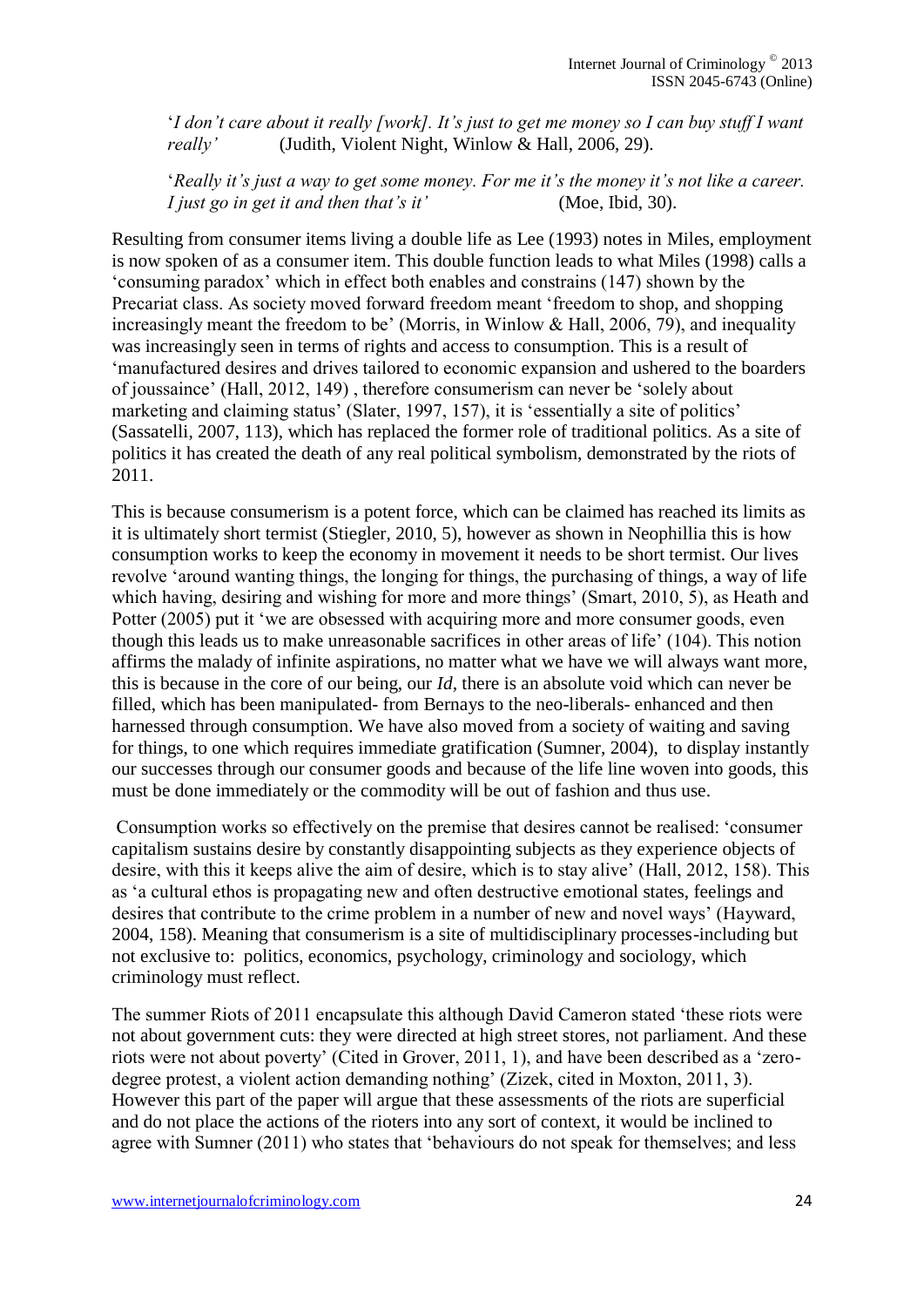today than ever, (in Hall & Winlow, eds, 2012, 170), society must delve deeper into the motivations for these actions, to hear what they were truly saying.

They tried to copy the rich well (Ibid), and in doing this they 'represented conformity to the underlying values of conformity' (Moxton, 2011, 1) and are aptly described as a 'direct expression of a free market economy working as one would expect it to' (Sumner, 2012, in Hall & Winlow, 176). The riots have been building up under the surface since the inception of the dialectical tension with the importance of consumerism rising, Sumner describes it as a 'volcanic magma waiting to burst the surface' (Ibid, 175), and should be placed into *the new* grand narrative of society:

'*Frame the riots in in a critical account of the current conjuncture: a world beset by perpetual economic and political crises as the certainties of modernity disappear from view; a world in which the political elite seems incapable of creating the ground for a future beyond neo-liberalism; a world of advanced resource depletion and growing social unrest as capitalism approaches the objective limit to its growth (Harvey 2011; Gorz 2010; Heinberg 2011)'*  (Treadwell, *et al*, 2012, 2).

Since 'the targets were retail outlets and much of the energies of the participants were put into looting' (Grover, 2011, 3), where 'around 2,500 shops were looted' (Topping & Bawdon, 2011, cited in Treadwell, *et al.* 1) validates that 'adverts have worked' (Sumner, 2012, 176). Some of the rioters included people who were otherwise non-criminal and included 'a millionaires daughter, an ex-Olympics ambassador, and a children's charity volunteer' (Ibid), this furthers the explanation that the rioters were not a *fera*l underclass, but they were otherwise everyday citizens, who merely 'stuck their fingers into the pie of western affluence' (Ibid). This happened because no longer being a collective class, individual competition is rife between every social actor, enhanced by the Medias constant celebration of the symbolic order, the social actor is left with no-where to take this dissatisfaction except

'*We thought easy money, quick money. The man who was stabbed was an excuse. It was there [the opportunity], we need money, we are going to steal'*  (Killa, Treadwell *et al,* 2012, 5).

Proving Cameron wrong these riots were about poverty and exclusion from the market, they seen an opportunity and ceased it, a celebration of post Thatcher politics, and the death of politics in any previous traditional sense:

'*Opportunities come and you don't let them go, you know what I'm saying'*

(G, Ibid).

The fact that they did not know the catalyst of the riots show this point only in more depth, in fact Mark Duggan was shot by police, not stabbed, these riots were about excluded social actors gaining access to the market, it can be seen as consumerisms victory over all other social institutions: 'revealed by the fact that, after selling the goods that they had stolen, they returned with the proceeds to the very stores they had looted to buying legitimate goods' (Ibid, 6). The death of politics in any traditional sense left consumerist drives to dominate the social actors psyche, because nothing else can or does exist in its place and the riots could not continue 'because there was no progressive political narrative to carry it further' (Ibid, 8).

to the local shops (Treadwell, *et al*, 2012, 3):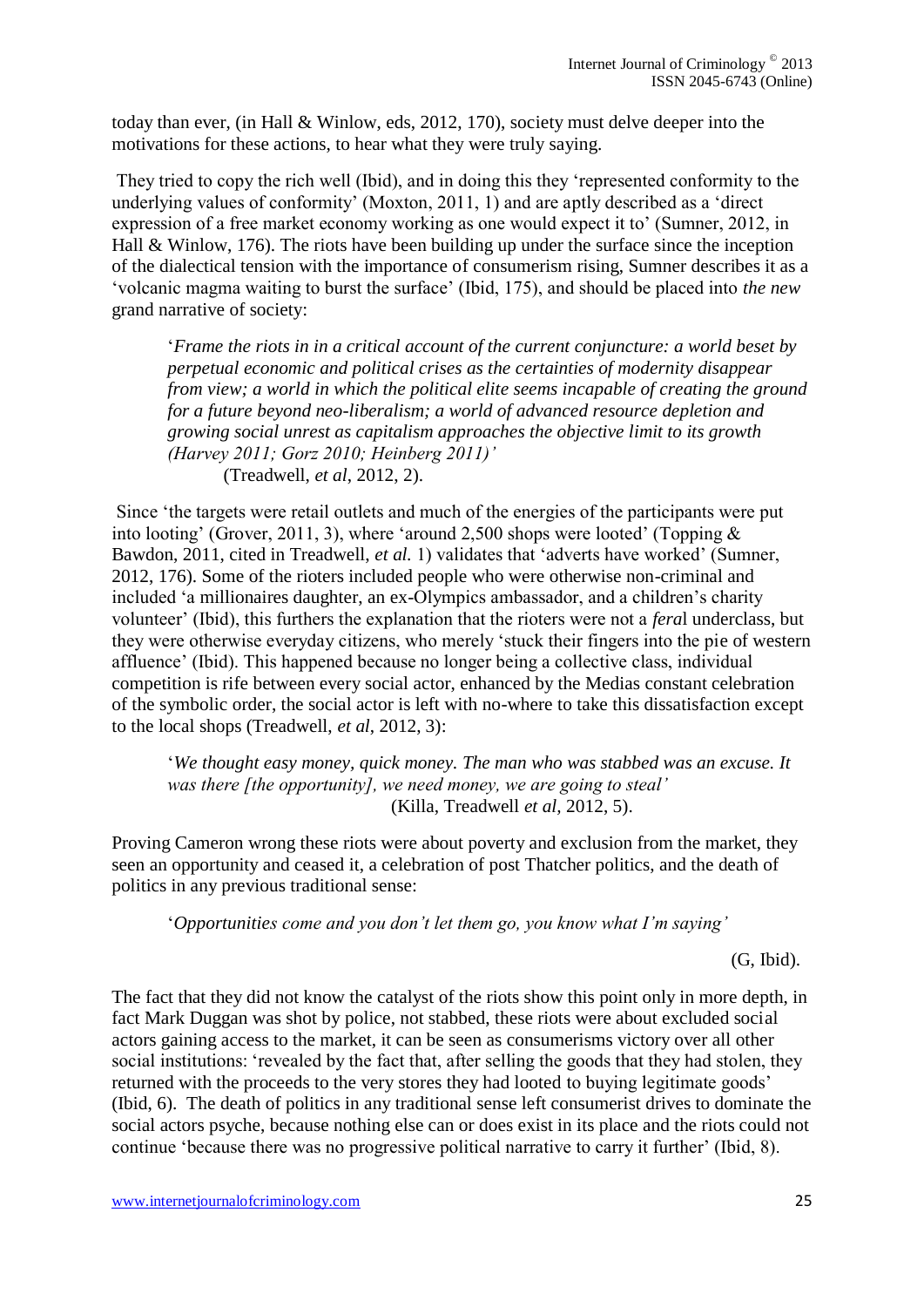In this sense consumerism has dug its own grave; it created this expression of dissatisfaction, as the *superego* became more and more demoralised with the images and normalisation of advertising, it effectively destroyed its soul. The entrepreneurial spirit is now given free rein in the *ego*, as we were encouraged to cease opportunities in an increased competitive society; however it is superseding all expectations. This spirit makes commodities into to totem like objects which are to be worshipped: 'manufactured objects act as totems in the modern world' (Sahlins in Lury, 1999, 16), which increases criminal activity in the generation of the lost, to purchase these totems: 'whenever serious criminals embark on a project, the objective is usually money' (Hall, 2012, 43). This point is echoed by Terry Jackson (2012, in Hobbs, Cited in Hall & Winlow, eds, 257) who clearly states '*it was never about the money, never for me. It was about what I could buy with it'*. The participants share this view:

*'I'd like to have more money'* (Donna, Violent Night, Winlow & Hall 2006: 63)

'*I need my wages for, just stuff really, fags, clothes, rent a video, whatever'* 

(Paul, Ibid, 36).

What the riots did however display is what Standing and Southwood have touched the surface on earlier in this chapter, consumption has dissolved the working class, we now have a class that is no longer for itself, contrasting the Brixton riots (1981) who stood together and fought for a purpose, these riots show how we are now just a collective groups of individuals, all looking out for their own interests, therefore there is no need in politics in the traditional sense. All sense of community is now lost, in a bid for bettering oneself and ones' own interests. This is shown by the participants, who explain that you must even in the criminal world do this:

'*People around here try to rob you, beat you out for a fucking quid man. You've got to have your eyes open 24 hours a day. People try and break in and steal your fucking shit'* (Billy, Criminal Identities, Hall *et al,* 2008, 76)

*It's not just people robbing any old woman on the street they are robbing there so called friends….it's the same people who rob each other because they think there are in the same situation'* (Ace, Reluctant Gangsters, Pitts, 2008, 93)

This has led to a generation of the lost who trust no-one, making any sort of relationship impossible to hold:

*'I don't trust no-one'* (Blade, Ibid 94)

This is the ethos that consumerism has grown and reproduced itself on.

Resulting from the facts shown in this chapter consumption must be thought of as encompassing all of the social sciences paired with economics, to engage in an understanding of modern consumerism and its impacts. Taylor notes that there is no force in society which is as powerful to oppose it (Sumner, 2004), and as a result we are left with a truly leisure class in the Veblenian sense we do not produce anything anymore and increasingly we are becoming a temporal work force, with high unemployment rates, we have nothing left to do has Heath and Potter (2005) noted earlier but love, laugh and play. The participants illustrate this well:

*'It just goes [money] clubbing, drugs, mates, girls, taxis, more drugs, mates, girls, going out. It just goes.'* (Del, Reluctant Gangsters, Pitts,2008, 95).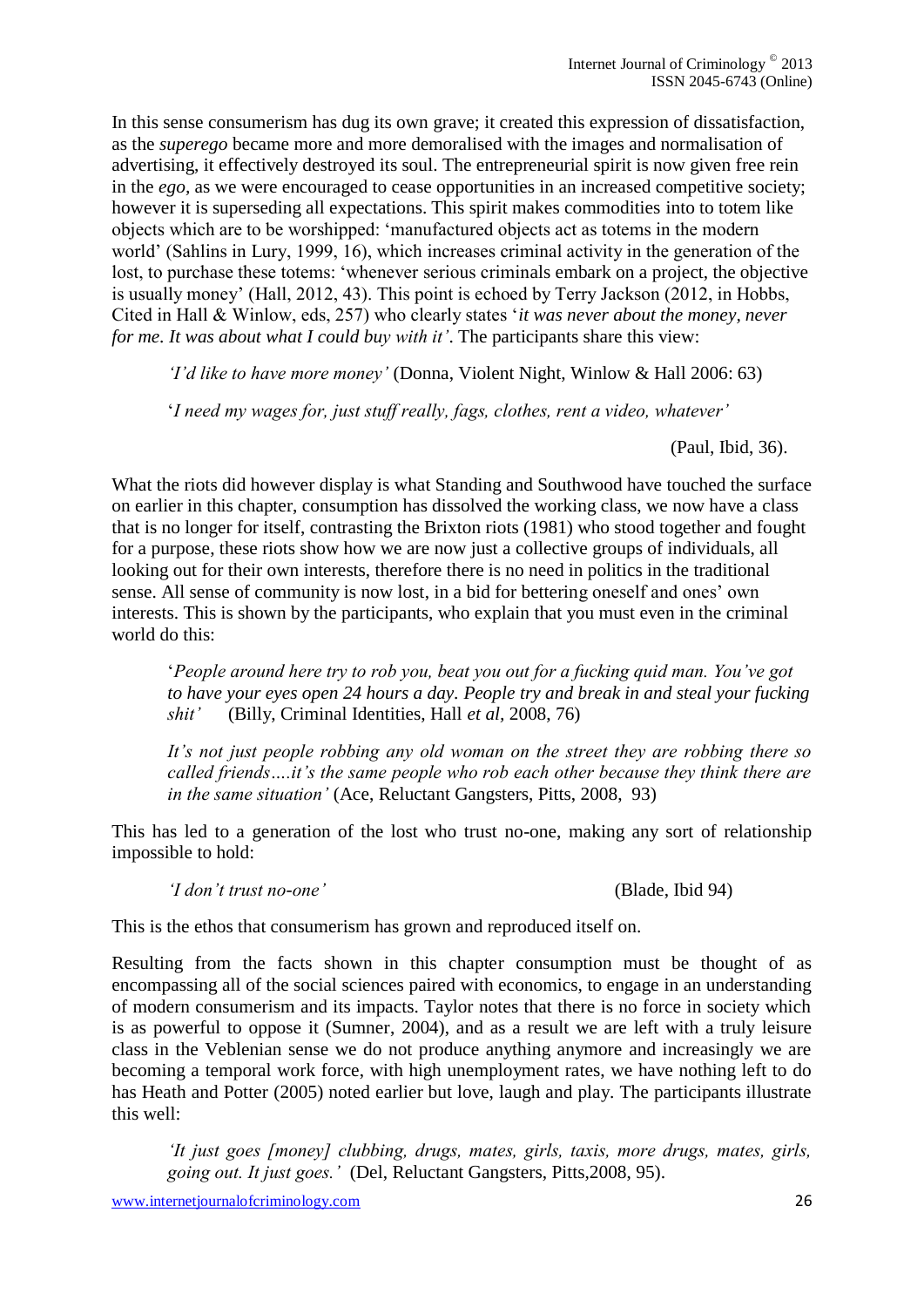Therefore this paper would disagree with Lyotard (1979) when he argues that we're at the end of the grand narratives, this would argue and show that consumption is in fact a grand narrative, furthermore Foucault (1969) who claims that we are in a midst of competing discourses, it would argue that we are not, and that consumption *the* discourse to which all other discourses must be tied together with.

## **The Ideological Genesis of Needs**

We have arrived at consumerism being the driving force in society by a number of forces working together and the 'desire for luxury goods occupies an important position among the genetic factors of capitalism' (Sassatelli, 2007, 21). This is because it now holds a position of power over the social actor and therefore society. We *need* consumer items and luxury goods to create our *ego*. Resulting from the Americanisation within society:

'*From the moment that American capitalism implements the American Way of Life as a new libidinal economy through the psychpower of marketing, it can make this infinity, which is infinity, which is desire'* (Stiegler, 2010, 95).

Desire is a libidinal energy which is unlimited and harnessed into the economy through consumption; however it must be noted that libidinal energy is not that of a sexual one which it is often associated with:

'*Libido is not the sexual drive, but rather the desire in so far as it is capable of diverting its energy to non-sexual objects'* (Ibid, 153).

We are all born with libidinal energy yet it is now diverted into acquiring consumer commodities, the desire for such objects is a 'universally distributed desire' (Hallsworth, 2005, 123), and through early socialisation Thatcher's babies, 'are given to understand that through possession of these desirable objects other desirable objects follow… identities are produced and reproduced' (Ibid). When they are excluded from participation in the market, excluded from trying to fulfil their desires, what they are experiencing is 'the deprivation of identity, a basic right, therefore consumption becomes not simply something that is culturally desirable, but something that is fundamentally expected' (Sumner, 2004, 150).

Previous needs and desires crucial to survival can be found in Maslow's hierarchy of Needs (1954), in his first model there was 5 stages of needs: the base being biological and physiological needs, followed by safety, then belongingness and love needs, esteem and eventually self-actualisation. In the 1990s this was adapted and included; cognitive needs and aesthetic needs –placed at 5 and 6, and transcendence needs as the ultimate need. Maslow believed that until you had successfully fulfilled one stage you could not move on to the next, therefore you could not be a fully functional member of society until you had reached selfactualisation (McLeod, 2007, online). What is missing from his analysis is the role of consumption. At first glance, one may think this is an absurd suggestion, however if we take the base needs the need for air, food shelter etc we cannot achieve these basic needs without purchasing food, somewhere to live and hydration, on the most basic level we cannot survive without consuming. This is applied throughout the other stages in his model; we need security and stability which comes from a steady income; we need belongingness and love which would come from our work or collective identity; our esteem needs are met through a sense of achievement, or skill mastery; our cognitive needs are met through acquiring knowledge and life meaning; the aesthetics is found in beauty and balance; self-actualisation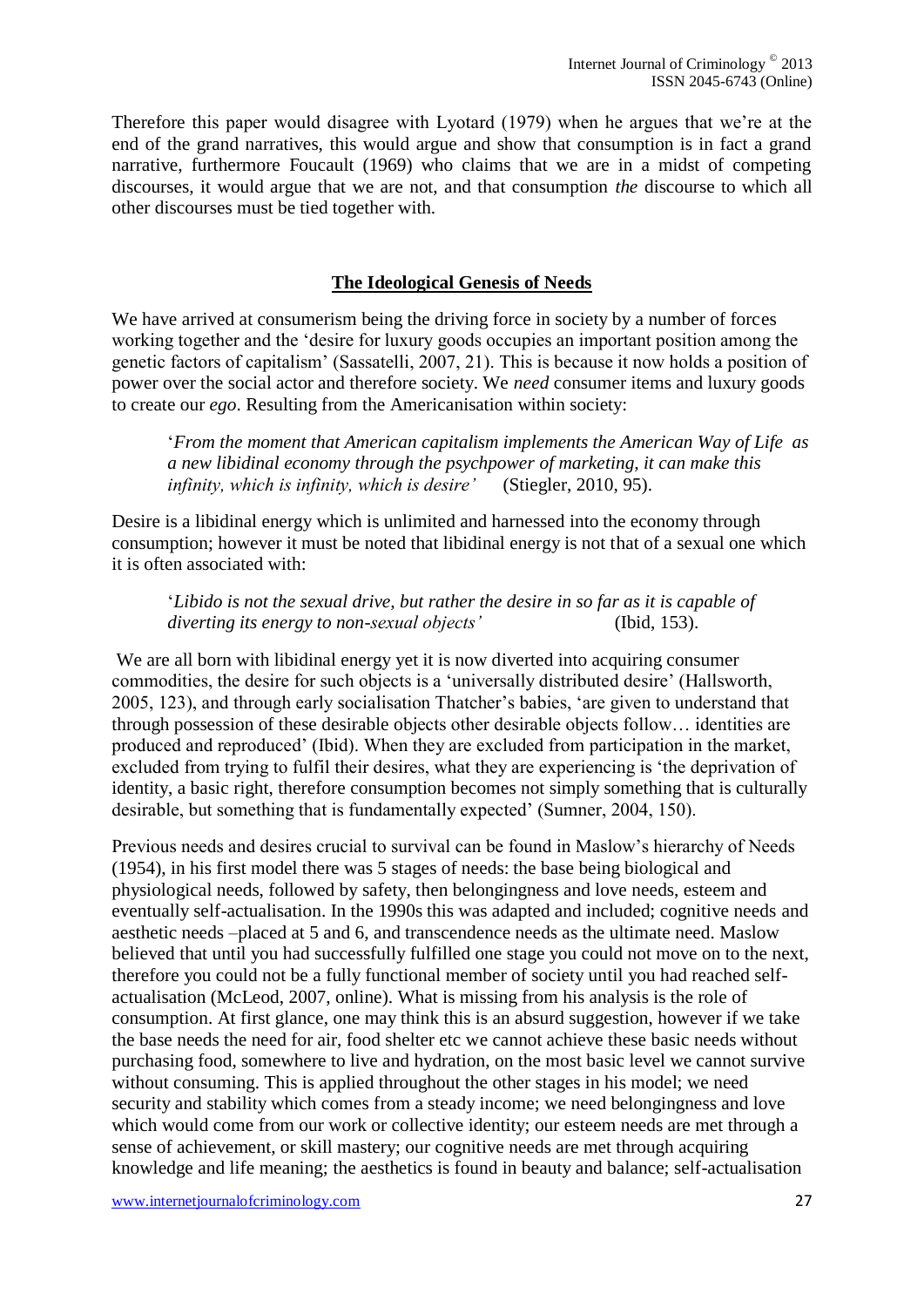is then realised in peak personal growth and transcendence is found in others reaching their self-actualisation. The society of consumption has penetrated every stage of Maslow's model, and it is shown in this paper that the desires and needs that we once found to be fundamental are only achievable now through consumption. Moreover the higher level of needs can never be realised as even if some climb up the hierarchy, the society of consumption has created cycles within in each stage which will never be filled, this is because contrary to Maslow's belief, desire can never be fulfilled. Consumption has not only penetrated each stage but has made itself a necessity to fulfil each stage, making it the grand narrative.

We experience a constant state of unrealised desires, unobtainable needs, this is because were previous needs were filled with collectiveness and employment; we have moved into a state of individualisation and flexible employment therefore we try to fill our needs and desires with commodities. However this will never be completed as 'the gratification desired by human beings is almost unlimited' (Hall, 2012, 117), and consumerism continues to penetrate and rule society.

This is why capitalism and neo-liberals needed to create new needs within the public and manipulate them –just as Bernays did- to keep the wheels of *progress* turning, the more the desire, the more will be spent on trying to realise the desires and the more the economy will grow, a point used by Marx in Sassatelli (2007) 'the capitalist system must therefore induce ever-new needs in the human spirit, manipulating desires for commodities and increasing them incessantly' (75). This is best shown when the bubble burst in 2008 and society was encouraged to spend our way through the recession. This is achieved as Stiegler (2010) notes 'as libidinal energy, desire is produced by that apparatus that transforms the drives into investments in objects, via binding systems that were at once super-egotic and sublimatory'(156). Meaning that over the period of history the desires that are held in every person, their basic animal spirit, the *Id,* has manipulated and stimulated and increasingly harnessed in to consumer objects, ensuring the continuation of capitalism: 'these stimulated drives and desires can be harnessed into the economy whilst the system establishes and reproduces the degree of pacification and public order necessary for the maintenance of the circulatory economic processes required for it to Function (Hall, 2012 cited in Hall & Winlow eds). In order for this to be achieved successfully it must pass through the psyche apparatus, which is achieved by the *superego* being pacified over a long evolving time period. This 'results in both the squeezing of all anticipations into ultra-short term horizon of speculation, and the collapse of the system of motivations' (Stiegler, 2010, 107).

To understand how people operate within society we must start with motivation, why people act as they do, what drives people to do things. Everyone has motivations, which, have been largely ignored in society. Yet these are ever present 'our primitive desires do not go away, they are simply repressed' (Freud, cited in Heath & Potter, 2005, 43), and just because society has changed it does not make it less repressive (Ibid), in fact Heath & Potter (2005) illustrate the evolving process of repression using Elias' civilising process. Because we still possess our animal spirit, our drive in the core of our being, the violence which was once celebrated in societies, seen in the case of great warriors, has not disappeared; it's simply repressed. For example we do not discipline our children as we once did this desire is repressed in today's society and is seen as unacceptable behaviour: 'the violence has not gone away, it has simply become internalised' (Ibid, 48), they go further and argue that the 'history of civilisation is essentially the history of gradual repression'. They use the prominent example from the film Fight Club (1999) based on the novel of the same name in (1996), when Tyler Durden one of the main characters describes the changes in society: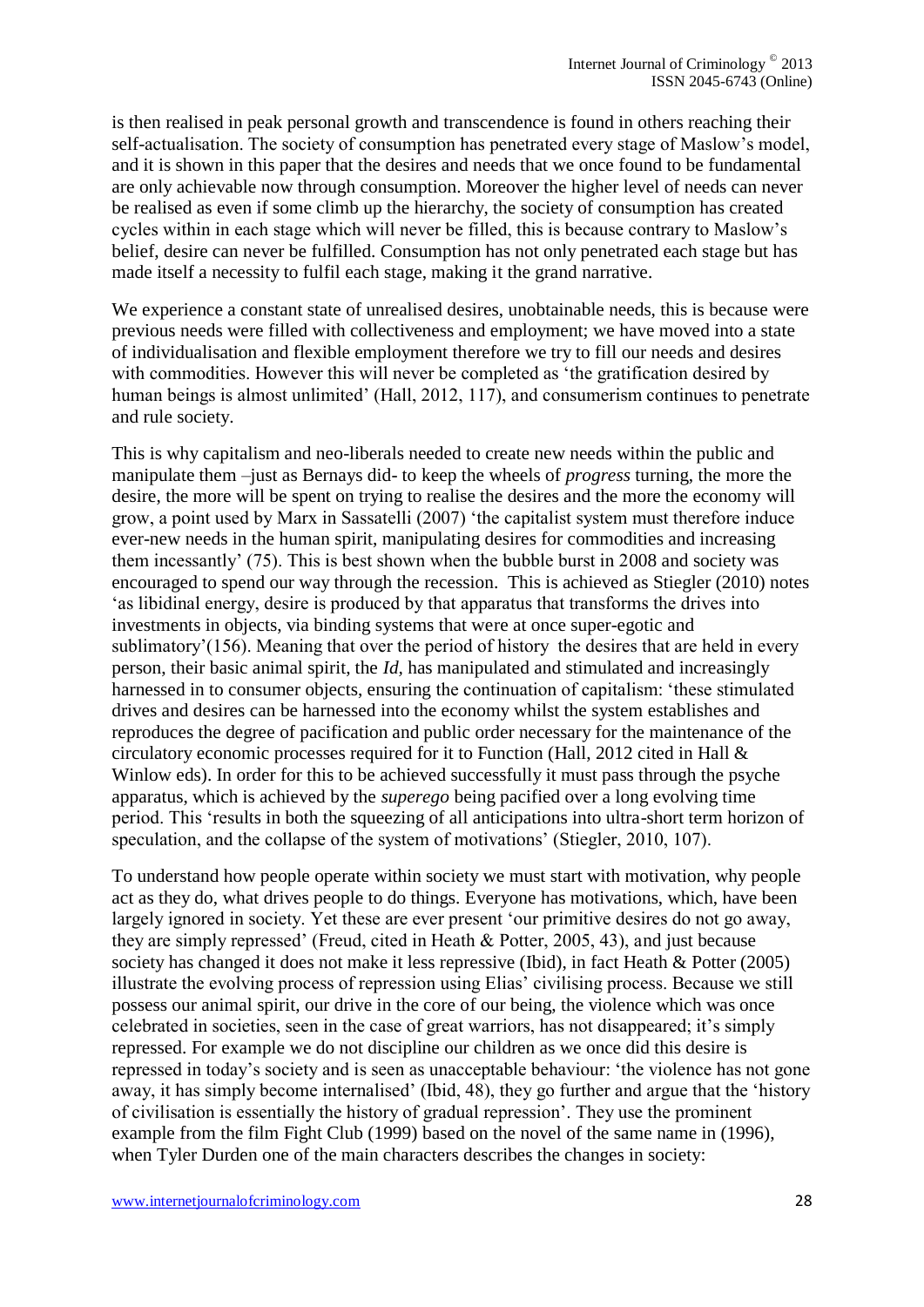'*We're designed to be hunters and we're in a society of shopping. There is nothing to kill anymore, there's nothing to fight, nothing to overcome, nothing to explore. In that social emasculation this everyman is created'* 

The film sums up accurately how society has created a society of shopping, and repressed the animal drives, which are taken back in the film by creating a fight club and then essentially a revolution on the economic system. The civilising process

*'Idea was not to redefine the individual psyche down to its instinctual core, but to retain a sublimated form of barbarism as symbolic violence to fuel interpersonal competition and insulate this with the development of pacifying sensibilities in a customised super ego'* (Hall, 2007 cited in Watson, 90)

This is what was seen in the chapter on neoliberal politics of the post war era. The effects of this process are different to conditioning, as seen in A Clockwork Orange (1971) based on the novel of the same name (1962), where the main character Alex is given psychological conditioning as part of his rehabilitation, yet his desire for violence and rape is not taken away as shown when he is released, he merely cannot physically partake in these activitiesthe desire to commit his crimes have not been repressed- society has experienced a different type of conditioning, our needs and desires have been manipulated-unlike Alex's'- into consumer activities, and as a result our behaviours and ways of thinking have changed. In this society all that we can do ' is carry on endlessly constructing and naming temporary, rootless, imagined collectiveness and identities in the midst of destruction' (Hall, 2012, 179). This is because all of our basic needs and drives being manipulated to the point where the evolution has taken its course and we have no alternative to consumerism -not even politics as shown in the consumerism chapter-this has become our default setting from birth, consumerism is the start and the end, in the 'evacuation of a political landscape' (Treadwell *et al,* 2012, 2).

This destruction of animal instinct and desire leads 'to a drive based frustration, forming a system' (Stiegler, 2010, 82) which is based on a plethora of social complexions, and 'criminology not only operates with underdeveloped models of desire, but largely restricts itself to narrow interpretations of strain theories, wherein crime is the result of frustration by the social structure of the needs which culture identities for the individual' (Morrison, 1995 cited in Sumner, 2004, 148). This paper has set the foundations for further investigation. It would argue and agree with Hall (2012) when he states that 'criminal actions are those of an individual who is both ideologically and neurologically motivated to undertake to go considerably further than the law abiding citizen' (Hall, 2012, 193), they are trying to include themselves in the market, by any means possible, their moralisation within the *superego* has now surpassed that of our predecessors, and not all criminal activity is seen as negative to all of society. Benefit fraud for example can be interpreted as the marginalised in society, trying by any means possible to survive in an increasingly symbolised world order.

The aggression which is sublimated into individual competition is now showing itself in criminal activity, were competition is fuelling motivations and desires, shown with the riots of 2011. These criminals create fear within the public as they threaten to dissolve the symbolic identities they have created for themselves: 'the criminal arouses fear as he threatens to steal the law-abiding workers' joussaince' (Ibid, 159). As criminal means are becoming more and more mobilised through cybercrimes and the use of the internet it could be argued that it is a 'strategic normative practice employed to realise goals' (Moxton, 2011, 3). 'Envy and resentment are aroused by the possibility of being cheated and therefore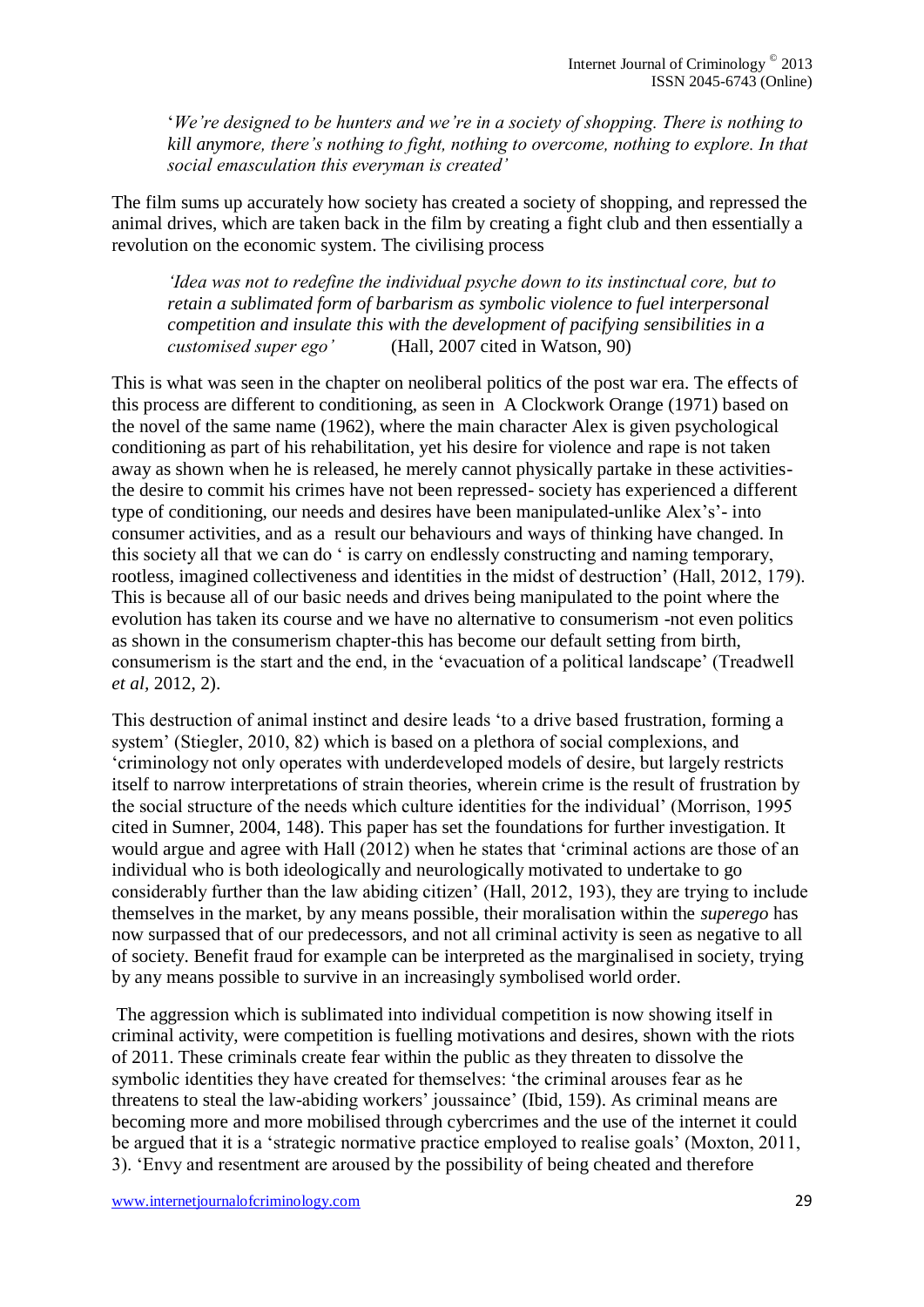outcompeted in the open competition in which everyone is a compulsory entrant' (Hall, 2012, 159). This creates mistrust with people, and is shown in the breakdown of the traditional class systems and political system, as Standing (2011) notes through the dissolution of the working class and the creation of the Precariat, where 'marginalised young people now live in the absence of a unifying political symbolism that represents a coherent alternative to ideology' (Treadwell, *et al*, 2012, 15). There is no class solidarity as a result of the manipulation of needs, Simdon in Stiegler (2010) calls this process individuation, who is in conflict with the other social systems within society, which are again just a collection of individual discourses, for example the criminal justice system, which as shown in this paper, is disconnected from not only society, but the individuals who are a part of the system. We have moved from amour de soi to that of amour prope just as Rousseau predicted. Leaving the societal actor as an individualised competitor, in an increased competitive society, with no brethren to stand by him and fight, because there is no class, there is no politics as politics like Bentham believed of criminal justice is there to create the greatest happiness for the greatest number, in this society there is no place for collective happiness, only individual, and we are left with a:

*'Post political present, [where] it seems almost impossible for a potential collective of marginalised subjects to construct a universal political narrative that makes casual and contextual sense of their own shared suffering'* 

(Treadwell *et al,* 2012, 3).

#### **The Owl of Minerva**

In the temporal shift noted by Rousseau -the move from amour de soi to amour prope- a plethora of profound intellectuals within the twentieth century were ignored, pushed aside, highly critiqued or misunderstood. A direct consequence of the dissension with the *celebrated* theories of the time: 'Freud, Veblen and Adorno saw certain human tendencies as the main part of the problem' (Hall, 2012, 34). This human tendency is linked to the drives and desires of the human being. Starting with Freud, who believed that the nirvana principle and the death drive, which is 'the urge for us to destroy what threatens us before we can understand and deal with it in a reflexive and rational manner' (Hall, 2012, 336), was a fundamental driving force in our personalities. These ideas were marginalised before they were assed in a rational manner, however it is only in hindsight that we can revisit these and asses them truly, as this paper has shown.

Lacan (1992) distinguished between drives and desires, both are central to his theories, he seen desire as a human certainty, a biological instinct which we all hold, and the drives are to fill the desire which is principally concerned with a lack or manqué, there main aim is to recreate desire, to keep it alive within the human psyche. For Lacan the real was something that caused trauma, as it's 'a concentration of externally and internally sourced stimuli that stir into the sense of life but cannot be understood' (Ibid). He believed that at the core of being we have a huge void of nothingness, surrounded by our energies (drives) which are in conflict with each other, whilst trying to fill the void with meaning and existence, in order to achieve this these drives must pass through a nexus –a gate- which leads us into our conscious. It is in this nexus we find meanings in symbolic things, the coherent symbolic order is formed, which we need to survive within society. What this paper argues is that now consumerism rules and gives shape and meaning to this symbolic order, not creating the endless void, but manipulating it and using it as a cash cow to keep the wheels of capitalism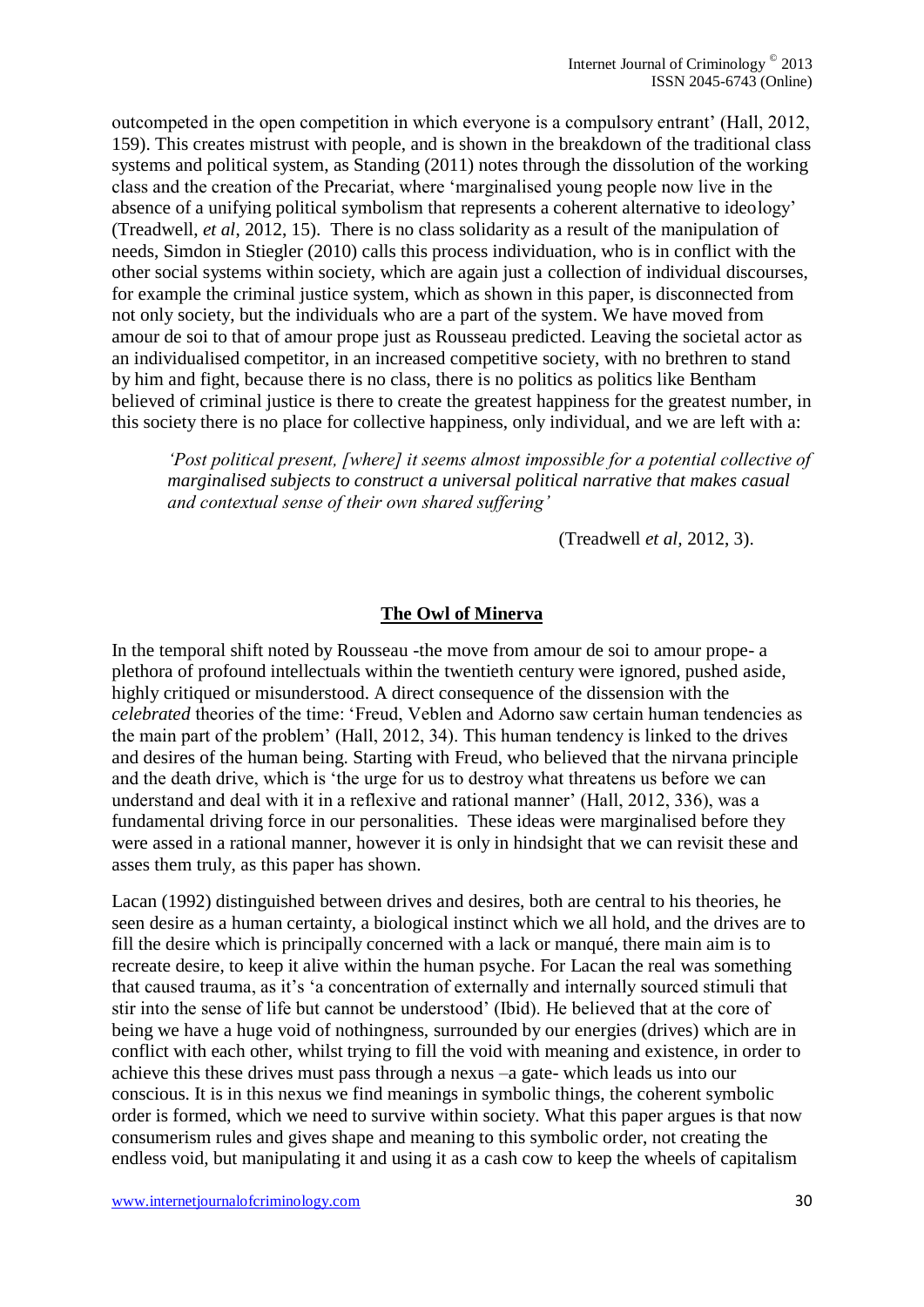in motion. This can be described in lament terms as we the consumers in society are essentially like the character of Dr Faustus in Marlow's play of the same name (1604), where we are constantly on the search to fill our desires with knowledge, consumer items etc, however in doing this we have sold our soul (identities as producers, class solidarity) to the devil or the celebrated capitalist system, which has somewhat distracted us –as a spectacle is ought to- from deeper issues within society, such as politics, which is why we are now a set of individuals rather than a collective society who can achieve change. This cannot be reversed now as at the nexus, which creates meaning as it passes through consumerism now controls. It is this symbolic order we need to give ourselves any sense of stable understanding within society. These 'accents on symbolic relations also informed the psychodynamic theories of Freud and NeoFreudians such as Lacan and Ellis' (Hall, 2007, in Watson, 83).

Another theorist which can be described as 'hit [ting] the nail on the head' (Heath & Potter, 2005, 117), is Veblen (1837-1929). 'He blames consumers for consumerism. More specifically he argues that the existing social hierarchy is activity maintained by competitive consumption among all classes of society' (Heath & Potter, 2005, 118), he states that even though it wasn't in the working classes interests they still participate in it. He also saw 'consumer goods as markers of social prestige and status' (Miles, 1998, 18), which fuelled the competitive consumption which has meant that identities are pinned on these goods - an 'elaborate system of ranks and grades' (Ibid). The economy thusly determines social behaviour by participation; however 'the progressive left has spent most of the twentieth century trying to resist his ideas' (Heath & Potter, 2005, 118). Moreover Heath and Potter claim that his analysis 'is far more penetrating than any of theories developed in the twentieth century. In Veblen's view the fundamental problem with the consumer society is not that our needs are artificial, but the goods produced are valued less for their intrinsic properties than for their markers of relative success' (Heath & Potter, 2005, 115), which is shown clearly in the chapter entitled 'the price of everything and value of nothing'.

There are many more theorists and theories which could be explored here such as Adorno, Baudrillard, Baudiou, Freud and Zizek to name a few, yet due to the constraints on this paper, one cannot explore them here, but they should be incorporated into any detailed analysis. This is due to the celebrated theorist of the twentieth century trying to outdo the great theorists which preceded them:

'*From symbolic interactionism to Derridean deconstruction and Foucauldian discurvity, all contemporary idealists theorists fail because they have set up a straw man Hegel, in their efforts to supersede him'* (Hall, 2012, 212).

Criminology as noted in the introduction is a discipline which is drawn on from other disciplines notably sociology, and the different strands within it highlight the problems faced when trying to study it: ' from its inception the discipline of criminology has been highly differentiated in its theoretical, methodological and empirical concerns (Huey & Pare, 2010, 237), because 'as an umbrella discipline, it encompasses a wide range of academic and practical pursuits that have had their central focus problems related to law making, law breaking and social reactions to both' (Ibid).

What we are faced with now is a 'preoccupation with individual offenders is overlaid by concern with identifying and classifying suspect populations in order to manage risks they collectively pose' (Zendner, 2007, 265), individual risk management dominates society, and as a result criminology's rasion d'etre is questionable and confusing. Even security and safety is a consumer item and seen as an industry, and 'post crime orientation of criminal justice is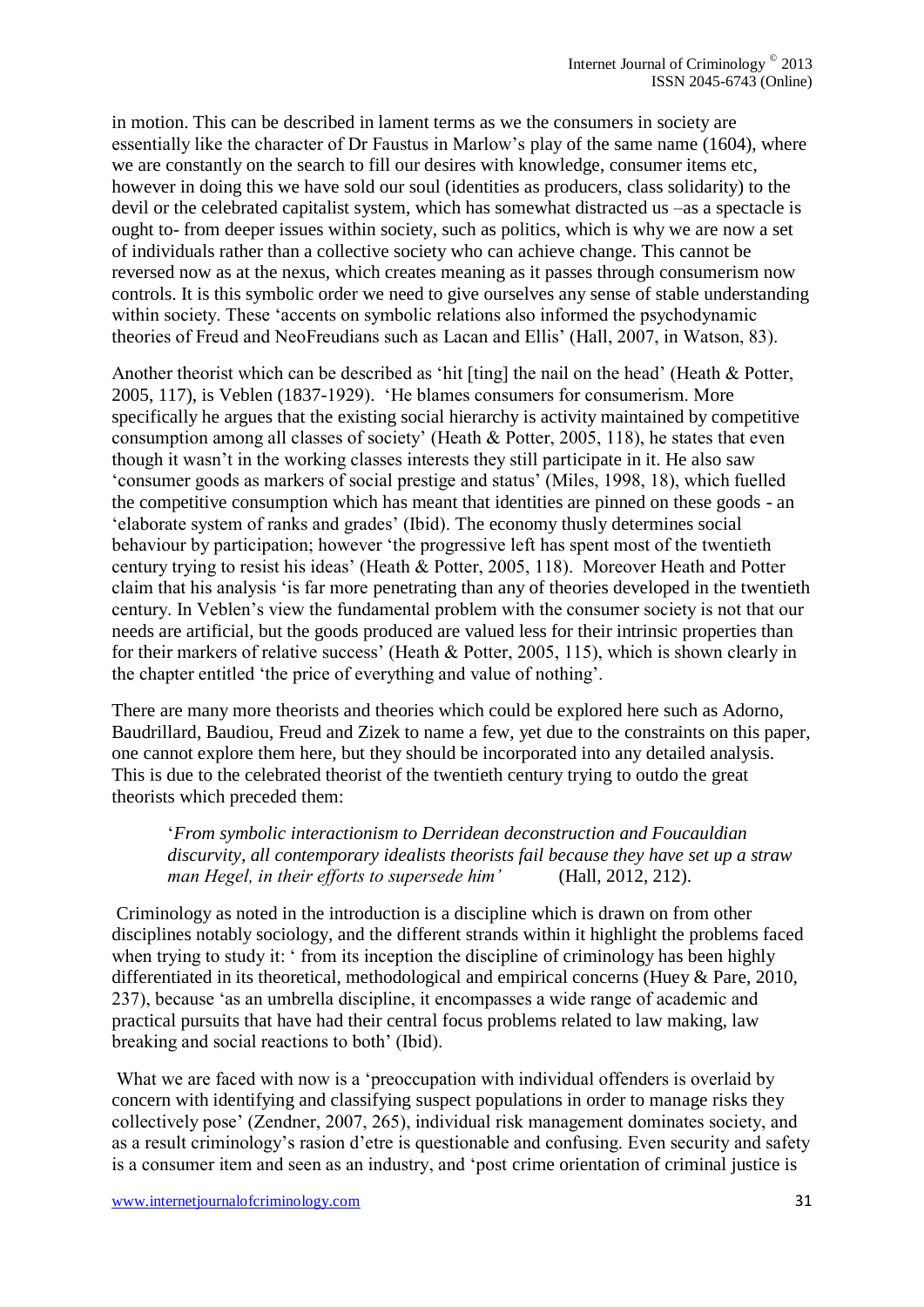increasingly over shadowed by the pre-crime logic of security' (Ibid), rather than criminal motivation, security and control are the reason and focus of criminology in this century, and 'much now goes under the heading of criminology is the study of crime control and criminal justice' (Ibid, 268).

One of the most prominent criticisms on the theories in the twentieth century, such as labelling, sub-culturalism, rational choice and situational crime prevention is that the 'focus on crime events diverted attention away from the root causes of crime' (Cullen, 2011, 303). Security is now used as a political controlling tool, and increases the individuals' responsibility, thus increasing individualisation of social actors, this is reflected in the growth in crime rates, what one must remember is that crime is a socially constructed phenomena, and without going into the reliability and validity of published crime figures, it is reported that they are on the rise, but what if it's the social reaction to crime which has increased thus reflecting on the figures: 'rise in crime began signs not so much of any changes in the real crime rate but of increased government and public responses to crime' (Young, 1999, 35).

What is required now, this paper would argue, is a construction of 'a multi-layered theory of criminogenic conditions and experiences that at least offer explanations for many forms of harmful crimes' (Hall, 2012, 192-193), 'economic psychologists like Hoch and Lowenstein claim the only way forward is to collapse these two very separate literatures into one' (Hayward, 2007, 241). This paper would go further and argue that we need to bring in any form of analysis that would increase the understanding of criminal actions and criminal motivations, such as, economics, psychology, sociology, and politics, which requires revisiting the philosophers which were previously cast out.

Indeed 'many thinkers are now coming to understand that the visceral subject is far more than an effect of language and discourse, the history has not ended, that the economy is without a doubt a major part of the bedrock of human existence' (Hall, 2012, 1-2). Hall (2012) has started to lead the way in this approach and used Elias' civilisation process, among various other theories which have been ignored to reach the pseudo pacification process, it traces history to show how we have evolved or sublimated our raw anxiety into competitive individualism against each other, exacerbated by consumerism:

'*They suggest that during the transition from feudalism to capitalism the bourgeoisie repressed violence and hostility in order to protect private property. Yet the aggressively competitive value system that underlay nascent capitalism remained undistributed, and since the Thatcher-Regan years state efforts to slow atomisation by expanding opportunities to engage in consumerism and by coming to something a rapprochement with labour have been largely abandoned. Thus, symbolic violence is encouraged and this includes the disparagement and humiliation of others due to perceived defects in their consumption choices'* (Moxton, 2011, 3).

The pacifying process is in separable from a process of criminalisation, as human nature is not predictable, or one dimensional therefore criminal behaviour is needed to be placed in wider sociological circumstances, but individualisation needs to be taken into consideration for motivations of criminal activity, the one area in which it seems to be ignored, and therefore behind the societal times. These points have been commented upon throughout history and ignored, it is only now in retrospect that their true value can be seen, like the owl of Minerva.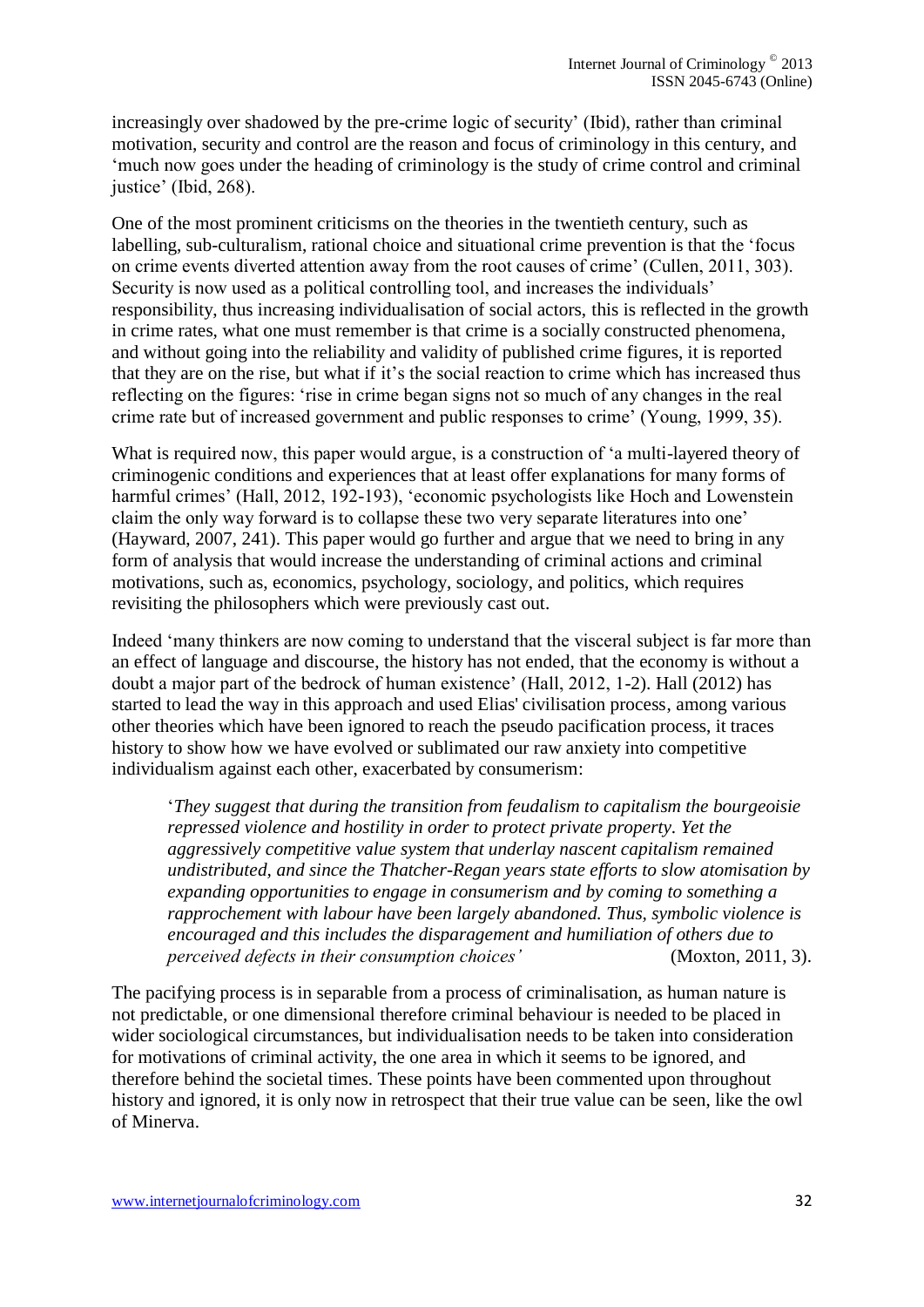## **Findings: Criminal Consumerism A Way of Life I Shop Therefore I Am**

The cost of living in today's society, for an average family of 4 it was reported on the BBC [online, 2012] that it costs £26,800 to survive, a report by the Joseph Rountree Foundation, shows that on social welfare benefits you only receive 60% of this income- as a couple aged over 18 you receive £111.45 a week income support, and £20.30 for your first child and £13.40 for each child thereafter [\(www.gov.co.uk\)](http://www.gov.co.uk/). The study found that in order to earn enough to live a 'socially acceptable' life one must earn £9.39 an hour, whereas in this country the minimum wage is £6.11, and according to Pay Scale UK [online, 2012], there is only 2 jobs (for the average person) out of 7 which earn over the £9.39 an hour, which is an electrician and a carpenter, both of which are highly skilled professions. This is in a context of mass unemployment, although it is reported today that we're experiencing the highest fall in unemployment since June 2011 (Kollewe, J. 2012, guardian online). However what must be taken into consideration is the change in employment trends, such as we have more people in part time and flexible/temporary employment than before, which provide no security or match the minimum £9.39 an hour to survive. Therefore work or claiming benefits is not the logical choice for the participants, as you do not get the lifestyle required; end up in debt, and for what, there is a resounding attitude that if you're not in a life of criminality you're a *mug*. 'According to many criminals, everyday lives plagued by debt, moderate incomes, low social status, sacrifice and responsibly are for mugs' (Hall, 2012, 45):

'*I don't know anyone who works and gets real cash….I'd just be some little mug living in a shitty flat on a sinking council estate, probably with a few kids to boost my benefits'* (Karen, Criminal identities, Hall *et al*, 2008, 34-35).

The secondary analysis of the interviews within the chosen texts have shown that criminal activity is in fact based on logical choice, as the classical school imposed on the current criminal justice system, however what is evident from the interviews is that logical choice is not universal to everyone, it is like everything else, subjective to that person and their circumstances, which is a fatal flaw in not only the classical schools argument, but as a consequence our current system: the application, the study of, and the perception of it. People chose to commit crime, but what is depleted from the study is the reason why, Karen is a sex worker, which is a criminal offence, she has chosen this life path:

'*End of the day, im a fucking sex worker, because I want the money'*

(Criminal Identities, Hall *et al*, 2008, 34).

Craig also tells the researchers how it is a choice:

'*You've got a choice, either manage to get the money or miss out, it's simple. But why should I miss out?'* (Ibid, 44).

Freddie forms a stronger argument, showing how when he took part in the looting of the 2011 riots, it was not only a rational choice, for him, but it was logically and coherently planned:

'*Fuck the police, I am going to get what I can. We arranged to steal stuff. We didn't just go out and see what we could get, we got together to discuss it and which we*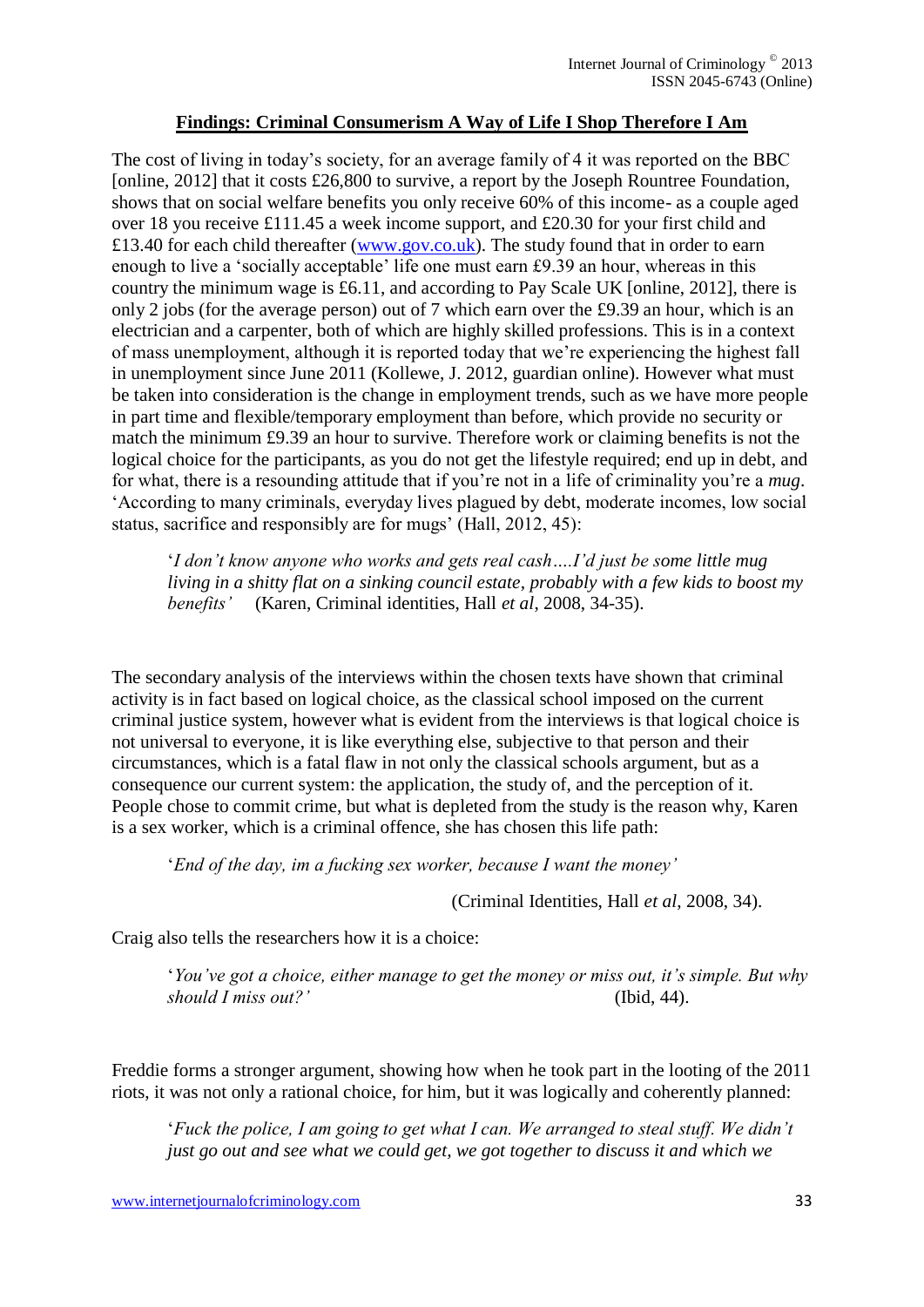*would use. We decided on a corsa and white van. It was organised bruv.'*  (Shopocalypse Now, Treadwell *et al*, 2012, 7).

This is because he and his friends wanted a piece of the pie; they ceased an opportunity, which was logically sound to them. To these participants, and arguably a plethora of others taking part in all types of criminal activity – such as the MPs in the expenses scandal, although no criminal charges were brought in this- crime pays: 'successful criminality is an efficient way of avoiding debt and tax whilst elevating the individual up the ranks of security and post social status' (Hall, 2012, 45).

This is because legitimate work to these does not provide enough income to be secure, or where one would like to be in the social hierarchy, or to even survive:

'*How the fuck can you go and work your arse off for a couple of hundred quid a week'* (Tony, Criminal Identities, Hall *et al,* 2008, 83).

Damon's situation is worse than Tony's he sees criminal activity as a necessity to survive:

'*Cause I never 'ad any money, never had any money for me or the family. Sitting eatin' baked beans out of the tin and thought that's it. That's all I see, that's why everyone does it, livin' on the dole or doin' a job and aving no money, can't go out, can't live like everyone else.'* 

(Damon, Out of Sight, McAuley, 2007, 62).

Money is needed as consumerism is not only a fundamental right, but also a necessity to survive as shown in the evaluation of Maslow's Hierarchy of Needs, in Ideological Genesis of Needs, consumerism infiltrates every aspect of the social world and to consume one needs money to do so. This is shown by the participants:

'*You hear these people on the box and that, and its all money doesn't make you happy and that. Fucking money doesn't make you happy?! Give me some money, give me some fucking money, see how happy it makes me. Fucking wankers. If you've got nowt, money is, money is fucking, well moneys fucking IT, isn't it?'* (Carl, Criminal Identities, Hall *et al,* 2008, 49).

Carl seems very angry that money is pushed aside as the road to happiness, it may not be the road to happiness, but in this society it is as clearly shown as a marker of success. What criminality allows is access to the market, it generates money for them to be able to do so, to survive:

'*With the Coke and that, there's no way I'd be doing it if I didn't need the money'*  (Foz, Ibid, 55)

'*I can remember having to go and pinch from the Spar cos she would leave us with nowt'* (Stevie, Ibid, 30)

And to live to the standards which could be interpreted as successful:

'*When you're buying it's not just the stuff you buy, it's the shop init*

(Dwayne, Ibid, 60)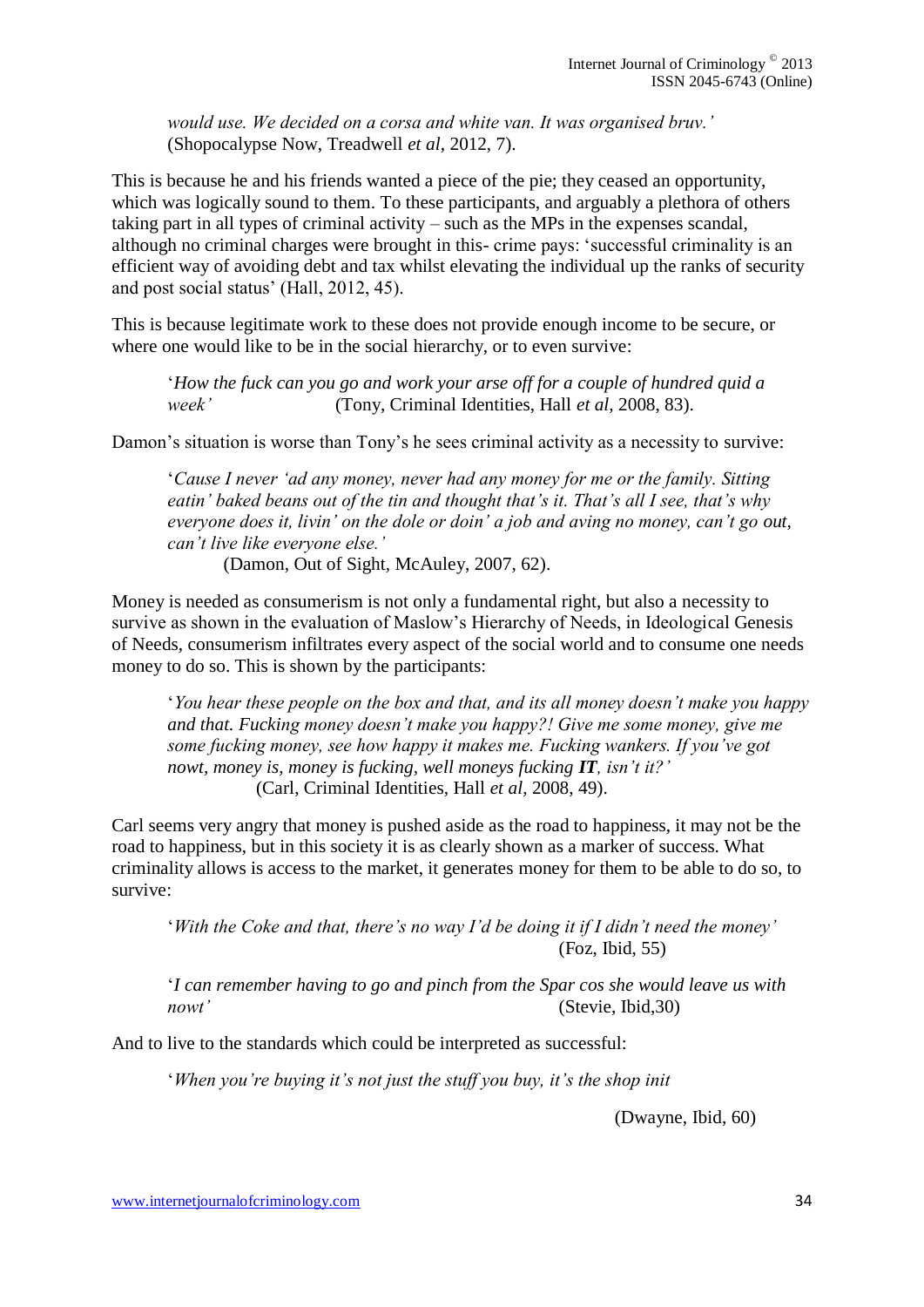'*Ideally you want to be wearing all the best gear'*

(Ray, Violent Night, Winlow and Hall*,* 2006, 83).

However what consumption has also instilled into the social actor is the fact that no matter what you have you always want more, you must keep up with the Jones, no sooner as your successful markers are displayed there is new ones out, which are needed to continue your display of success, the malady of infinite aspirations, which have been altered into consumer goods allows this to continue:

'*I was making alright money but it wasn't enough for me….. so It made sense to go on a naughty graft'* (Graham, Criminal Identities, Hall *et al* 2008, 37).

For some of the participants money is a case of life or death, and they risk their lives on a regular basis in order to be rich:

'*Get rich or die trying. That will be fucking me that, I'll either be loaded or some cunt 'll end up topping ez'* (Taz, Ibid, 42)

This is because the alternative that the marginalised is left with is unbearable to them:

'*It's daft man, just never having any money, never having nowt, never going out, never having no gear, what's the point '* (Billy, Ibid, 77)

'*It would be shit being one of them normal fuckers that never does nowt. Just going to graft all day then sitting board of your tits'* (Jonathon, Ibid, 59).

The vibe that the participants show to non-criminals, or those in receipt of benefits, is that of disgust, or a slight snobbery, this is a result of the entrepreneurial spirit that is instilled from the neo-liberals, and celebrated in this climate; criminals use this spirit for self-progression, in a dog-eat-dog world, a spirit which they do not see in others:

'*There is no point in grafting for somebody else, whatever your into you have to be your own boss, get rich by letting all the divvies do all the work and take all the risks*' (Taz, Criminal Identities, Hall *et al*, 2008, 40)

They believe in answering to no-one:

*'I want good gear, but I don't want some shit job, I don't want some fucking training course. I don't wanna work for some prick. I want to get up when I want, have a smoke, have a few tots and do fuck all'*  (Frankie, Shopocalypse Now, Treadwell *et al,* 2012, 13)

Stopping at nothing:

'*I promised myself I would do whatever I had to get what I wanted, that day I chose to become the best criminal I could be. I meant it. I spent the next five years doing masses of fraud'* (Diana, Criminal Identities, Hall *et al,* 2008, 39-40).

This entrepreneurial spirit was seen most plainly in the participants who dealt drugs, it was seen as an easy way to make money, generate income:

'*I'd rather do time than sit on my arse like a lot of lads round here. They've got fuck all, and they're never going to have fuck all either. If worse came to worse, get a bag*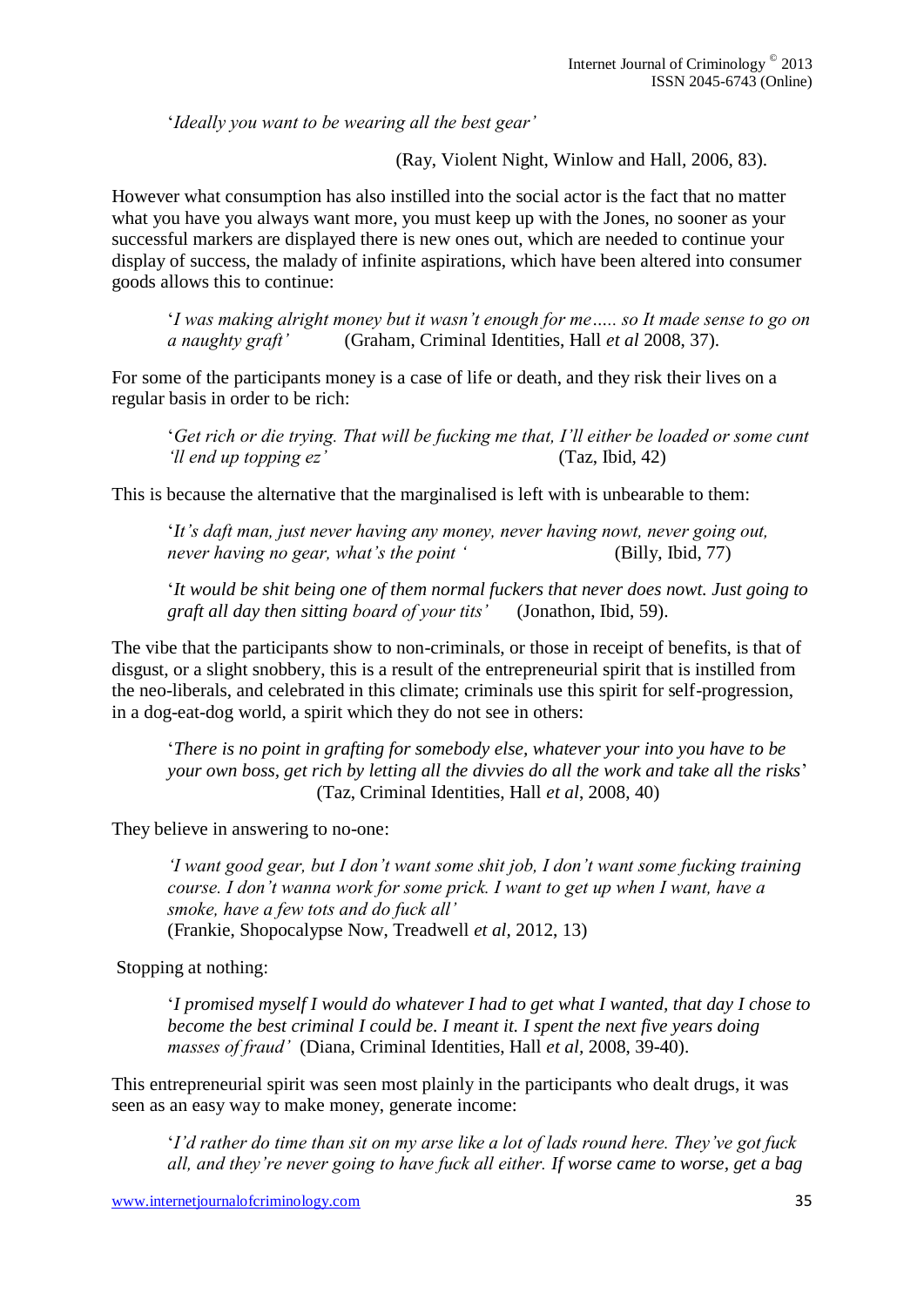*of coke laid on, and try and make some money'* (Ray, in Violent Night, Winlow *et al,*  2006, 36).

Which shows how crime can 'functional economically' (Hall, 2012, 142) as money goes back into the capitalist economic system.

These behaviours have become normalised in their culture through the socialisation of being the best one can be, and increased individualism and competition. Stevie from criminal identities (2008) shown earlier stared by pinching from local shops in order to eat, as this behaviour became normalised, and he realised he could just take what he wanted as his criminal career progressed. This is the case for a number of participants; Tony started out taking sweets he wanted and then progressed, as it was getting him what he wanted:

'*The shop lifting was the only way I could get sweets and that, then it developed into clothes and stuff, it was just really to get stuff for myself'* (Criminal Identities, Hall *et al,* 2008, 82)

For Buster it started as he was socialised and normalised from the age of 5 into drug dealing behaviour, he tells how it just progresses, how it is just a way of life:

'*Brother had lots of friends who sold drugs.. I see them robbing people, selling drugs making lots of money. I was like 5. …. It's something I didn't expect, like once you do something you get deeper and deeper into things. It is fast cash, easy money, tax free'*  (Buster, Reluctant Gangsters, Pitts, 2007, 87-92).

At first glance, it may seem that this would advocate Sutherlands strain theory and many other sub cultural theories, however it does not, it is because the desires and wants in the *id*  have been manipulated, whilst the *superego* moralised and normalised the means to achieve these through the political social economy, this is demonstrated in the literature review, this manipulation affects the behaviour in the *ego* and thus the actions of the social actor:

'*You know when you want something, really want it? I was desperate to have it [bike]….this older lad asked me to do a smash and grab with him… we ended up doing two….proper crazy stuff..I got my bike thou'* (Tony, Criminal Identities, Hall *et al,* 2008, 82-83)

Consumerism is used by capitalism to try and satisfy the wants of any social actor, and fill the void which Lacan claims is at the core of our being:

'*When I get older, I'm after a proper flash house somewhere, a nice car, holidays, and the rest of it'* (Ray, Violent Night, Winlow *et al,* 2006, 36)

Ray shows how this has worked as items/commodities are used and desired, Diana however states how consumerism is like an addictive drug, which is omnipresent, although when she gained everything she wanted she still felt empty, the void that Lacan spoke of can never be filled and she shows, the effect of consumerism from manipulating desires and the effect of it being never ending:

'*living the dream I had it all, all the best clothes, the most expensive make up, the newest trainers, the named jeans, I had everything… right down to designer fucking soap in my bathroom.*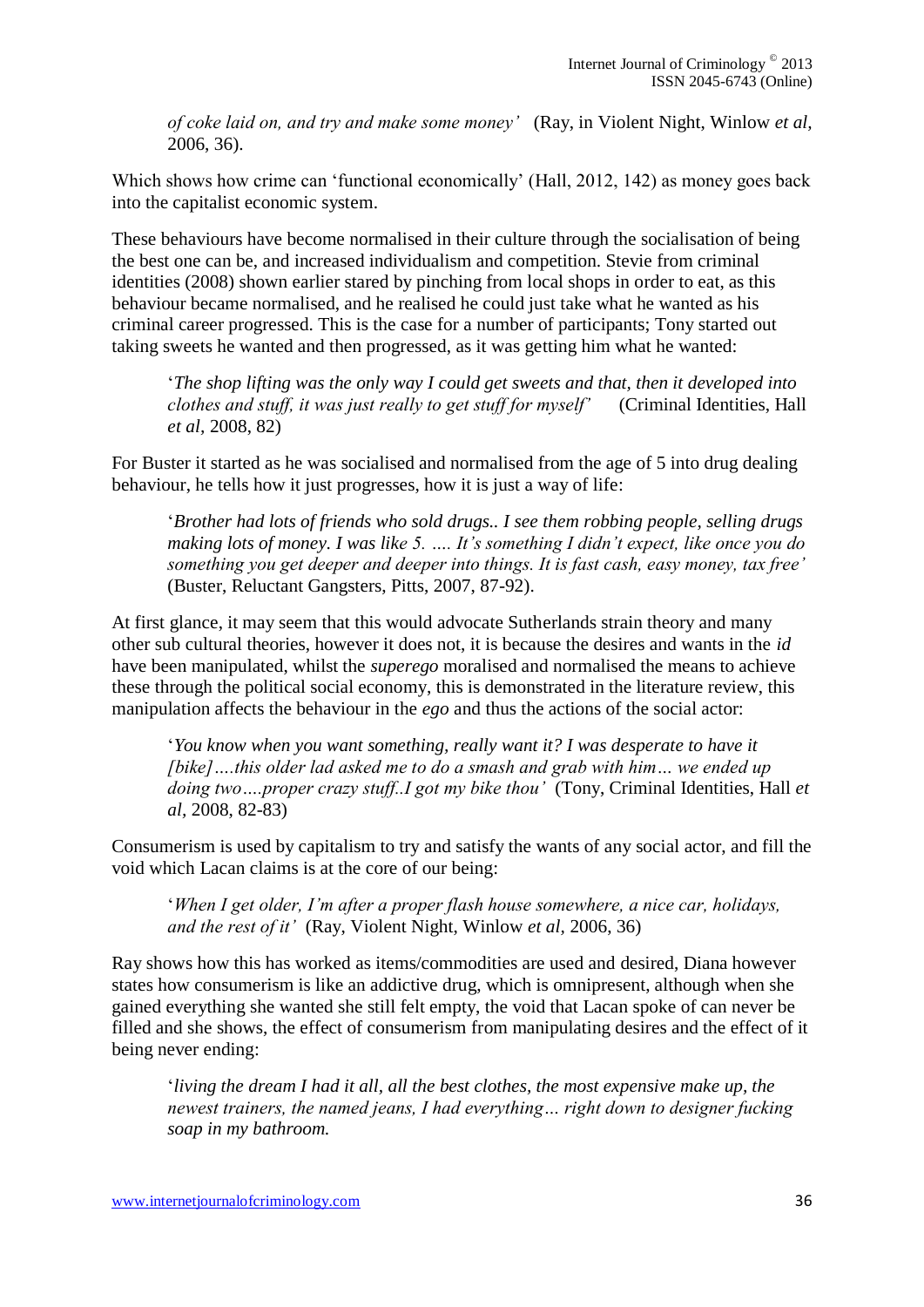*I still didn't feel like I was "somebody". On the outside though people thought I was somebody, someone special someone good…..*

*Buying in the notion that having all the right things would mean I would have a good life. The endless search for that something that would make me feel like a somebody….*

*Im still fighting that particular addiction, to fight this image that's been planted into you, that what you have is who you are. It hits you from all sides, no escape, its subliminal'* (Diana, Criminal Identities, Hall *et al,* 2008, 39-40).

In order for the neo-liberals to be able enforce this manipulation, once traditional structures were destroyed, which affected notably the moralisation of up and coming generations, which in turn affects relationships within society:

'*I just can't see the point. You just get bored and when it gets like that with a bird, I can't see the point….. if you're bored with a lass why bother keeping it up?*  (Ray, Violent Night, Winlow and Hall*,* 2006, 40).

In this society of the spectacle this is ever increasing:

'*Why bother getting tied down? … You can't trust them, the same way they can't trust us'* (Joe, Ibid, 46).

Trust is dissolved in this overly individualised society, with everyone, trust with each other, and trust in the political system and trust in a once sacred institution:

'*I know plenty of people who are unfaithful. It's all over the place'* (Michael, Ibid, 51).

The once traditional values have given way to self-protection:

'*You don't need to get married these days like you used to… the money and everything and then if you have to get divorced ….. Just get yourself out there and enjoy it'* (Fred, Ibid, 46).

These are the celebrated values which the neo-liberals have grinded into society in order to further capitalist movements, in order to break the collectivism which could challenge their power. When destroying collectivism they dissolved notions of family, religion, and for the new generations, attitudes have fundamentally changed demonstrated by Donna:

'*I don't think there is much stigma attached to sex these days'* (Ibid, 48).

These attitudes have changed as a result of the manipulation of the *id* and the *superego* which in its original state is almost lost, because these have changed the socialisation has surpassed being Schizoid (Hall, 2012), but it is now solely an individualised and self-progressive process, where values of looking after yourself and not worrying about anyone else is encouraged, whilst an older nostalgic generation are at a lost trying to understand and operate in this current sociological climate. They do not comprehend any of the societal processes are taking place including crime and criminal behaviour, this is because 'our civilisation is built upon our willingness to accept rules and curtail the pursuit of our individual interests out of difference to the needs and interests of others' (Heath and Potter, 2005, 342), it is a case of the new generation – of the lost- being more willing to accept these things and go further to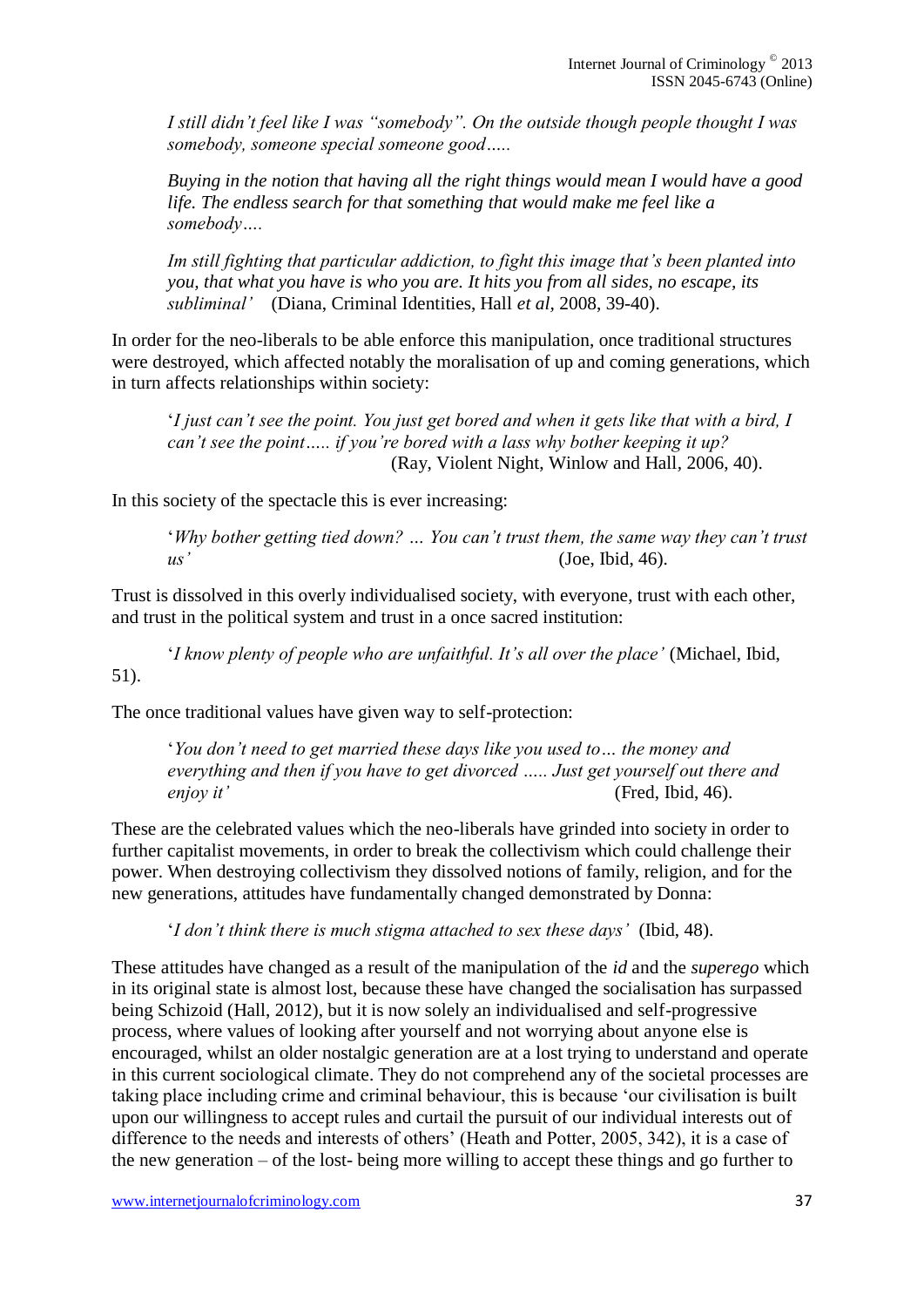get what they want, than those of an older more traditional social time and place, which is indefinitely exhibited through the participants and the literature review.

#### **Conclusion**

This paper has investigated the birth of criminology and consumerism, by tracing the history of both these phenomenon's it has highlighted the short comings within them from conception and evaluated their contribution to society, whilst tracing this it is apparent that they are intertwined and should be studied as such, as well as interrelation between these areas and individual actions, which is lacking in current sociological and criminological theory:

'*At the core of all intellectual inquiry in the humanities and social sciences is the ontology of the subject, and this is where we have experienced the greatest failure'*  (Hall, 2012, 185).

It has revealed that history should be viewed as an evolutionary process, and not in separate epochs of history, one cannot explore history without placing it into the context of social and power relations of that time, and although Valier (2002) does note that there is power struggles she does not go into detail on these (Hall, 2012). This is true for all social constructs including criminology: 'the intellectual history of criminology shows that academic work in the fields is shaped by an institutional power base' (Luna-Feclices, 2010, 253). This is best displayed with the formation of the classical school of criminology, where the early philosophers wished to form a power base that was independent from all other power based institutions such as politics and the economy. This fatal flaw is still present in contemporary studies into criminal behaviour and crime control these are not placed into wider social context; For example the riots of 2011 were not placed into the wider social context of exclusion from the economic market. They were followed by the positivist school who transformed criminology into a more scientific study that attributed initially biological factors where responsible for criminal activity, although thoroughly discredited against rigorous ethical standards and cultivated social research methods, this paper has shown they have been the closest to actually uncovering criminal motivation. 'We cannot deny our existence as biological beings' (Hall, 2012, 185), and although in an entirely different capacity it is as this paper and current theories of pseudo pacification, biological makeup that is responsible for criminal motivations. If positivism had not have ignored the psychological theories of the time, this may have been discovered before the innate biological systems, with the aid of social constructions, manipulated the actions of the social collective psyche.

However they did not which allowed the growth of functional criminality, with the odyssean trickster excelling and promoting non-virtuous values which started to fragment socialisation of the up and coming generations. Which can be paraelled to cybercrime, which is shown is this paper as the modern odyssean playground. Where the original trickery is now manifested as online fraud, which the current criminal justice system is ill-equip to deal with. This aided the creative ways in which distinction administered desire amongst all classes of society. Displaying that desire created consumerism not production, without the desire for the products in the first instance there would have been no need to manufacture them. The desire for the products were manipulated in the psyche of the collective individual started by Bernays to create the advertising industry, and continued by the Neo-Liberals to ensure the growth of the markets, which had been established by this point.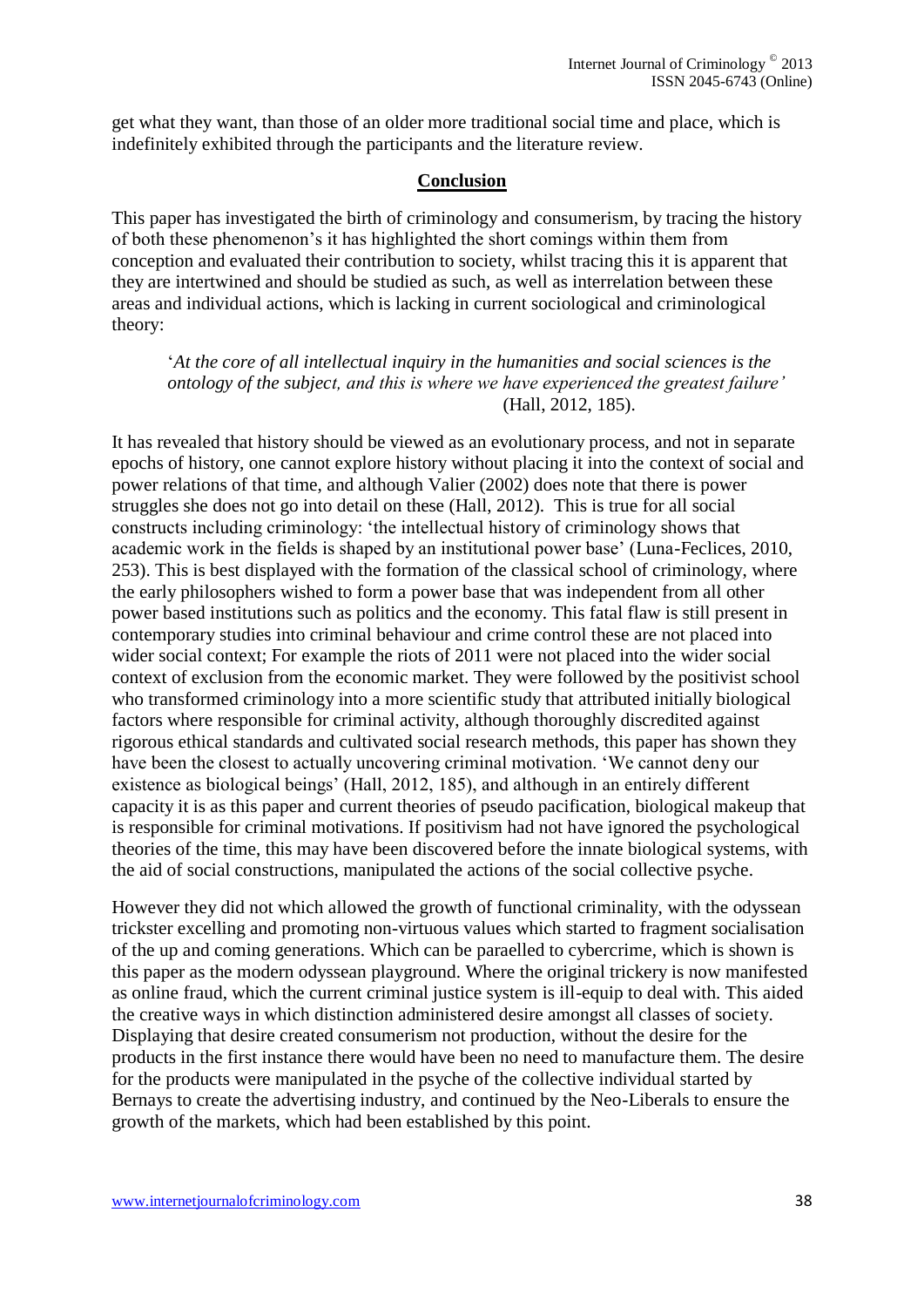This desire was swayed by the Neo-Liberals into the economic market to cash in on the desires of the collective society, they created an omnipresent narrative which could not fail, people partake in consumption to be a part of the collective, but also to be distinctive from the masses, which started individualisation. People wished to be set out from the crowds to better the Joneses therefore they needed the latest emblems of identity to prove their illusory social status, a theme which encouraged non-collective actions. Aided by the drumming of bettering oneself and being informed that there is no such thing as society resulting in 'separated individuals and communities from their shared history, ushering us all into a postpolitical present' (Treadwell *et al*, 2012, 10).

Socialisation as a result stopped being schizoid and was surpassed by individualisation, increased competitiveness was instilled from birth and collectivism is a nostalgic notion. Therefore the political system dissolved into a sea of individuals as traditional class structures collapsed and now 'the social does not exist as such' (Ibid). In this society of the spectacle any reference to the once real is lost and reality is increasing subjective to the social actors circumstances.

Whilst this evolution was taking place the criminological arena was debating over strain theory and sub cultural learnt behaviours, without actually paying attention to any of the power institutions and what effect they had on criminal behaviour. If they had realised that the economy was a critical part of social life their analysis and studies of criminal behaviour may have penetrated more into criminal motivations rather than being skin deep and ignoring many social factors. Furthering these criminal actions became the result of a mere thrill seeking activity and studies shown that crime is exciting. However as shown in this paper there is no logic in this analysis as the participants state, in fact crime is about money, as is everything else. Criminal actions have been proved to be logical to the criminal, which is where criminology has failed, it has tried to frame criminal activity in non-criminal logic whilst ignoring the factors which would aid this understanding.

Whilst criminology ignored the social construct and importance of money the neo-liberals excelled in making it more easily available with credit which drove capitalism in to light speed momentum. The non-social collective was happily buying their identities on borrowed money whilst crime rates were on the rise to be included in this shopping expedition: 'in these marginalised spaces, crime is now an instrument for achieving imaginary positions of social distinction and respect' (Treadwell *et al*, 2012, 11). Consumerism is unavoidable as it became a necessity for people to use it to try and fill the Lacanian void biologically present in us all, shown in the adaption of Maslow's hierarchy of needs, it is inescapable as is the need for money to fund the inclusion in the market. However as this need increased and desires were manipulated true value was lost as it became ever more subjective to the individual. In this sense we lost all *real* value of money and commodities and society became fluid. Historical evolution pacified the psyche of the individual, and the neo-liberals added the final piece of the puzzle by engineering this psyche into capitalism and economic progression.

The individual in this climate has no traditional standing sense of collectivism to refer back to, as the once fundamental institutions such as religion has been evaded from its significance, and the generation from Thatcher who have experienced pure homo calculus and hedonistic socialisation have where left to turn other than to the high street brands who offer them comfort, meaning and identity. These are the generation of the lost in a society of the unreal. With traditional structures long gone the generation of the lost have no collective action to change their position in society, for example Politics is a traditional institution which has been dissolved, therefore when the economic bubble burst 2008 they had no way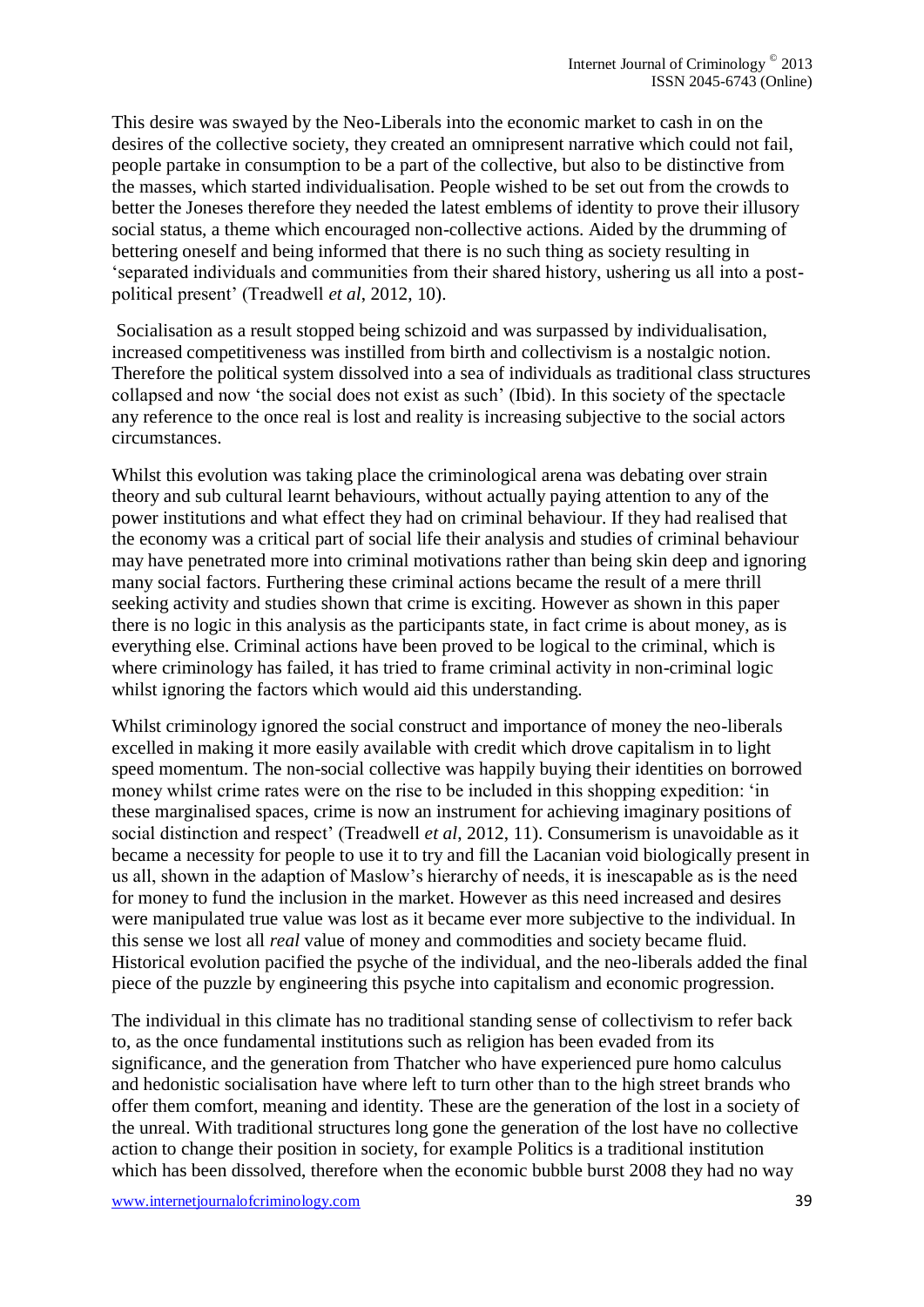to express their dissatisfaction and fear that threatened their socially constructed world, in which their survival hung on credit which was removed. In this sense the Riots of 2011 proved a shift forward: an excluded generation came together to express their despondency with the current sociological climate, although many businesses were destroyed, and lives were lost, the rioters acted as a community almost, in which there was meaning in their actions. They targeted the most powerful social institution: Consumerism, which once would have been politics. This generation had no choice but to target high street stores because of the manipulation of needs within they psyche which the neo-liberals achieved with ease: 'it is possible to detect a deeper context: a common ideological background of neo-liberal triumph' (Treadwell *et al,* 2012, 2). This is because the 'fullness of consumer enjoyment means fullness of life. *I shop therefore I am*' (Bauman, 2011, cited in Treadwell *et al*, 2012, 13).

Although we have lost the sense of collectivism, it is starting to peek through in small bursts within society, some examples would be; the actions of the riots, the actions after the riots wherein communities pulled together to clean up, it is starting to come through in advertising also where the new Tesco Mobile advert encourages collectivism to decrease the cost of communication through such ploys as Family Perks. As the advertising industry is starting to promote collectivism it may have more of an impact on the societal mood as it is proven to alter the psyche of individuals.

What criminology has failed to achieve since its conception is to evaluate the importance of other social areas in relation to crime and until that is accomplished it will struggle as a discipline to successfully explore and examine criminal behaviour and motivations:

'*Until criminology, and social science in general, make an effort to incorporate more completely a critical analysis of consumer culture and post-political ideology, it will experience difficulty in fully contextualising its understanding of the further eruptions of depoliticized disorder that await us in the 21st century as the economic growth on which capitalism's prosperity and socio-economic inclusion depend reaches on its objective limit*' (Treadwell, *et al¸*2012, 15).

This paper has attempted to lay the foundations for further study into this area whilst endeavouring to bridge the gap in popular criminological theory to actual criminological motivations. It is my no means a full scale study into this as it is only a small scale project yet it has provided a readily accessible account of the turbulence romance shared by consumerism and criminal motivation. It has pulled together the all the fragmented parts of social science theory to try and create the start of a comprehensive true account of crime and consumption. Due to time and resource limitations it has only looked at street crime, however the foundations for the further study into white collar and sexual crime have been set, as they are one of the same. Treadwell *et al* (2012) claim that 'criminology can enhance its ability to explain this important aspect of contemporary social unrest by placing a little more centrally in its theoretical cannon' (1-2), which is what this paper has accomplished.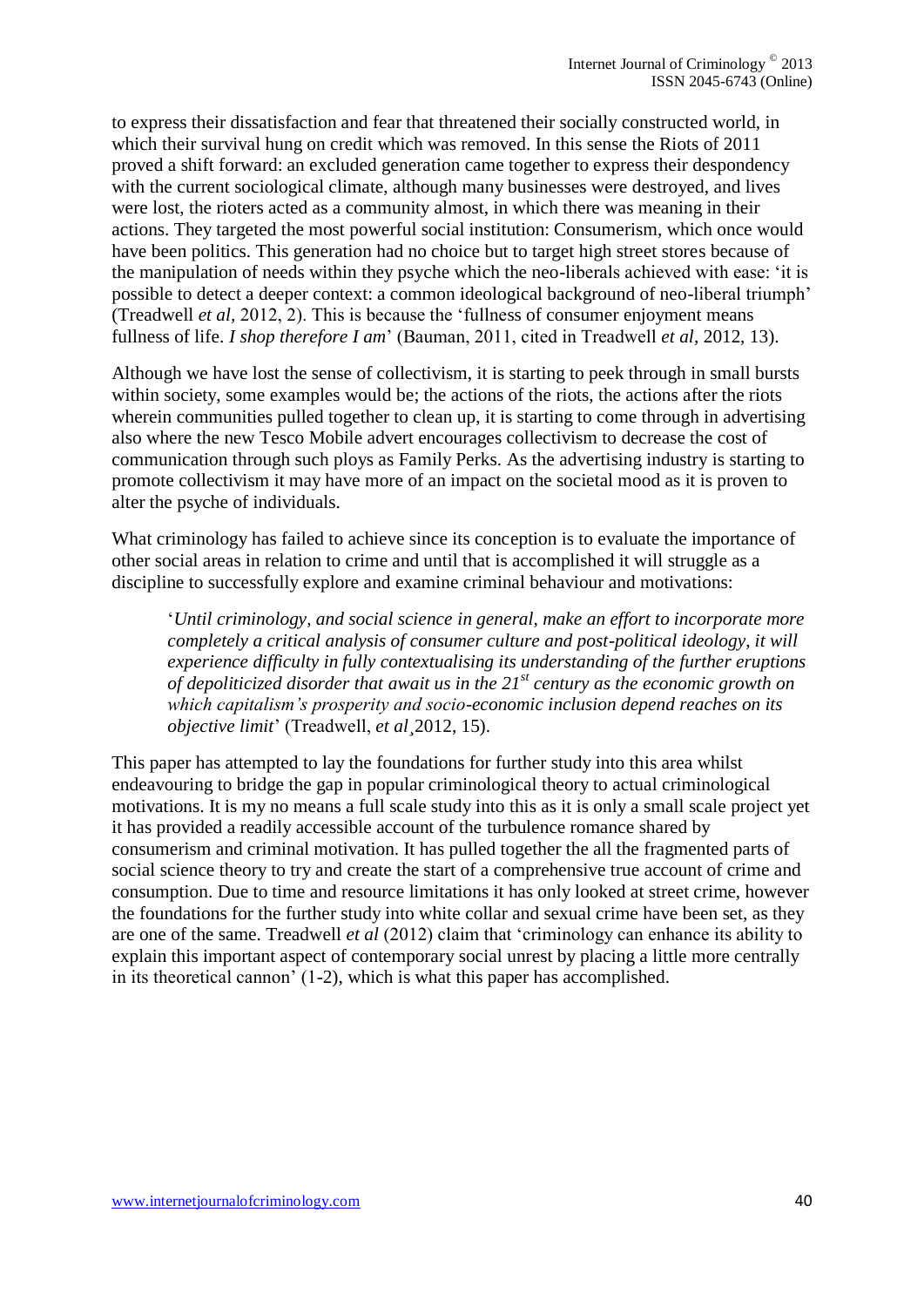# **References and Bibliography**

Agger, B. (1991) 'Critical Theory, Post Structuralism, Postmodernism: Their Sociological Relevance', *Annual Review of Sociology,* 17, pp. 105-131.

Arrigo, B. & Barrett, L. (2008) 'Philosophical Criminology and Complex Systems Science: Towards a Critical Theory of Justice', *Critical criminology,* 16, pp. 165- 184.

Barnett, Clive; Clarke, Nick; Cloke, Paul and Malpass, Alice (2005) 'The political ethics of consumerism', *Consumer Policy Review*, 15(2), pp. 45–51.

Baudrillard. J. (1998) *The Consumer Society: Myths and Structures*. Sage: London.

Bauman, Z. (2007) *Consuming Life.* Policy Press: Cambridge.

Bauman, Z. (2005) *Work, Consumption and the New Poor.* Open University Press: Berkshire.

Berger, P. & Luckmann, T. (1966) *The Social Construction of Reality: a Treatise in the Sociology of Knowledge*. Penguin Books: Middlesex.

Bertens, H. (1995) *The Idea of the Postmodern: a History*. Routledge: London.

Bootzin, R. *et al* (1991) *Psychology Today: An Introduction*. 7<sup>th</sup> rev. edn. McGraw-Hill, Inc: London.

Bryman, A. (2008) *Social Research Methods*. 3rd rev.edn. University press: Oxford.

Burton, J. & Lamme, M. (2011) 'The Evolution of an Idea: Charting the Early Public Relations Ideology of Edward L Bernays', *Journal of Communication Management,* 15, (3), pp. 223-235.

Carlen, P. (2012) 'Doing Critique, Doing Politics', in Hall, S and Winlow, S. (eds.) *New Directions in Criminological Theory*. London: Willan/Routledge

Craib, I. (1992) *Modern Social Theory: from Parsons to Habermas*. Harvester and Wheatsheaf: London.

Crow, I. & Semmens, N. (2008) *Researching Criminology.* McGrawHill Open University Press: Berkshire.

Cullen, F. (2011) 'Beyond Adolescence-limited Criminology: Choosing our Future- the American society of criminology 2010 Sutherland address', *Criminology,* 49,(11), pp. 287- 330.

Currie, E. (1997) 'Market Crime and Community: Towards a mid-range theory of postindustrial violence". *Theoretical Criminology,* 1, (2), pp. 147-172. Dale, A. *et al* (1988) *Doing Secondary Analysis*. Unwin Hyman Ltd: London.

Davis, M. (2008) *Freedom and Consumerism: A Critique of Zygmunt Bauman's Sociology*. Ashgate: Hampshire.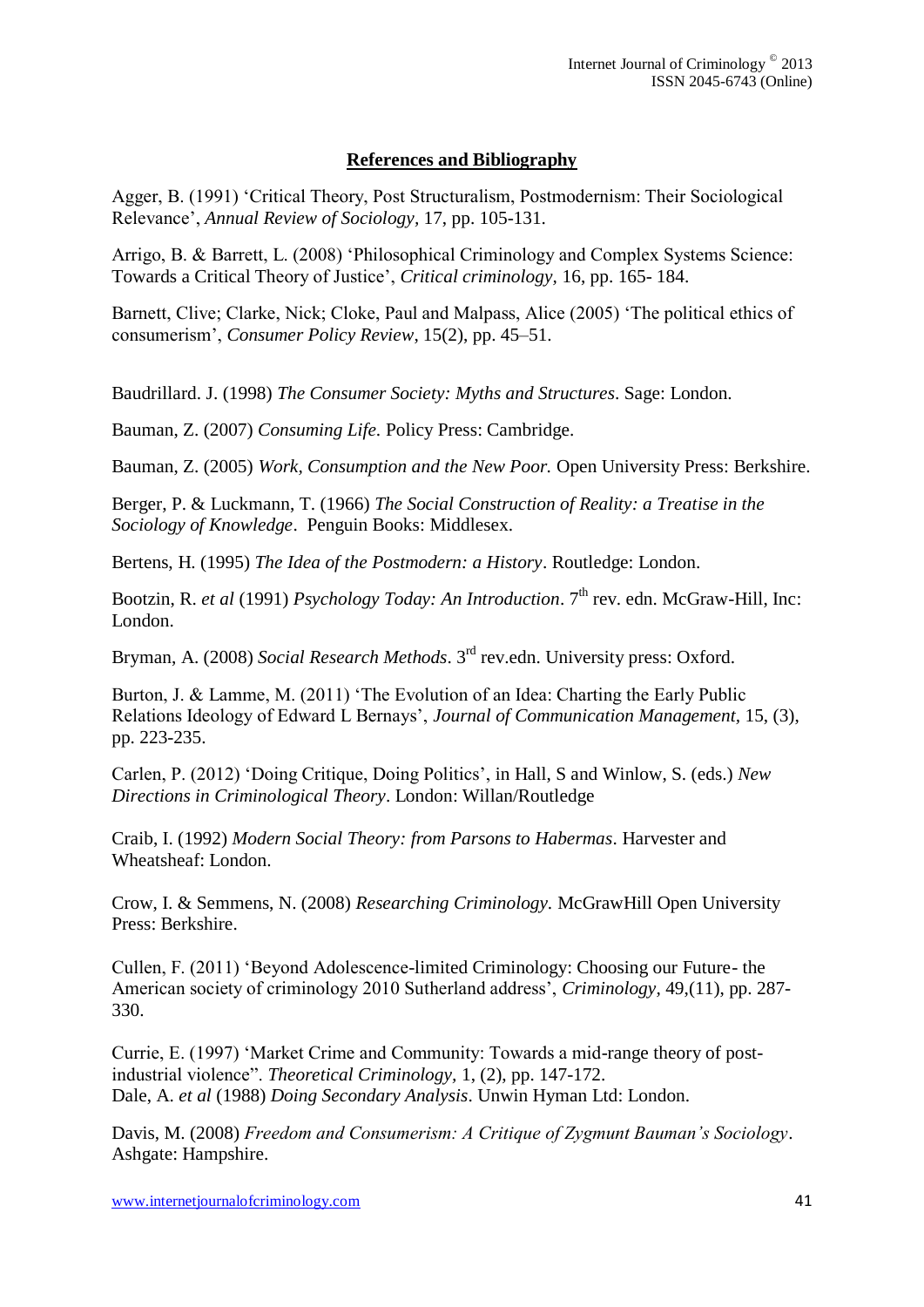Denscombe, M. (2010) *The Good Research Guide: For Small Scale Social Research Projects.* McGraw Hill: Berkshire.

Docherty, T. (1993) *Postmodernism: A Reader*. Wheatsheaf: London. Elliott, A. (2009) *Contemporary Social Theory: An Introduction*. Routledge: London.

Elliot, A & Turner, B. (2001) *Profiles in Cotemporary Social Theory*. Sage: London.

Eski, Y. (2011) 'Port of call: Towards a criminology of port security', *Criminology and Criminal Justice,* 11, (5), pp. 415-431.

Fadaei-Tehrani, R. & Green, T. (2002) 'Crime and Society', *International Journal of Social Economics,* 29, (10), pp. 781-796.

Farrell, G. (2010) 'Situational Crime Prevention and its Discontents: Rational Choice and Harm Reduction versus Cultural Criminology', *Social Policy and Administration,* 44(1), pp. 40-66.

Featherstone, M. (2007) *Consumer Culture and Postmodernism*. 2<sup>nd</sup> rev.edn. Sage: London.

Featherstone, M. & Hepworth, M. & Turner, B. eds. (1991) *The Body: Social Processes and Cultural Theory*. Sage: London.

Greener, I. (2007) 'Choice and Voice: A review', *Social policy and society,* 7, (2), pp. 255- 265.

Grover, C. (2011) 'Social Protests in 2011: Material and Cultural Aspects of Economic Inequalities', *Social Research Online,* 16, (4), pp. 18.

Guthrie, W. (1958) 'Pretty Boy Floyd', [http://www.woodyguthrie.org/Lyrics/Pretty\\_Boy\\_Floyd.htm](http://www.woodyguthrie.org/Lyrics/Pretty_Boy_Floyd.htm) Accessed 10/10/12.

Haines F. (2008) *Crime and Criminology*. 4<sup>th</sup> rev.edn. University Press: Oxford.

Haines, F. & Sutton, A. (2000) 'Criminology as a Religion? Profane thoughts about Sacred Values', *British Journal of Criminology,* 40, pp. 146-162.

Hall, S. & Winlow, S. & Ancrum, C. (2008) *Criminal Identities and Consumer Culture: Crime, Exclusion and the New Culture of Narcissism*. Willan Publishing: Devon.

Hall, S. (2012) 'Consumer Culture and the Meaning of the Urban Riots in England', in Hall, S and Winlow, S. (eds.) *New Directions in Criminological Theory*. London: Willan/Routledge

Hall, S. & Winlow, S. (2012) (Eds). *New Directions in Criminological Theory.* Routledge: London.

Hall, S. (2007) 'The Emergence and Breakdown of the Pseudo-Pacification Process', in Watson, K. (ed) *Assaulting the Past,* Cambridge: Cambridge Scholars Press.

Hall, S. (2012) *Theorizing Crime and Deviance: A New Perspective.* London: Sage.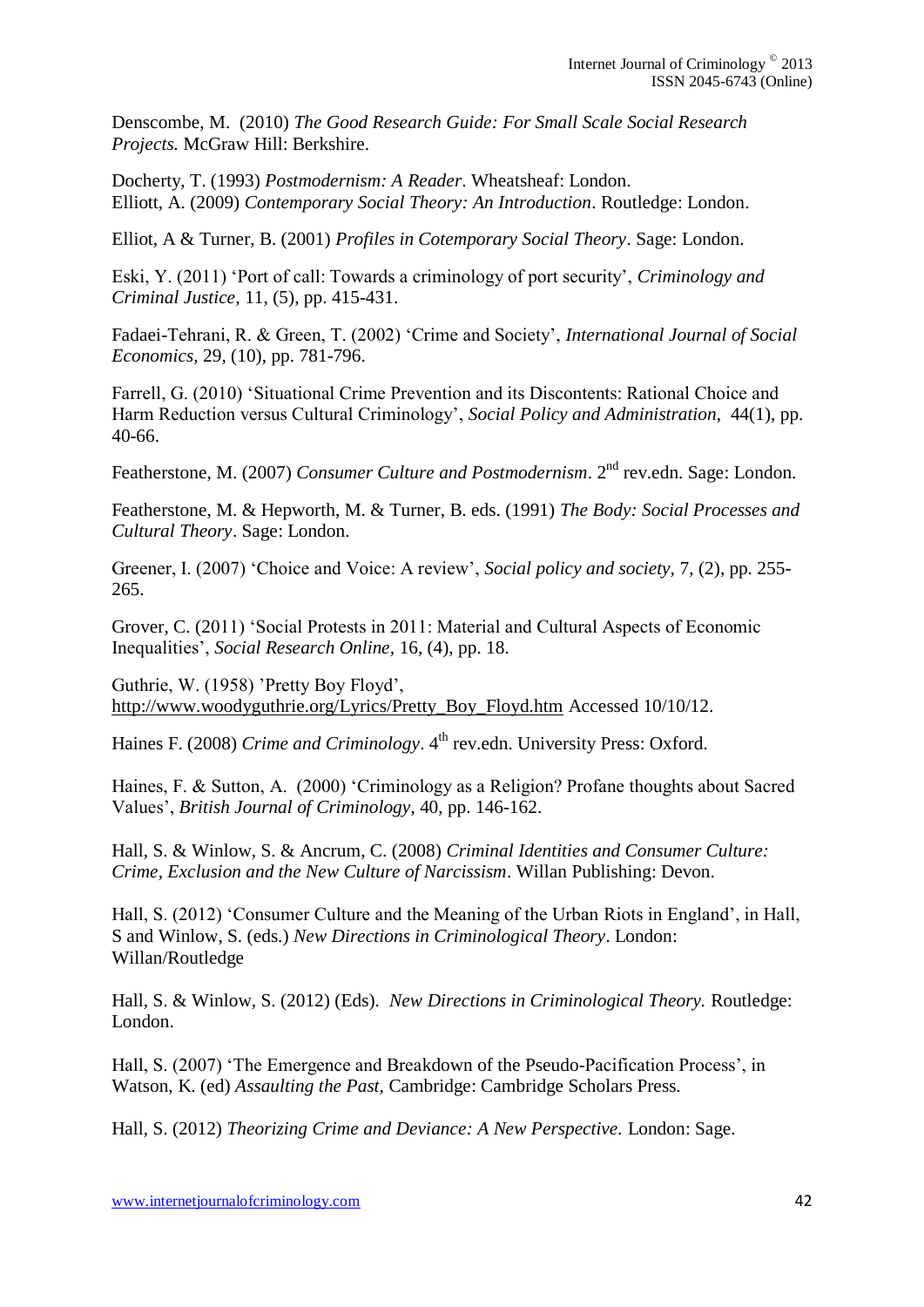Hall, S. (2012) 'The Solicitation of the Trap: On transcendence and transcendental materialism in advanced consumer-capitalism', *Human Studies Special Issue on Transcendence and Transgression*, 35(3), pp. 365-38.

Hallsworth, S. (2005) *Street Crime*. Willan Publishing: Devon.

Hayward, K. (2004) *City Limits: Crime, Consumer Culture and The Urban Experience*. Glasshouse Press: London.

Hayward, K. (2007) 'Situational Crime Prevention and its Discontents: Rational Choice Theory versus the 'Culture of Now'', *Social Policy and Administration,* 41, (3), pp. 232-250.

Heath, J. & Potter, A. (2005) *The Rebel Sell: How the Counter Culture Became Consumer Culture.* Capstone Publishing Limited: Sussex.

Heinberg, R. (2011) *The End of Growth: Adapting to our new Economic Reality*. New Society Publishers: Canada.

Henham, R. (1998) 'Human Rights, Due Process and Sentencing'*, British Journal of Criminology,* 38, (4), pp. 592-610.

Herman, M. (2007) 'The (R)evolution of Public Relations: Controlling the Uncontrollable', *Public Relations Strategist,* 13, (4), pp. 12-15.

Herrnstein, R. & Wilson J. (1985) *Crime and Human Nature: The Definitive Study of the Causes of Crime.* Touchstone: New York.

Hobbs, D. (2012) 'It was never about the Money: Market Society, Organised Crime and UK Criminology', in Hall, S and Winlow, S. (eds.) *New Directions in Criminological Theory*. London: Willan/Routledge.

Hogg, M. & Vaughan G. (2008). *Social psychology*. 5<sup>th</sup> rev.edn. Person education Limited: Harlow.

Hopkins- Burke, R. (2001). *Introduction to Criminological Theory*. 3rd rev.edn. Willan Publishing: Devon.

[http://www.bbc.co.uk/news/uk-18770783 Accessed 10/10/12.](http://www.bbc.co.uk/news/uk-18770783%20Accessed%2010/10/12) [https://www.gov.uk/income-support/what-youll-get Accessed 10/10/12.](https://www.gov.uk/income-support/what-youll-get%20Accessed%2010/10/12) <https://www.gov.uk/child-benefit/what-youll-get> Accessed 10/10/12. [http://women.timesonline.co.uk/tol/life\\_and\\_style/women/body\\_and\\_soul/article2452928.ece](http://women.timesonline.co.uk/tol/life_and_style/women/body_and_soul/article2452928.ece)  Accessed 1/12/10. [http://www.payscale.com/research/UK/Country=United\\_Kingdom](http://www.payscale.com/research/UK/Country=United_Kingdom) Accessed 10/10/12. [http://www.canterburypeople.co.uk/Homeless-teen-admits-shoplifting-food-](http://www.canterburypeople.co.uk/Homeless-teen-admits-shoplifting-food-Canterbury/story-17099747-detail/story.html%20%20Accessed%2023/10/12)[Canterbury/story-17099747-detail/story.html Accessed 23/10/12.](http://www.canterburypeople.co.uk/Homeless-teen-admits-shoplifting-food-Canterbury/story-17099747-detail/story.html%20%20Accessed%2023/10/12) [http://www.dailymail.co.uk/news/article-2086227/Antony-Worrall-Thompson-Pub](http://www.dailymail.co.uk/news/article-2086227/Antony-Worrall-Thompson-Pub-shoplifting-chef-owns-share-goes-bust.html%20Accessed%2023/10/12)[shoplifting-chef-owns-share-goes-bust.html Accessed 23/10/12.](http://www.dailymail.co.uk/news/article-2086227/Antony-Worrall-Thompson-Pub-shoplifting-chef-owns-share-goes-bust.html%20Accessed%2023/10/12) <http://www.ic3.gov/media/annualreports.aspx> Accessed 26/09/12. <http://www.ons.gov.uk/ons/publications/rereferencetables.html?edition=tcm%3A77-226727>

Accessed 4/4/12.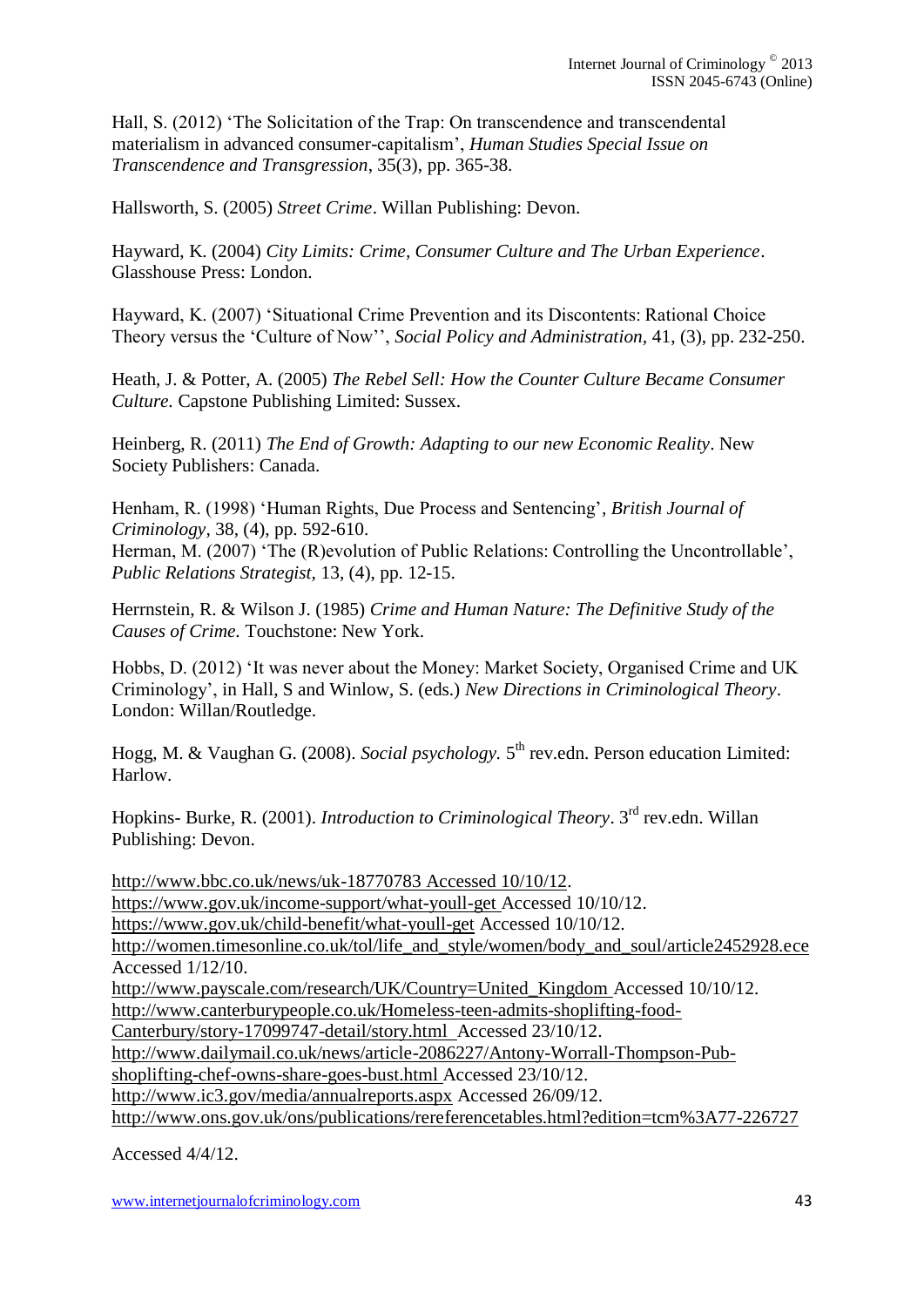Hudson, B. (1987) *Justice through Punishment: A Critique of the 'Justice' Model of Corrections*. Macmillian Education: Hampshire.

Huey, L. & Pare, P. (2010) 'Bridging divides in Canadian Criminology: Some thoughts on a possible future.' *Canadian Journal of Criminology and Criminal Justice.* 

Jones, P. (2003) *Introducing Social Theory*. Polity: Cambridge.

Kemshall, H. (2000) 'Conflicting Knowledge's on Risk: the Case of Risk Knowledge in the Probation Service', *Health, Risk & Society,* 2, (2), pp. 143-158.

Kollewe, J. (2012) 'Unemployment falls to 15-month low' <http://www.guardian.co.uk/business/2012/oct/17/uk-unemployment-falls-lowest-ons> Accessed 17/10/12.

Kubrick, S. (1972) *A Clockwork Orange,* Warner Bros: United Kingdom.

Kumar, K. (1995) *From Post-Industrial to Post-Modern Society: New Theories of the Cotemporary World*. Blackwell: Oxford.

Lehtonen, M. (2010) 'Mission Impossible? Neo-Liberal Subjects and Empowerment', *Nordicom-Information,* 32, (2), pp. 9-17.

Lee, M. (2000) (ed). *The Consumer Society Reader.* Blackwell Publishers: Oxford.

Luna-Felices, M. (2010) 'rethinking criminology(ies) through the inclusion of political violence and armed conflict as legitimate objects of inquiry.' *Revue canadienne de crimologie et de justice penale,* 52, (3), pp. 249-269.

Lury, C. (1999) *Consumer Culture*. Polity Press: Cambridge.

Marazzi, C. (2010). *The Violence of Finical Capitalism*. Semiotext(e): LA.

Marlowe, C. (1620) *The Tragical History of the Life and Death of Doctor Faustus.* Broad water Press: Kent.

McAuley, R. (2007) *Out of Sight: Crime, Youth and Exclusion in Modern Britain.* Willan Publishing: Devon.

McDonald, L. (1982) 'Theory and Evidence of Rising Crime in the Nineteenth Century', *The British Journal of Sociology,* 33,(3), pp. 404-420.

McLeod, S. (2012) 'Maslow's Hierarchy of Needs' <http://www.simplypsychology.org/maslow.html> accessed 10/10/12. Merton, R.K. (1938) 'Social Structure and Anomie', *American Sociological Review* 3,(5), pp. 672-82.

Miles, S. (1998) *Consumerism As a Way of Life*. Sage: London.

Mirchandani, R (2005)' Postmodernism and Sociology: from the Epistemological to the Empirical', *Sociological Theory*, 23, (1) pp. 86-115.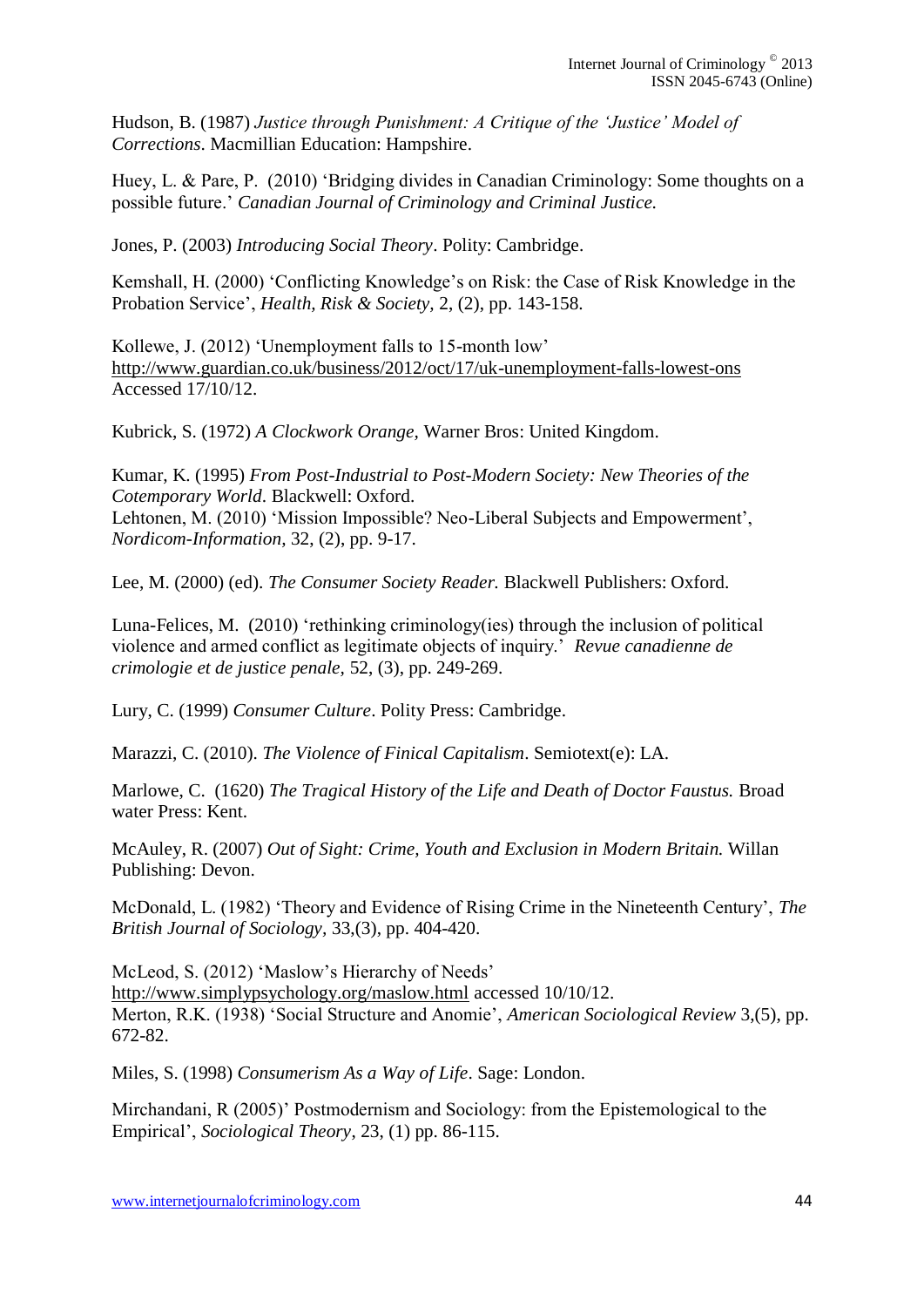Moxton, D. (2011) 'Consumer Culture and the 2011 Riots', *Sociological Research Online,*16,(4), pp. 19.

Mucchielli, L. (2010). 'Are We Living in a More Violent Society? A Socio-Historical Analysis of Interpersonal Violence in France, 1970s-Present'. *British Journal of Criminology, 50(5)* , pp. 808-829.

Mythen, G. & Walklate, S. (2012) 'Global Terrorism, Risk and the State', in Hall, S and Winlow, S. (eds.) *New Directions in Criminological Theory*. London: Willan/Routledge.

Pitts, J. (2008) *Reluctant Gangsters: The changing Face of Youth Crime: The Changing Shape of Youth Crime.* Willan Publishing: Devon. Rawlings, R. (1999) *Crime and Power: A History of Criminal Justice 1688-1998.* London: Longman.

Reiner, R. (2012) 'Political Economy and Criminology: The return of the Repressed', in Hall, S and Winlow, S. (eds.) *New Directions in Criminological Theory*. London: Willan/Routledge.

Reynes, B. *et al* (2011) 'Being Pursued Online: Applying Cyber lifestyle-Routine Activities Theory to Cyber stalking Victimisation', *Criminal Justice and Behaviour,* 38, pp. 1149-1171.

Roshier, B. (1989) *Controlling Crime: The Classical Perspective in Criminology*. Open University Press: Milton Keynes.

Sassatelli, R. (2007) *Consumer Culture: History, Theory and Politics.* Sage: London.

Slater, D. (1997) *Consumer Culture and Modernity*. Polity Press: Oxford. Smart, B. (2010) *Consumer Society: Critical Issues and Environmental Consequences.* Sage: London.

Smart, B. (1999) ed*. Resisting McDonaldization*. Sage: London.

Southwood, I. (2011) *Non-Stop Inertia*. Zero Books: Hants.

Standing, G. (2011) *The Precariat: The New Dangerous Class.* Bloomsbury: New York.

Stiegler, B. (2010) *For A New Critique of Political Economy*. Polity Press: Cambridge.

Sumner, C. (2012) 'Censure, Culture and Political Economy: Beyond the Death of Deviance Debate', in Hall, S and Winlow, S. (eds.) *New Directions in Criminological Theory*. London: Willan/Routledge.

Sumner, C. (2004) *The Blackwell Companion to Criminology*. Blackwell publishing: Oxford. Talyor, P. & Walton, P. & Young, J. (1973) *The New Criminology: for a Social Theory of Deviance.* Routledge: London.

Thorsen, D, E. & Lie, A. (2006) *What is neoliberalism?* http://folk.uio.no/daget/What%20is%20Neo-Liberalism%20FINAL.pdf (accessed Febuary 2011).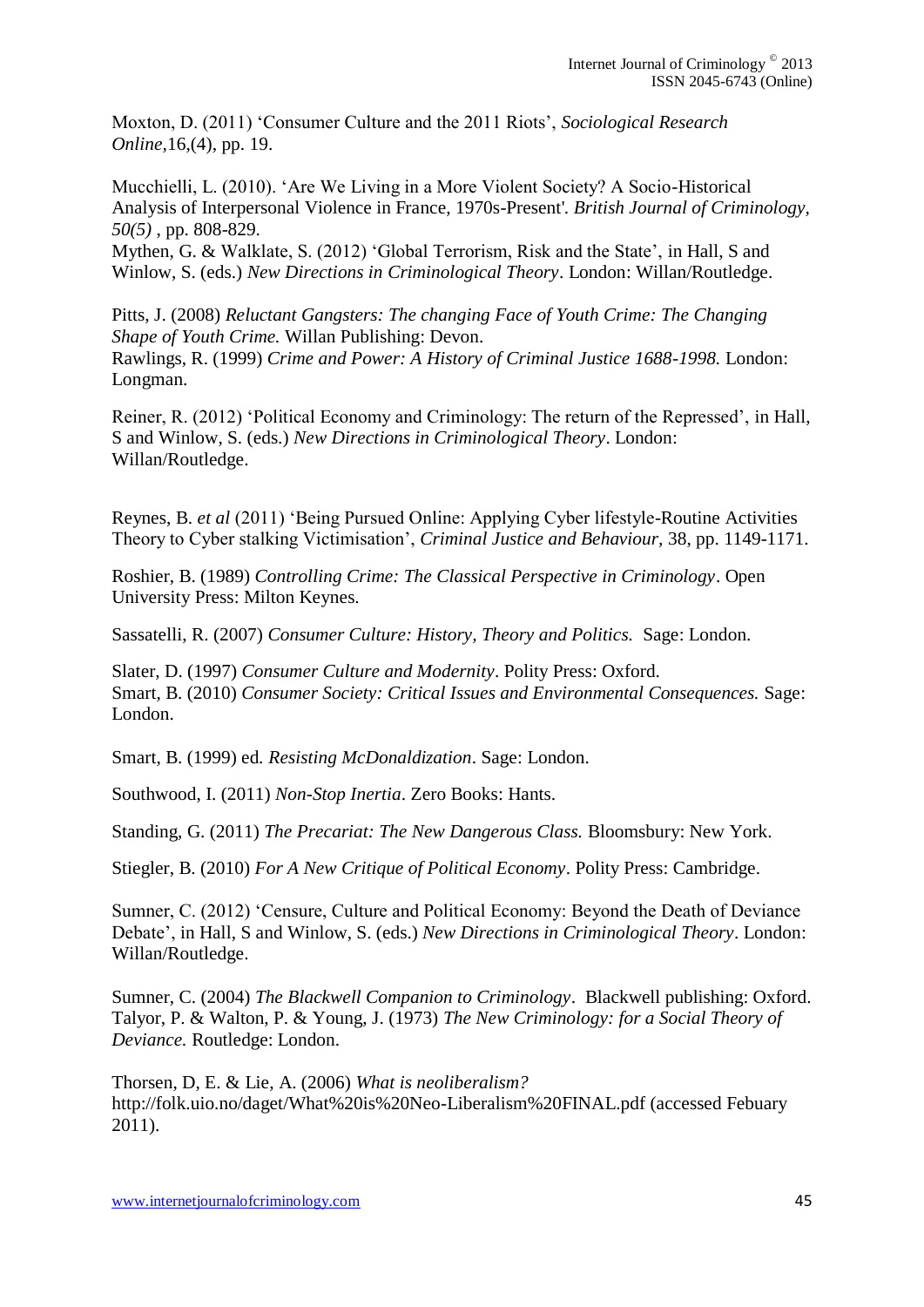Tierney, J. (2003) *Criminology: Theory and Context.* 3rd<sup>d</sup> rev.edn. Harlow: Longman.

Tierney, J. (2006) *Criminology: Theory and Context*. Harlow: Longman.

Treadwell, J. *et al.* (2012) 'Shopocalypse Now: Consumer culture and the English Riots of 2011', *British Journal of Criminology Advanced access published,* 8/12, pp.1-17.

Uhls, J. (1999) *Fight Club*, 20<sup>th</sup> Century Fox: United States.

Valier, C. (2002) Theories of Crime and Punishment. Longman: London.

Wachowski, A. & Wachowski, L. (1999) *The Matrix,* Warner Bros. Pictures: United States.

Walsh, A. & Ellis, L. (2006) *Criminology: An Interdisciplinary Approach.* Sage: London.

Wilson, E. (2012) 'Crime Against Reality: Parapolitics, Simulation & Power Crime', in Hall, S and Winlow, S. (eds.) *New Directions in Criminological Theory*. London: Willan/Routledge.

Wilson, E. (2009). *Government of the Shadows: Parapolitics and Criminal Sovereignty.* Pluto Press: London.

Winlow, S. & Hall, S. (2006) *Violent Night: Urban Leisure and Consumer Culture.* Berg: New York.

Yar, M. (2006) *Cybercrime and Society*. Sage: London.

Young, J. (1990) 'Thinking Seriously about Crime', in Fitzgerald, M., McLennan, G. and Pawson, J. (1990) *Crime and Society: Readings in history and theory,* Routledge/ Open University Press.

Young, J. (1990) 'Thinking Seriously about Crime', in Fitzgerald, M., McLennan, G. and Pawson, J. (1990) *Crime and Society: Readings in history and theory,* Routledge/ Open University Press.

Young, J. (1999) *The Exclusive Society*. Sage: London.

Zendner, L. (2007) ' Pre-crime and post criminology?', *Theoretical criminology*, 11, pp. 261- 282.

Zizek, S. (2011) *Living in the End of Times*. Verso: New York.